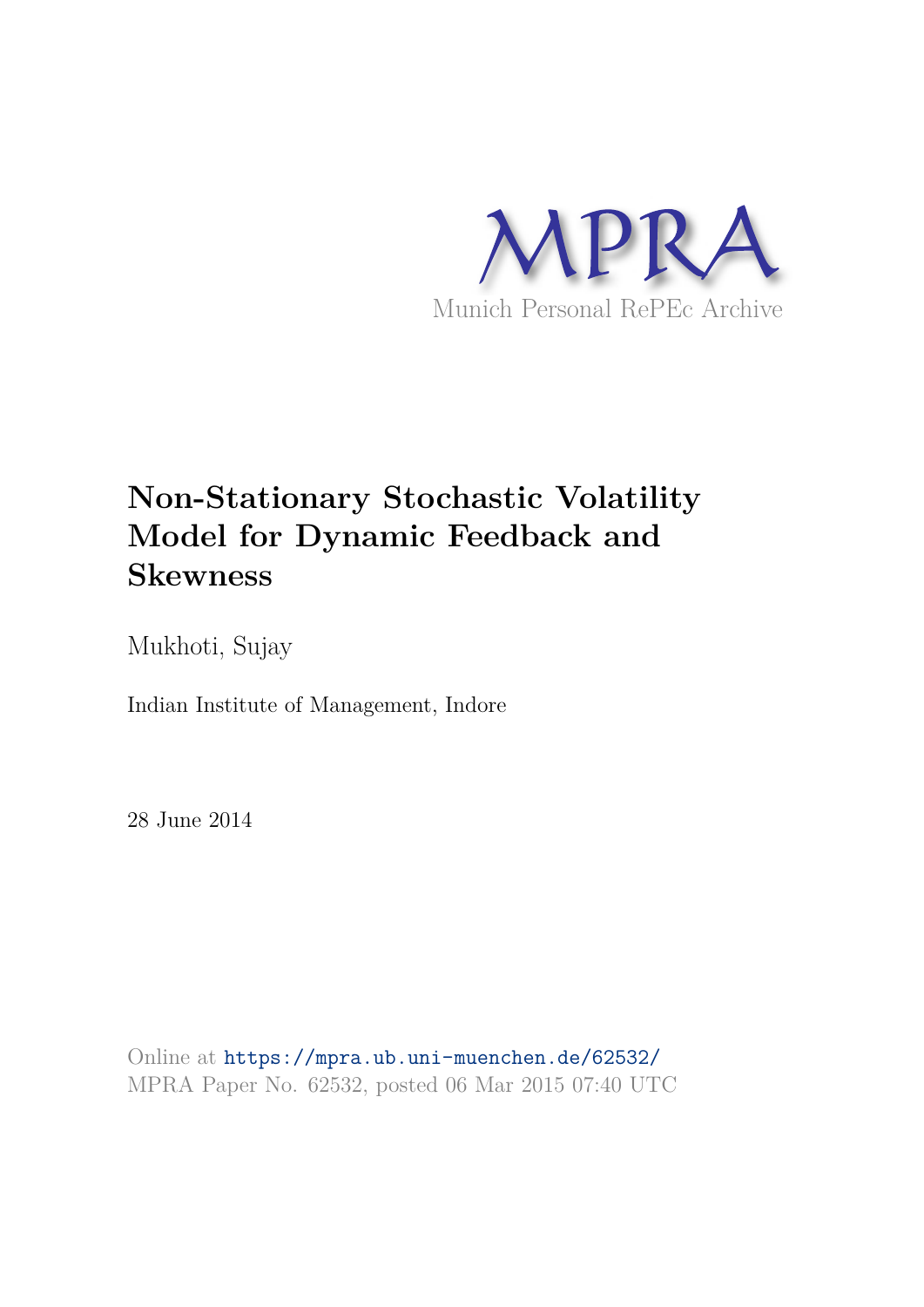# Non-Stationary Stochastic Volatility Model for Dynamic Feedback

and Skewness

Sujay K Mukhoti ∗

June 28, 2014

#### Abstract

Sujay K Mukhoti<br>June 28, 2014<br>Abstract<br>Present a new single factor stochastic volatility model for In this paper I present a new single factor stochastic volatility model for asset return observed in discrete time and its latent volatility. This model unifies the feedback effect and return skewness using a common factor for return and its volatility. Further, it generalizes the existing stochastic volatility framework with constant feedback to one with time varying feedback and as a consequence time varying skewness follows. However, presence of dynamic feedback effect violates the weak-stationarity assumption usually considered for the latent volatility process. The concept of bounded stationarity has been proposed in this paper to address the issue of non-stationarity. A characterization of the error distributions for returns and volatility is provided on the basis of existence of conditional moments. Finally, an application of the model has been explained using

<sup>∗</sup> e-mail:sujay.mukhoti@gmail.com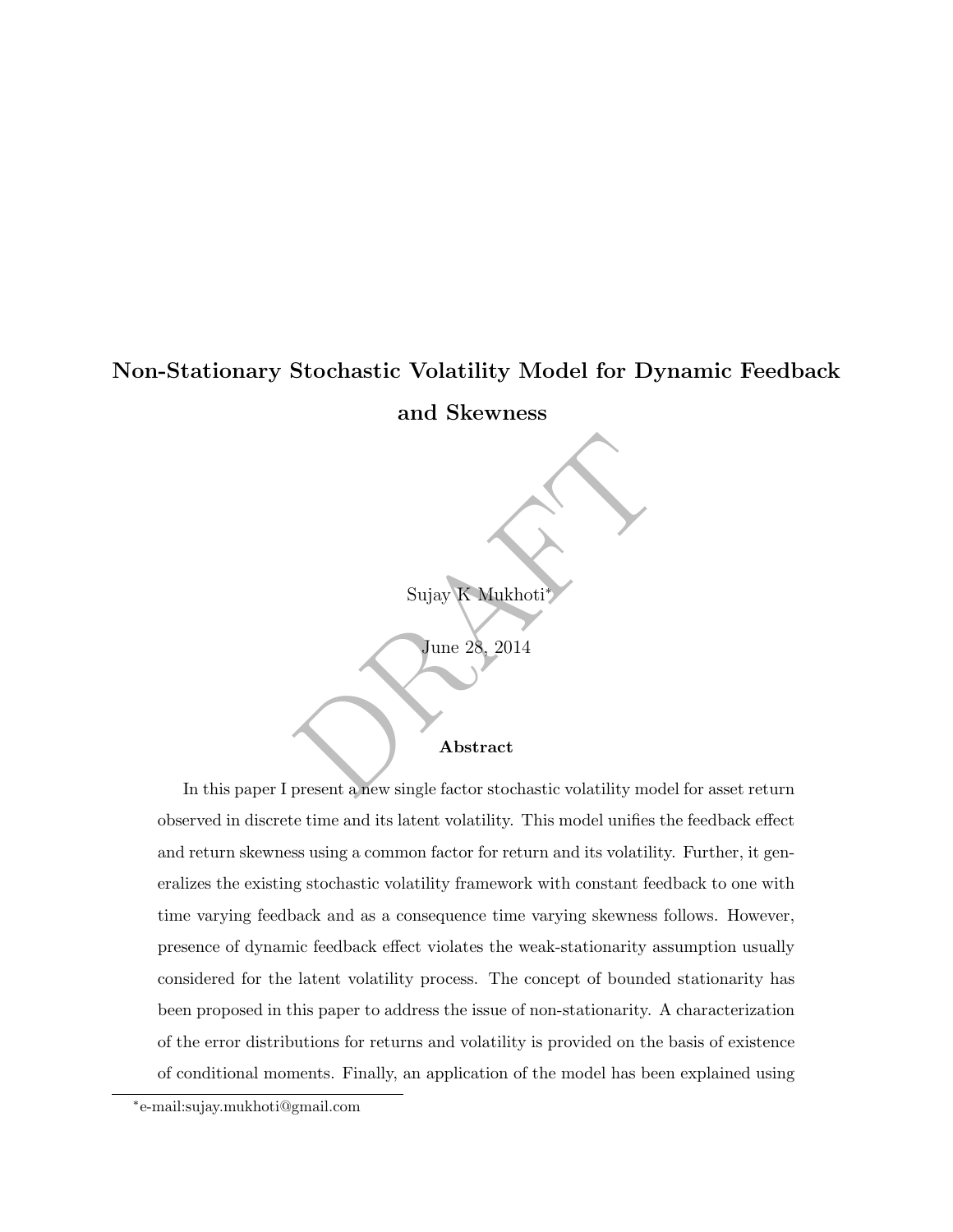S&P100 daily returns under the assumption of Normal error and half Normal common factor distribution.

## 1 Introduction

sset returns observed empirically and known as "styted facts are mean reversion of returns, volatility clility occurring together and the negative relation ring their movement in opposite direction. The word we discuss the Research in financial econometrics has seen a surge in the area of time-varying volatility models for asset returns over last three decades. Stochastic volatility (SV) model ((Taylor 1982)) has been one of the key instruments to address this issue. In addition SV model explains some interesting aspects of asset returns observed empirically and known as "stylized facts". Some of the important stylized facts are mean reversion of returns, volatility clustering indicating periods of similar volatility occurring together and the negative relation between the return and its volatility divulging their movement in opposite direction. The work of (Taylor 1982) models the time varying volatility of financial returns as a latent auto-regressive process to account for the volatility clustering. Since then multitude of SV models have been developed to explain different stylized facts about asset returns. A comprehensive review of the SV models can be obtained from the works of (Shephard & Andersen 2009) and (Chib, Omori & Asai 2009).

Recent works in this context emphasize on two important aspects of return-volatility relation viz. the correlation between current volatility and future returns (or the feedback effect) and the negative correlation between current asset return and its future volatility (or leverage effect). Different types of SV models have been developed to explain the time varying volatility of asset return in presence of leverage effect. (Renault 2009) provides a comprehensive account of feedback and leverage effect in SV models. Another related stylized fact, viz. return skewness, has gained importance due to its role in asset and option pricing ((Christoffersen, Heston & Jacobs 2006), (Renault 2009)). However, no work has been done so far to establish the connection between feedback effect, return skewness and leverage effect in discrete time general SV models to the best of the knowledge of the present author. In this paper, I develop a parsimonious generalized single factor SV model to explain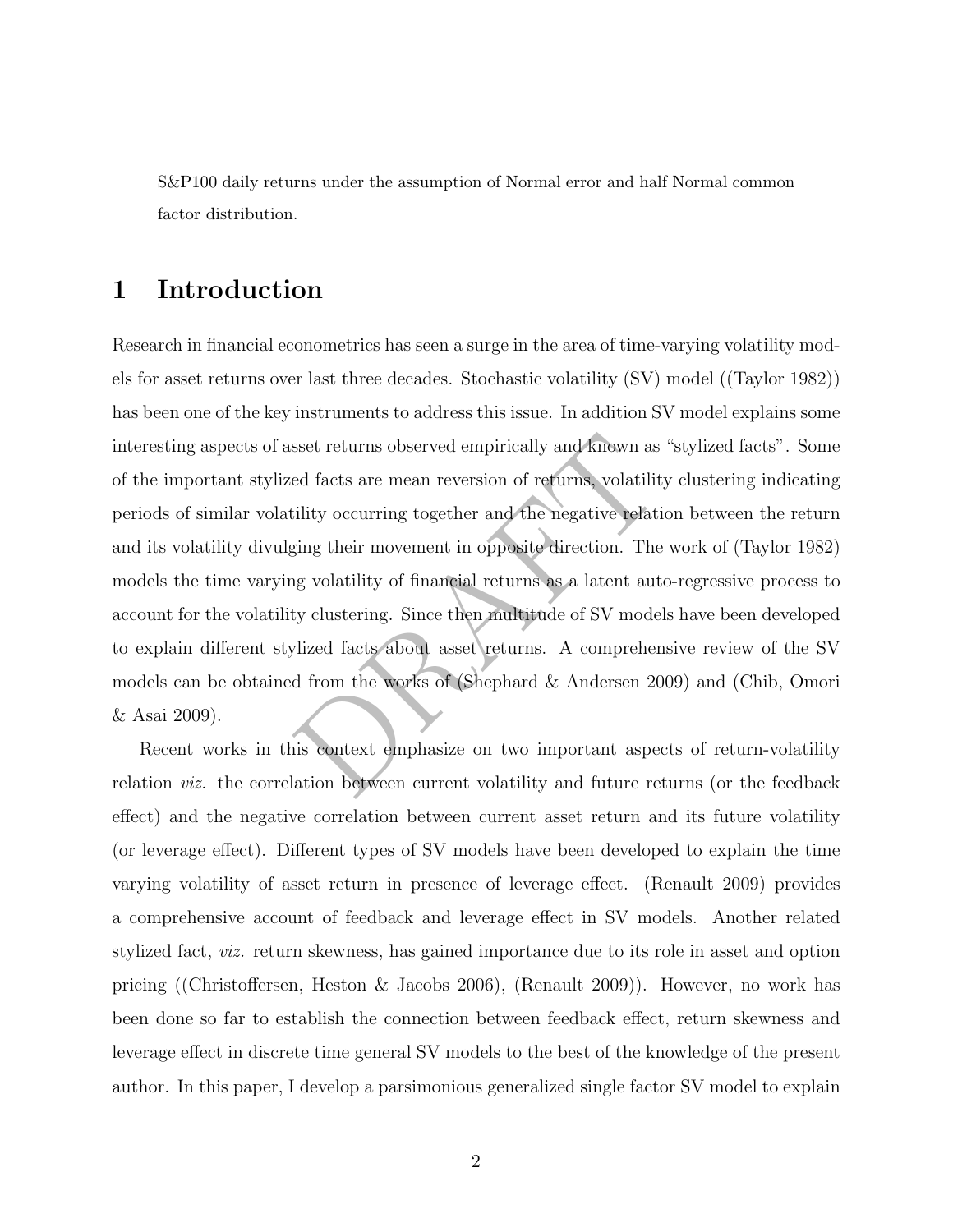the relation between conditional feedback and return skewness and extend it to an SV model with time varying feedback and skewness.

atility. They conclude in favor of the contemporant<br>feedback effect. On the other hand, the fact that a<br>rease in future volatility, could be attributed to c<br>)) and such a correlation is called the leverage effect<br>lity of Time series data on asset returns provide evidences of its correlation with its volatility ((Nelson 1991)) and skewness in asset returns ((Harvey & Siddique 1999)). The negative correlation between current volatility and future return (or feedback) may be attributed to the fact that an anticipated increase in volatility results in immediate price fall ((French, Schwert & Stambaugh 1987)). (Bollerslev, Litvinova & Tauchen 2006) shows that a stronger signal of the feedback effect is reflected through the contemporaneous correlation between asset return and its volatility. They conclude in favor of the contemporaneous correlation as a measure of volatility feedback effect. On the other hand, the fact that a decline in current price would lead to increase in future volatility, could be attributed to changes in financial leverage ((Nelson 1991)) and such a correlation is called the leverage effect. (Renault 2009) points out the possibility of an alternative explanation to the feedback using the return skewness. The intuition behind such possibility could be justified by the following argument. The magnitude of volatility increase due to price fall is much higher than the magnitude by which volatility decreases in case of price increase. Thus the conditional volatility for negative returns is more compared to the same for positive returns. This fact leads to the skewness in the return distribution. (Tsiotas 2012) and (Feunou & Tédongap 2012) provide an account of SV models developed so far with leverage and skewed return distributions.

In this paper I propose a parsimonious representation of such an interlocked explication of feedback effect and skewness. Both of them could be looked upon as the resultant of a common positive stochastic factor acting on both return and volatility shocks which are symmetric. A financial justification of the presence of such a stochastic factor could be in assuming the presence of a market sentiment influencing both return and volatility in different magnitudes. Directions of market sentiment impact could be similar or opposite. I model the influence of market sentiment on return and volatility as product of a common positive latent random variable and corresponding weights. This mechanism generates perturbation to symmetric return shocks by a positive random variable and generates asymmetry in returns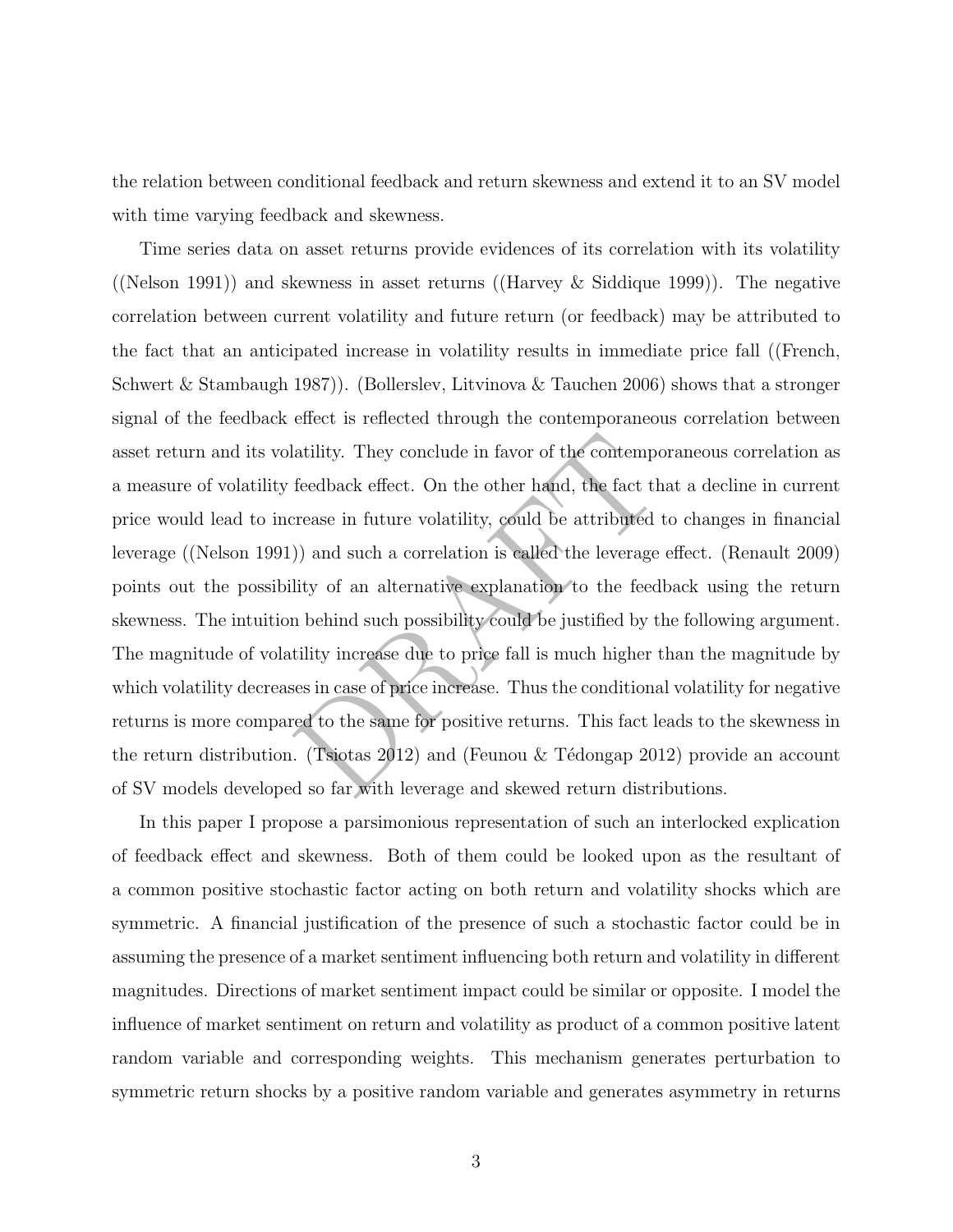whereas the shared factor generates the feedback effect.

(Bollerslev, Sizova & Tauchen 2012) provides empirical evidence of the dynamic nature of the correlation between return and volatility. On the other hand (Harvey & Siddique 1999) and recently (Boyer, Mitton & Vorkink 2010) provide evidences of time dependent conditional return skewness. Based on the above findings I assume the weights of the factor on return and volatility to be time varying so that the feedback effect and conditional skewness are dynamic. Individual impact of the stochastic factor on return and volatility are measured by the corresponding time dependent coefficients which will be referred to as impact parameters here onwards. The underlying reason of different directions and magnitudes of the time varying conditional skewness and the feedback effect could be then comprehended in terms of the impact parameters.

nderlying reason of different directions and magnewness and the feedback effect could be then compares.<br>
Express and the feedback effect could be then compares.<br>
Express ty of the proposed model is that it violates weak-s The main complexity of the proposed model is that it violates weak-stationarity condition of the volatility process. Weak stationarity is crucial to a stochastic process as it restricts the process to increase indefinitely in expectation with time lag. In this paper I introduce the concept of bounded stationarity in terms of  $1^{st}$  and  $2^{nd}$  order moments of a stochastic process to relax the existing weak-stationarity condition yet ensure that the process does not explode. I also provide here a characterization of the auto-regressive volatility process of order one, which is most commonly used to describe volatility process in SV models, in the light of bounded stationarity.

The proposed model is developed under general distributions for return, volatility and the common factor. Many of the existing SV models has been shown to be particular cases of this generalized SV model. An immediate characterization of the plausible distributions for return, volatility and the common factor has been given based on the existence of return moments and the feedback effect. Further, I provide explanation of the skewness and feedback effect in terms of the influence of market sentiment assuming the usual Gaussian framework. The affine combination of Normal return shocks and Half-Normal common factor distribution used in the proposed model results in a variant of a general class of distributions containing standard Normal known as skew-normal distribution ((Azzalini & Dalla Valle 1996)).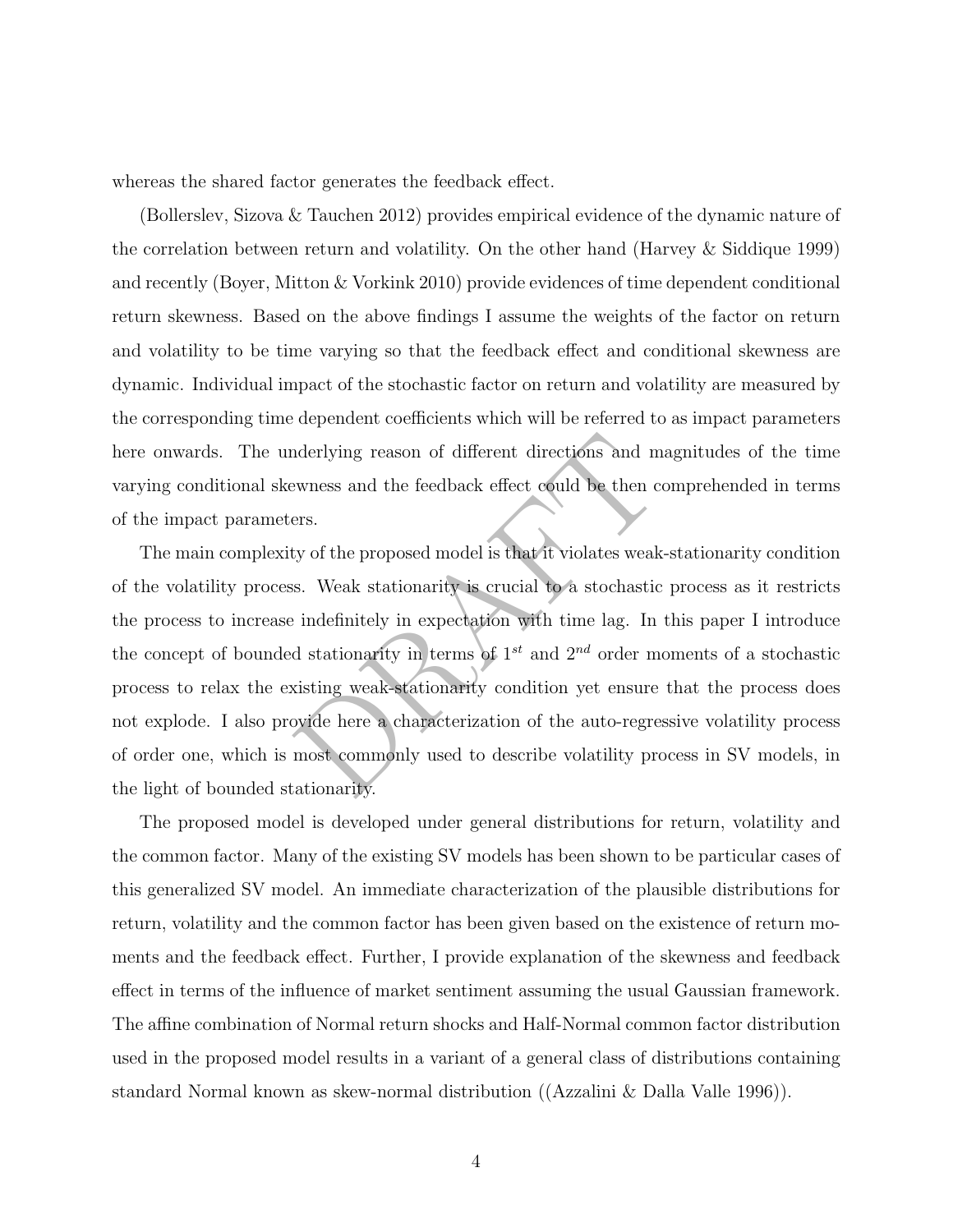Parameter estimation in SV model is a challenging task due to non-identically and nonindependently distributed (non-iid) returns with complicated likelihood and high dimension of the parameter space. (Jacquier, Polson & Rossi 1994) developed a Monte Carlo Markov Chain (MCMC) method to estimate the SV model parameters. As pointed out by (Eraker, Johanners & Polson 2003), MCMC method provides an edge over other methods of estimation in different ways. First, MCMC provides estimates of latent volatilities which are as many in numbers as the number of observed returns. Second, it is computationally efficient and easily implementable ((Meyer & Yu 2000)). Another major advantage of the MCMC method is that it allows to incorporate restrictions on the model parameters through selection of relevant prior distributions. Hence, I use MCMC method in this paper to estimate the model parameters and latent volatilities.

istributions. Hence, I use MCMC method in this<br>listributions. Hence, I use MCMC method in this<br>and latent volatilities.<br><br>as in MCMC simulation are to measure the convergence<br>Rubin 1992) suggested potential scale reduction<br> Two major concerns in MCMC simulation are to measure the convergence and model adequacy. (Gelman & Rubin 1992) suggested potential scale reduction factor (psrf) as a measure of convergence which is calculated from more than one parallel MCMC simulations. In this paper, Gelman-Rubin psrf has been used to measure convergence of MCMC simulations. On the other hand, recent progress in MCMC estimation and its implementation has become compelling for researchers to fit models with large number of parameters to explore real life complexities more closely. As a result, measurement of model adequacy and complexity has become increasingly important. (Spiegelhalter, Best, Carlin & Van Der Linde 2002) proposed the deviance information criteria (DIC) as a measure of model adequacy. DIC is calculated based on separate measures of model fit and model complexity.s The discrepancy between data and model could be measured by the posterior mean of log-likelihood in an MCMC simulation, which is a measure of model fit. Model complexity could be measured using the log-likelihhod at the posterior means of the model parameters. DIC combines the two measures to arrive at a measure of model adequacy ((Spiegelhalter et al. 2002)). Observing that the number of unknown quantities involved in the model (including latent volatility) it is crucial to measure the complexity in the model. In this paper I report both DIC and measure of model complexity to gauge the usefulness of the proposed model.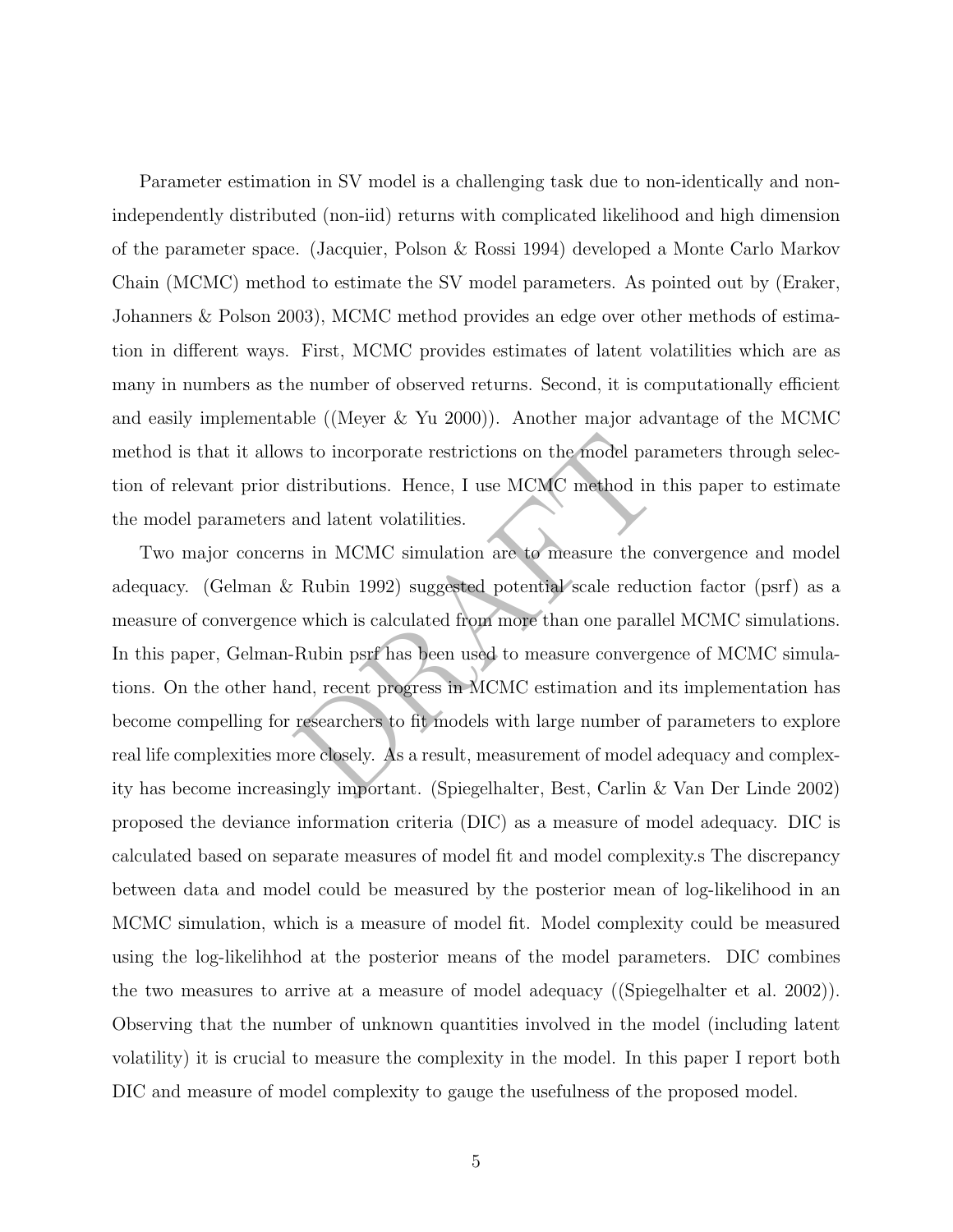Rest of the paper is organized as follows. In section 2 the general framework for S V model with common factor and time dependent impact parameters is described. The concept of bounded stationarity is introduced in this section to tackle non-stationarity. Section 3 presents an example of generalized SVDF model with half-normal and Gaussian distributions. The expressions for the dynamic feedback, leverage and skewness are presented here. Also necessary and sufficient conditions for negative feedback has been discussed. In section 4 SV models with constant and time-varying feedback effect have been tested with S&P10 0 daily returns. Estimation results from the proposed models have been compared with the same from some comparable models. Section 5 concludes the paper with a discussion on the proposed model and its applications.

# 2 Dynamic Feedback SV Model with Common Market Factor

paper with<br>
s applications.<br> **Feedback SV Model with Comretion**<br>
ce of an asset and  $\log \frac{P_t}{P_{t-1}}$  be the log return. The t<br>
rms is denoted by  $y_t$  and the underlying latent vo<br>
nodel proposed by (Jacquier et al. 1994) Let  $P_t$  be the daily price of an asset and  $\log \frac{P_t}{P_t}$  $\frac{P_t}{P_{t-1}}$  be the log return. The time series of meancorrected daily log returns is denoted by  $y_t$  and the underlying latent volatilities by  $\theta_t$ . Let us start with the SV model proposed by (Jacquier et al. 1994) which is given as follows:

$$
y_t = e^{\frac{\theta_t}{2}} \epsilon_t, \tag{2.1}
$$

$$
\theta_t = \alpha + \phi(\theta_{t-1} - \alpha) + \eta_t, t = 1, ..., T
$$
\n(2.2)

 $\epsilon_t$  and  $\eta_t$  being independent sequences of independently and identically distributed (iid) random shocks (or innovations) with 0 means and variances 1 and  $\sigma^2$  respectively.  $\phi$  is the volatility clustering parameter which reflects the stylized fact that volatility pattern (high or low) cluster together. Subsequently SV models with contemporaneous correlation  $(\rho)$ between  $\epsilon_t$  and  $\eta_t$  has been discussed by, e.g. (Jacquier, Polson & Rossi 2004) among others. SV model with the feedback effect  $\rho$  relates the changes in volatility to the sign and magnitude of price changes which helps in pricing the options more accurately.

In this paper, I consider a new SV model with independent symmetric random shocks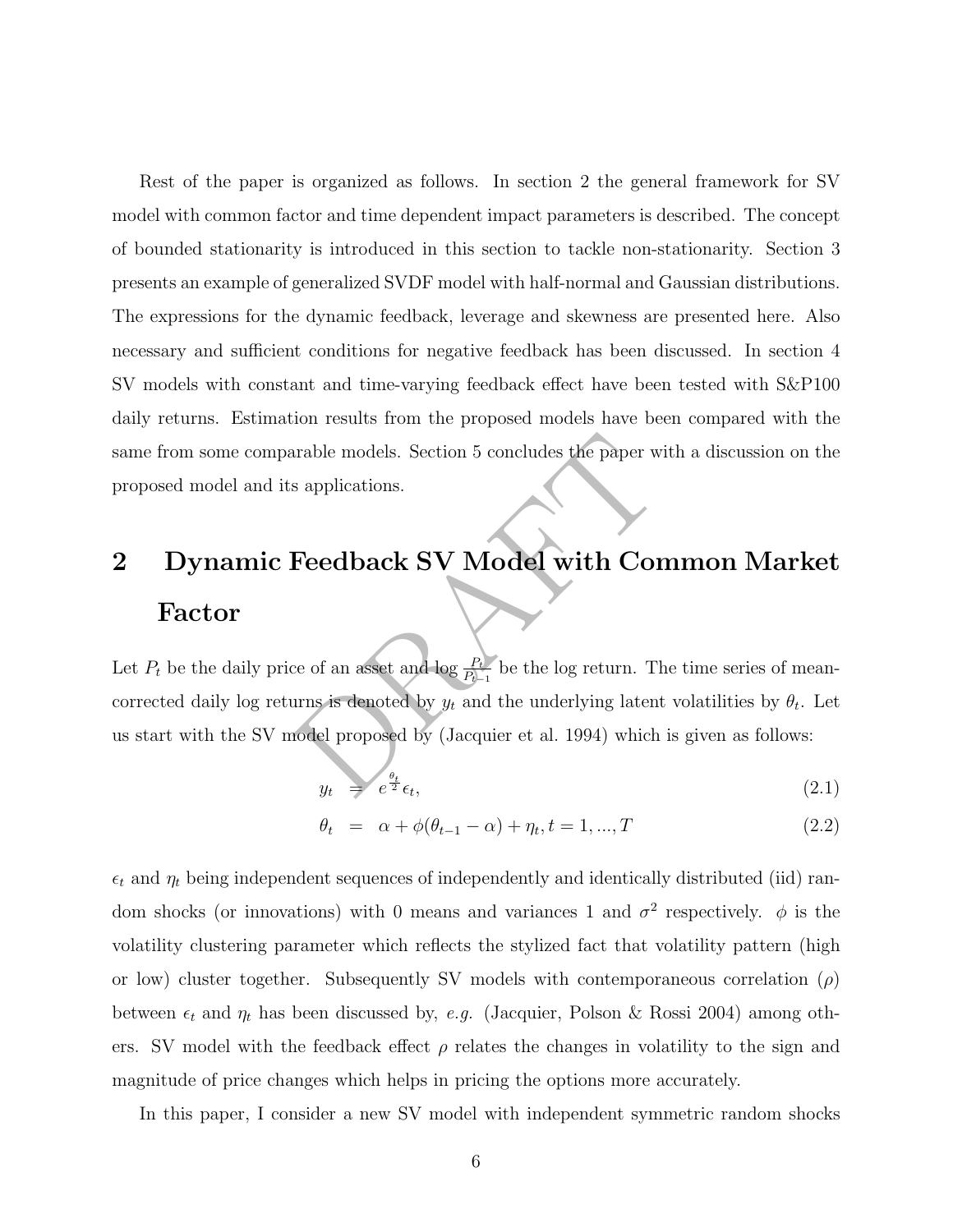$\epsilon_t$  and  $\eta_t$  and a general positive common factor for market sentiment, say  $\gamma_t$ , which impacts the return and its latent volatility at each time point. However, such impact on return and its volatility may be different in magnitude and direction and may vary over time ((Boyer et al. 2010)). Let  $\lambda_{y,t} \in \mathcal{R}$  and  $\lambda_{\theta,t} \in \mathcal{R}$  be the dynamic impacts of the market factor on the return and its latent volatility respectively. Thus the new single factor SV model with time varying feedback (SVDF) is given as

$$
y_t = \mu_{y,t} + e^{\frac{\theta_t}{2}} (\lambda_{y,t} \gamma_t + \epsilon_t)
$$
\n(2.3)

$$
\theta_t = \alpha + \phi(\theta_{t-1} - \alpha) + \mu_{\theta, t} + (\lambda_{\theta, t} \gamma_t + \eta_t)
$$
\n(2.4)

 $\theta_t = \alpha + \phi(\theta_{t-1} - \alpha) + \mu_{\theta,t} + (\lambda_{\theta,t}\gamma_t + \eta_t)$ <br>
s in equations (2.1)-(2.2) and  $\{\gamma_t\}$  is a sequence of i<br>
are so selected that  $E[y_t | \mathcal{F}_{t-1}] = 0$  and  $E[\theta_t | \mathcal{F}_t]$ <br>
sion of the returns and the memory effect in volu-<br> where  $y_t$ ,  $\theta_t$  are same as in equations (2.1)-(2.2) and  $\{\gamma_t\}$  is a sequence of iid positive random variables.  $\mu_{y,t}$  and  $\mu_{\theta,t}$  are so selected that  $E[y_t | \mathcal{F}_{t-1}] = 0$  and  $E[\theta_t | \mathcal{F}_{t-1}] = \alpha + \phi(\theta_t - \alpha)$ preserving mean reversion of the returns and the memory effect in volatility respectively. Further  $\epsilon_t$  and  $\eta_t$  are two sequences of symmetric random variables independent to each other contemporaneously as well as inter-temporally.

The affine combination of positive factor with symmetric innovation results in a skewed family of distributions. The impact parameters determine the amount and direction of conditional skewness in the corresponding process and hence will be interchangeably called as skewness parameters and impact parameters here onwards. The presence of commo n factor in both return and volatility induces the correlation or the feedback effect. The timedependent impact parameters cause the feedback to be dynamic. It may be remarked here that considering  $\lambda_{y,t} = \lambda_y$  and  $\lambda_{\theta,t} = \lambda_{\theta}$ , constant feedback model (SVCF) can be obtained. Clearly the volatility asymmetry can now be interpreted in terms of the market sentiment impacts which has been discussed in detail in subsection 2.3.

The SVDF model postulated in equations (2.3)-(2.4) describes a robust class of parametric SV models. Different distributions has been used in SV model to capture the leverage, feedback and skewness in return ((Tsiotas 2012)). Such models can be obtained as special cases of the proposed SVDF model. Some of important ones are described below:

1. Let  $\lambda_{y,t} = \lambda_{\theta,t} = 0$ ,  $\epsilon_t \sim N(0, 1)$  and  $\eta_t \sim N(0, \sigma^2)$  be independent processes to obtain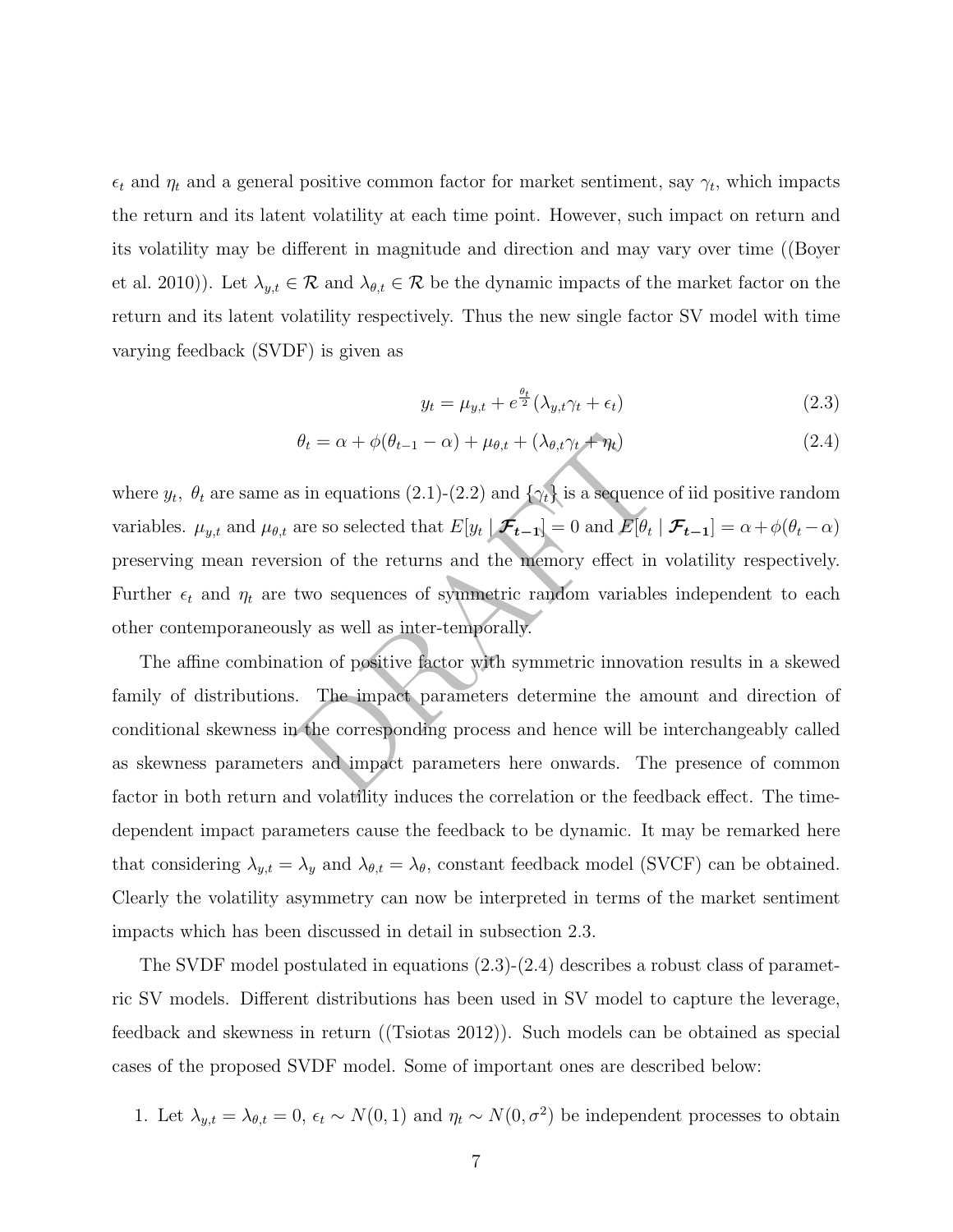the usual SV model with Gaussian errors ((Jacquier et al. 1994)).

- 2. Let  $\lambda_{y,t} = \lambda_{\theta,t} = 0$ ,  $\epsilon_t \sim t_{\nu}$ ,  $\eta_t \sim N(0, \sigma^2)$  and they are independent which leads to the SV model with *t*-errors (SV*t*) in return ((Harvey, Ruiz & Shephard 1994)).
- 3. Let  $\lambda_{\theta,t} = 0$  and  $\gamma_t$  be standard half-normal variate. Further, let  $\epsilon_t \sim N(0,1)$  and independent of  $\eta_t \sim N(0, \sigma^2)$  and both  $\epsilon_t$  and  $\eta_t$  are independent of  $\gamma_t$  which results in the SV model with returns distributed as a variant of Skew-Normal distribution ((Tsiotas 2012)).
- 4. Set  $\lambda_{\theta,t} = 0$ ,  $\gamma_t$  as half- $t_\nu$  variate. In addition  $\epsilon_t \sim t_\nu$  and  $\eta_t \sim N(0, \sigma^2)$  and are independent of each other as well as  $\gamma_t$ . This leads to the SV model with Skew-t returns ((Tsiotas 2012)).
- as half- $t_{\nu}$  variate. In addition  $\epsilon_{\nu} \sim t_{\nu}$  and  $\eta_t \sim$ <br>ach other as well as  $\gamma_t$ . This leads to the SV 1<br>2012)).<br> $\gamma_t$  be distributed as Generalized Inverse Gaussian<br> $\overline{\gamma_t} \epsilon_t^*$ , where  $\epsilon_t^*$  are  $NLD(0,1)$  5. Let  $\lambda_{\theta,t} = 0$  and  $\gamma_t$  be distributed as Generalized Inverse Gaussian distribution. Further, let  $\epsilon_t = \sqrt{\gamma_t} \epsilon_t^*$ , where  $\epsilon_t^*$  are  $ND(0,1)$  variates independent of  $\gamma_t$  and  $\eta_t \sim$  $N(0, \sigma^2)$  to obtain the SV model with generalized hyperbolic Skew-t returns ((Aas & Haff 2006)).

I assume the independence between  $\gamma_t$ ,  $\epsilon_t$  and  $\eta_t$ ,  $\forall t = 1, 2, \ldots$  for the rest of this paper.

The assumption of dynamic nature of impact parameters  $(\lambda_{y,t}$  and  $\lambda_{\theta,t})$  in SVDF model immediately results in a serious issue of violating the weak stationarity of the auto-regressive volatility process as stated in (2.4). This in turn may lead the process to explode as its future variance may increase indefinitely with time lag. To avoid this issue and yet to incorporate the time varying impact parameters I first introduce the concept of bounded stationarity in the following subsection and then describe some characteristics of  $\theta_t$  with respect to bounded stationarity.

#### 2.1 Bounded Stationarity For Non-Stationary Process

The bounded stationarity of a discrete time stochastic process is defined as follows.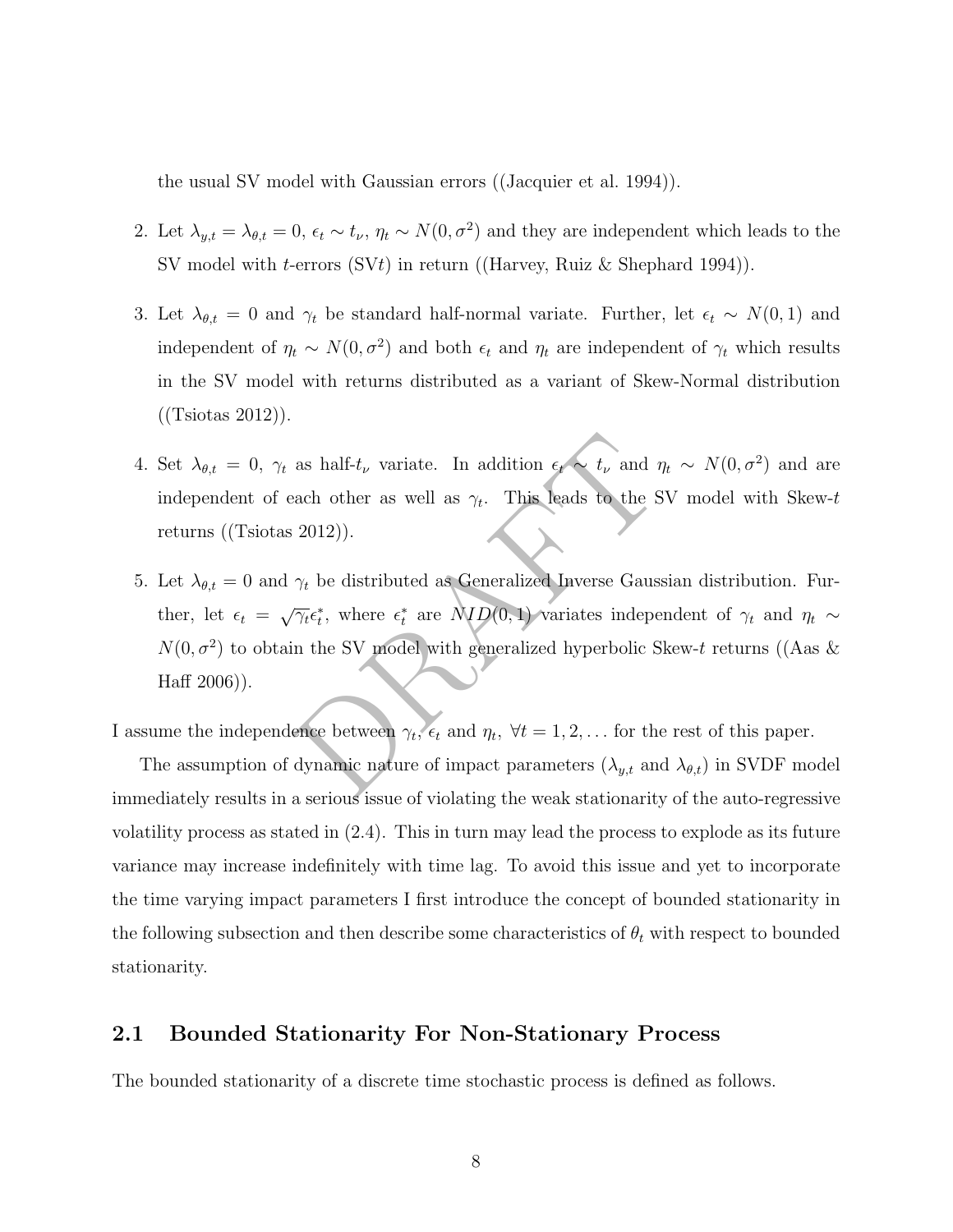**Bounded Stationarity:** Let  $X_t$  be a discrete time stochastic process such that its  $1^{st}$  and  $2^{nd}$  moments exist. The process is defined to be *bounded stationary* if  $E[X_t] < M$  and  $Cov(X_t, X_{t-k}) < V$ ; M and V being finite real numbers and k is any integer.

Taking  $k = 0$  in the above definition we get the condition  $V(y_t) < V$  on the variance for bounded stationarity.

**Remark:** Notice that, if the  $1^{st}$  and  $2^{nd}$  order moments of a bounded stationary time series are constant, then the series is weak stationary. Further suppose the  $1^{st}$  and  $2^{nd}$  moments of a locally weak stationary series, *viz.*  $y_{\tau_1}, y_{\tau_2}, \ldots, y_{\tau_T}, \tau \in I$  (an index set), be given by  $\mu_{\tau}$ and  $\sigma_{\tau}^2$ . If  $\mu_{\tau}$  and  $\sigma_{\tau}^2$  are finite for all  $\tau \in I$ , then setting  $M = \sup_{\tau \in I} I$  $\tau{\in}I$  $\mu_{\tau}$  and  $V = \sup$  $\tau \in I$  $\sigma_{\tau}$  we observe that a locally weak stationary series is bounded stationary.

Based on the above definition, the conditions of bounded stationarity for the volatility process in (2.4) is derived in the following theorem.

onary series,  $viz.$   $y_{\tau_1}, y_{\tau_2},..., y_{\tau_T}, \tau \in I$  (an index s<br>
are finite for all  $\tau \in I$ , then setting  $M = \sup_{\tau \in I} \mu_{\tau}$  a<br>
weak stationary series is bounded stationary.<br>
<br>
a definition, the conditions of bounded station **Theorem 2.1** Let us define  $a_t = \mu_{\theta_t} + \lambda_{\theta_t} \gamma_t + \eta_t$  in the auto-regressive volatility equation 2.4. Also let  $\{\gamma_t\}$  be a sequence of iid positive random variables and  $\{\eta_t\}$  be a sequence of iid random variables with zero mean and constant variance independent of  $\gamma_t$ ,  $\forall t$ . Further the sequence  $\{a_t\}$  is assumed to be independent of  $\theta_{t'}$ ,  $\forall t' < t$ . Assuming that the  $2^{nd}$  moment of  $\gamma_t$  exists, the following results hold

- 1.  $E[\theta_t]$  is finite  $\forall$  t if  $|\phi| < 1$ .
- 2.  $V(\theta_t)$  is given by

$$
\Upsilon_t(0) = V(\theta_t) = \sigma^2 (1 + \phi^2 + \phi^4 + \ldots) + \delta^2 \sum_{k=1}^{\infty} \phi^{2k} \lambda_{t-k}^2, \tag{2.5}
$$

where  $\delta = V(\gamma_t)$ . Further  $\Upsilon_t(0)$  is non-negative and bounded if  $|\phi| < 1$  and  $|\lambda_t| \le$  $\lambda, \lambda > 0 \,\forall t, \text{ in which case}$ 

$$
\Upsilon_t(0) \le \frac{\sigma^2 + \delta^2 \lambda^2}{1 - \phi^2} \tag{2.6}
$$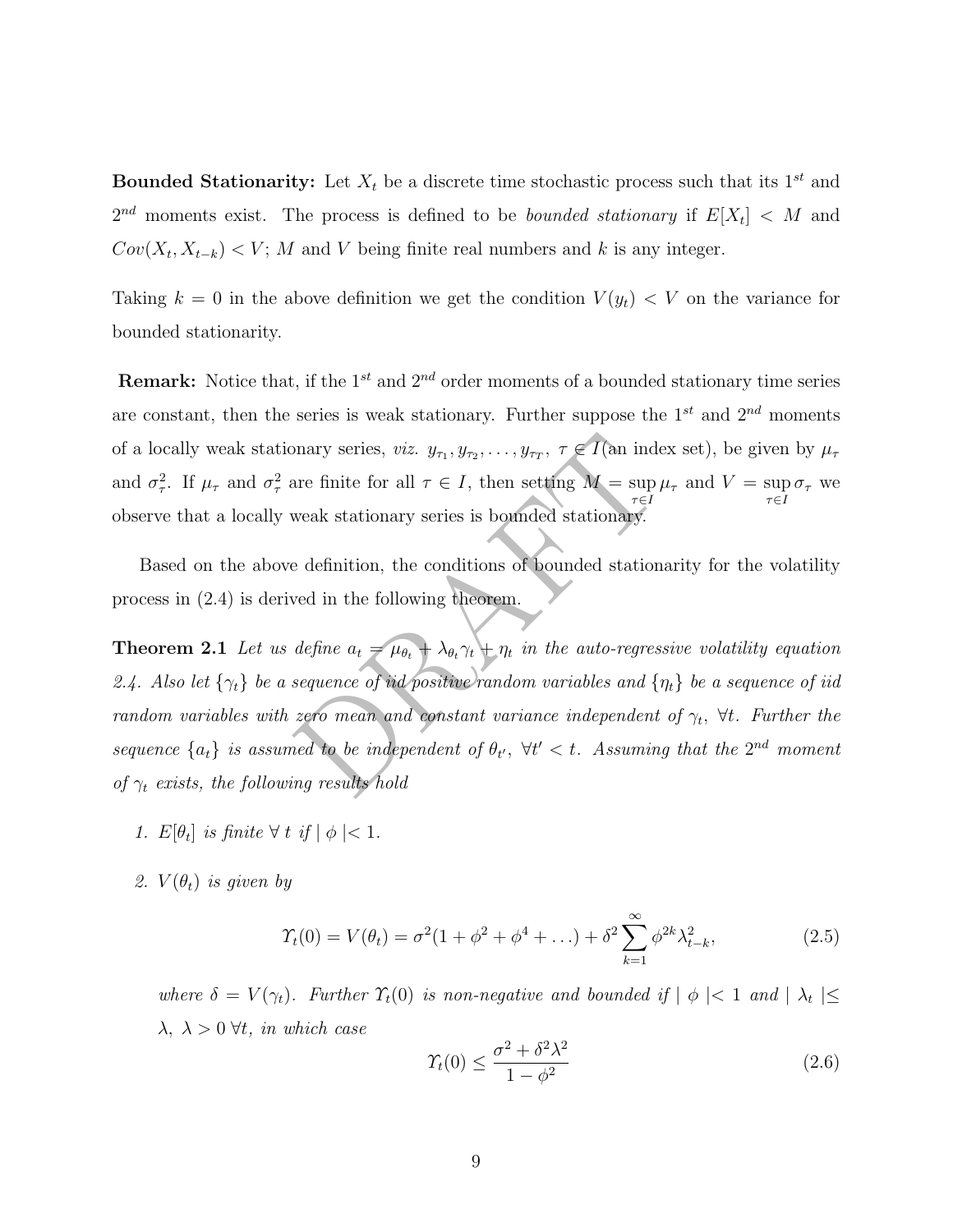3. The auto-covariance function of lag k is given by  $\Upsilon_t(k) = Cov(\theta_{t+k}, \theta_t)$ 

$$
\Upsilon_t(k) = Cov(\theta_{t+k}, \theta) = \phi^k \Upsilon_t(0) \le \phi^k \frac{\sigma^2 + \delta^2 \lambda^2}{1 - \phi^2} \,\forall k. \tag{2.7}
$$

**Proof.** Let  $V(\eta_t) = \sigma^2$  and observe that  $E[a_t] = 0$  and  $V(a_t) = \sigma^2 + \lambda_t^2 \delta^2$ ,  $\forall t = 1, 2, \ldots$ The proof of the results are given as below.

1. Notice that ,

$$
E[\theta_t] = \alpha(1 - \phi) + \phi E[\theta_{t-1}]
$$
  
=  $\alpha(1 - \phi)(1 + \phi + \phi^2 + \phi^3 + \ldots)$ 

so that  $E[\theta_t]$  exists finitely if  $|\phi| < 1$ .

2.

$$
= \alpha(1-\phi)(1+\phi+\phi^2+\phi^3+\ldots)
$$
  
its finitely if  $|\phi| < 1$ .  

$$
\gamma_t(0) = \phi^2 V(\theta_{t-1}) + [\sigma^2 + \delta^2 \lambda_t^2]
$$

$$
= \sigma^2 (1+\phi^2+\phi^4+\ldots) + \delta^2 [\lambda_t^2 + \phi^2 \lambda_{t-1}^2 + \phi^4 \lambda_{t-1}^4 \ldots]
$$
  
1 then  

$$
= \frac{\sigma^2}{1-\phi^2} + \delta^2 \sum_{k=0}^{\infty} \phi^{2k} \lambda_{t-k}^2.
$$
  
finite  $\lambda \in \mathcal{R}$ , the condition  $|\lambda_t| \leq \lambda$  hold for all  $t$ , then the bouv

and if  $| \phi |$  < 1 then

$$
= \frac{\sigma^2}{1-\phi^2} + \delta^2 \sum_{k=0}^{\infty} \phi^{2k} \lambda_{t-k}^2.
$$

Further if for a finite  $\lambda \in \mathcal{R}$ , the condition  $|\lambda_t| \leq \lambda$  hold for all t, then the bound is immediate from the expression of  $\Upsilon_t(0)$ .

3. The autocovariance function  $\mathcal{T}_t(k)$  is given by

$$
\begin{aligned} \Upsilon_t(k) &= E[(\theta_{t+k} - \alpha)(\theta_t - \alpha)] \\ &= \phi E[(\theta_t - \alpha)E[(\theta_{t+k-1} - \alpha)]] \end{aligned}
$$

since  $a_{t+k}$  is independent of  $\theta_j \ \forall j \leq t+k$ . Thus, by repeated substitutions we get

$$
\Upsilon_t(k) = \phi^k \Upsilon_t(0).
$$

The bound on the auto-covariance function follows from (2.6).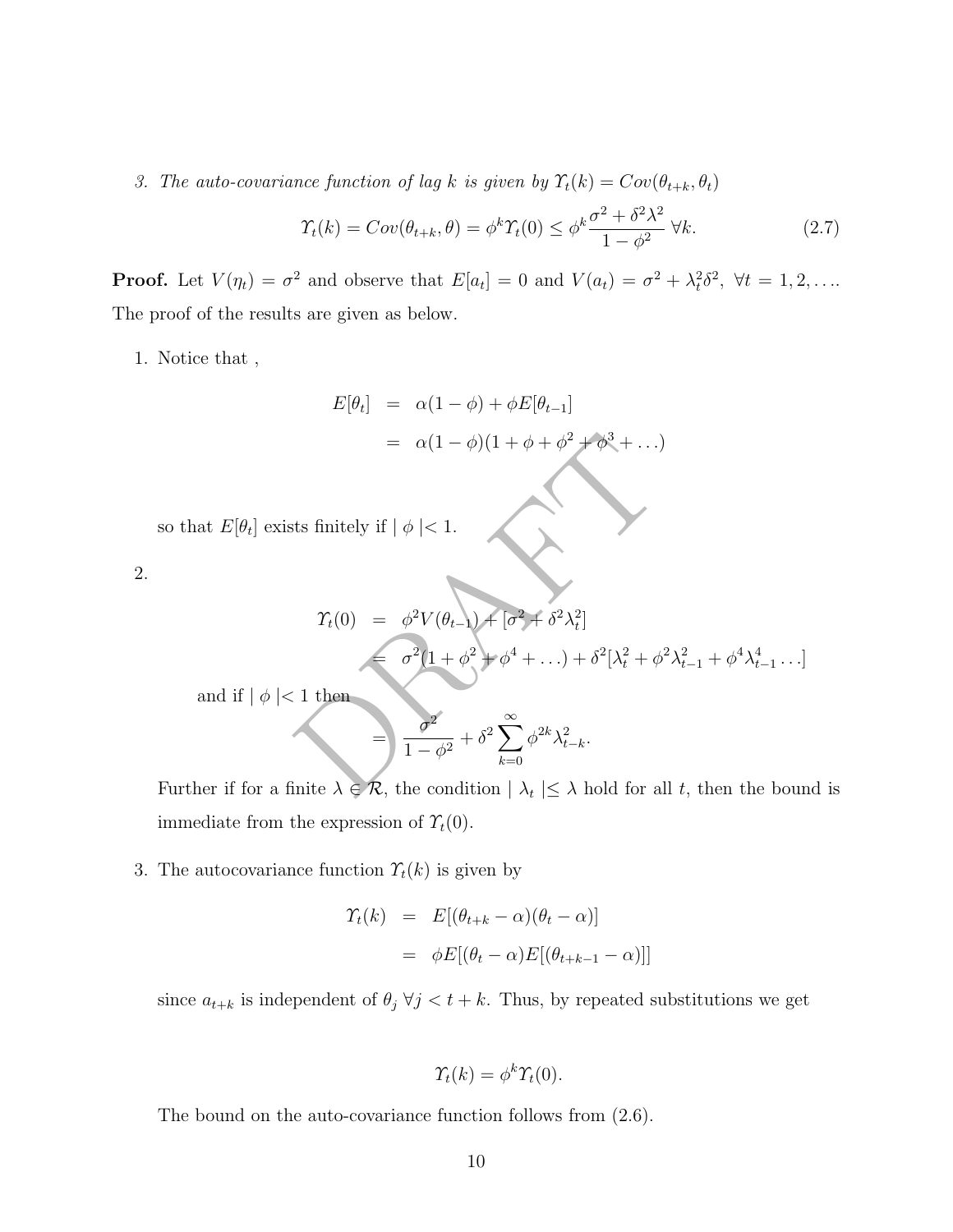- **Remark:** 1. The condition for bounded stationarity in this case is given by  $| \lambda_t | \le$  $\lambda, \lambda \in \mathcal{R}$ .
	- 2. The auto-correlation function is time invariant and depends only on the lag which is similar to the weak stationary time series.
	- 3. The upper bound of the auto-covariance function dampens to zero as the lag increases. Thus, similar to weakly stationary series, the impact of the past realizations decreases with the time horizon. However, unlike the weak stationary series, the auto-covariance of a bounded stationary AR process may not reduce to a time invariant constant with increasing lag.
	- 4. The k-period ahead forecast for such a series is given by  $\hat{\theta}_{t+k} = \alpha + \phi^k(\theta_t \alpha)$  so that  $\lim_{k \to \infty} \hat{\theta}_{t+k} = \alpha$ . The forecast error is given by



.

tionary AR process may not reduce to a time invariand forecast for such a series is given by  $\hat{\theta}_{t+k} = \alpha +$ <br>
he forecast error is given by  $\hat{e}_t(k) = \sum_{j=0}^{k-1} \phi^j a_{t+k-j}$ <br>
or variance is given by  $V(\hat{e}_t(k)) = \sum_{j=0}^{k-1}$ 5. The forecast error variance is given by  $V(\hat{e}_t(k)) = \sum_{i=0}^{k-1}$  $_{j=0}^{k-1} \phi^{2j} V(a_{t+k-j}).$  The bounded stationarity condition on  $\lambda$  leads to the following upper bound on forecast error variance.

$$
V(\hat{e}_t(k)) \le \frac{1 - \phi^{2k}}{(1 - \phi^2)^2} (\sigma^2 + \delta^2 \lambda)
$$

Notice that the bound tends to  $\frac{\sigma^2 + \delta^2 \lambda}{(1 - \delta^2)^2}$  $\frac{\sigma^2 + \delta^2 \lambda}{(1 - \phi^2)^2}$ , as  $k \to \infty$ , *i.e* the bound increases with lag. Further, if  $\lambda \to 0$ , the bound on forecast error reduces to  $\frac{\sigma^2}{(1-\phi)}$  $\frac{\sigma^2}{(1-\phi^2)^2}$ . The error variance also increases with the volatility persistence parameter  $\phi$ .

The above discussion ensures that although the auto-regressive volatility process in the proposed SV model is not weakly stationary but the first two moments of the process are bounded and hence the process and its forecast does not explode with increasing lag. In the following section we discuss on the feedback effect for the proposed SVDF model wit h general innovation distribution under the assumption of bounded stationarity.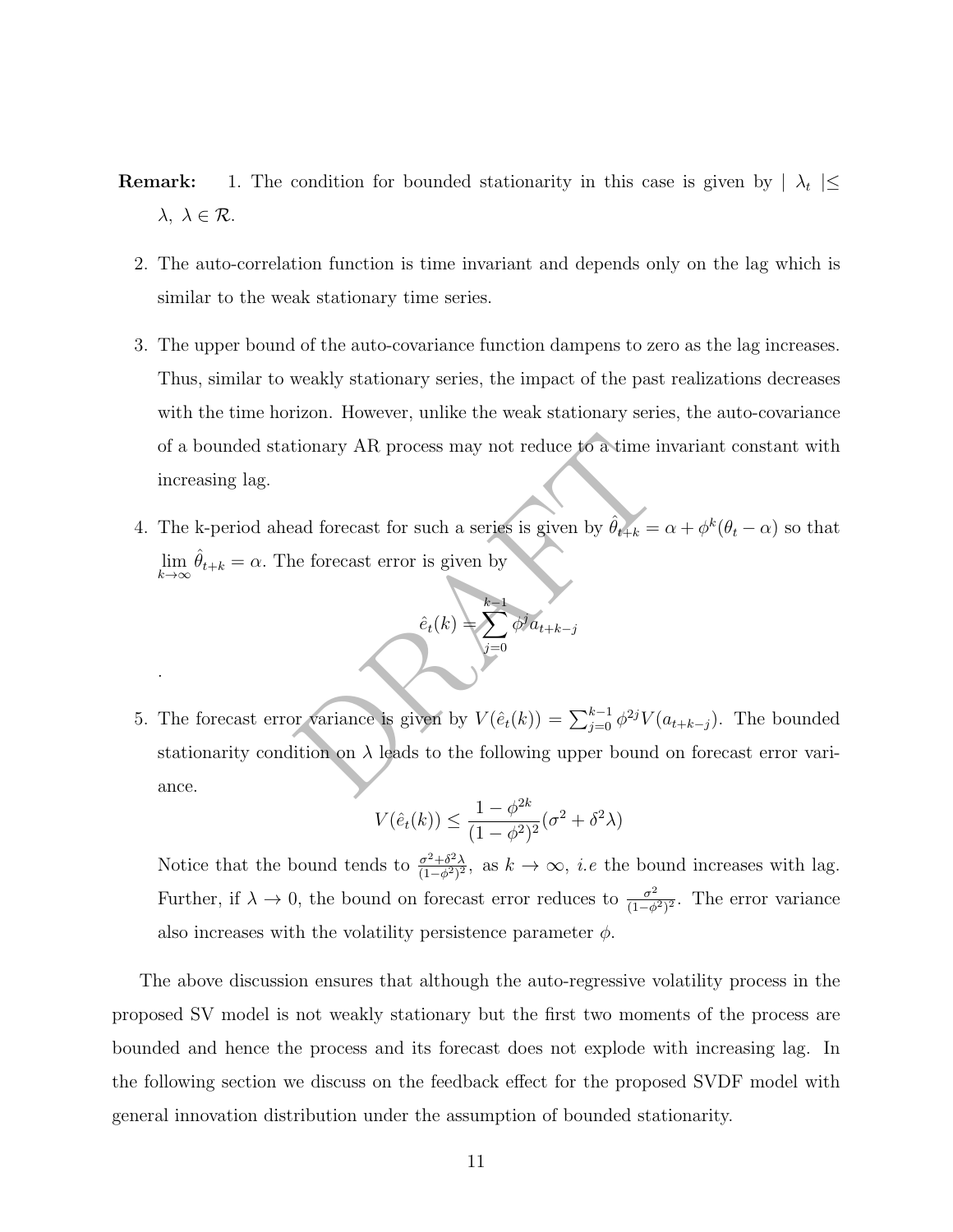#### 2.2 Time Varying Feedback in SVDF Model

The following lemma provides means and variances of the return and volatility under the model postulated in (2.3) and (2.4).

nd  $\eta_t$  (denoted by  $M_{\eta_t}(u)$ ,  $\forall u \in \mathcal{R}$ ) exist and the f<br>
ted as  $M'_X(u)$  and  $M''_X(u)$  respectively,  $X \in \{\gamma_t, t\}$ <br>
ates the following results hold given the information<br>  $A_{t-1}\lambda_{y,t}M_{\eta_t}\left(\frac{1}{2}\right)M'_{\gamma_t}\left(\frac{\lambda_{\theta_t$ **Lemma 2.2** Let  $y_t$  and  $\theta_t$  be the return and volatility at time t and the stochastic volatility model describing the evolution of  $y_t$  and  $\theta_t$  be given as in (2.3-2.4). Suppose  $\epsilon_t$  is distributed with mean 0 and variance unity and  $\eta_t$  is distributed independent of  $\epsilon_t$  with mean 0 and variance  $\sigma^2$ . Further suppose that the moment generating functions (MGF) of  $\gamma_t$  (denoted by  $M_{\gamma_t}(u)$ ,  $\forall u \in \mathcal{R}$ ) and  $\eta_t$  (denoted by  $M_{\eta_t}(u)$ ,  $\forall u \in \mathcal{R}$ ) exist and the first two derivatives of the MGFs are denoted as  $M'_X(u)$  and  $M''_X(u)$  respectively,  $X \in \{\gamma_t, \eta_t\}, t = 1, 2, \dots T$ . Under the above postulates the following results hold given the information set  $\mathcal{F}_{t-1}$  available up to time  $t-1$ :

$$
\mu_{y,t} = -A_{t-1}\lambda_{y,t}M_{\eta_t}\left(\frac{1}{2}\right)M'_{\gamma_t}\left(\frac{\lambda_{\theta_t}}{2}\right), \text{ where } A_{t-1} = e^{\frac{\alpha + \phi(\theta_{t-1} - \alpha) + \mu_{\theta,t}}{2}} \tag{2.8}
$$

$$
V(y_t \mid \mathcal{F}_{t-1}) = A_{t-1}^2 \left[ M_{\eta_t}(1) \left\{ \lambda_{y,t}^2 M_{\gamma_t}''(\lambda_{\theta,t}) + M_{\gamma_t}(\lambda_{\theta,t}) \right\} - \lambda_{y,t}^2 M_{\eta_t}^2 \left( \frac{1}{2} \right) M_{\gamma_t}'^2 \left( \frac{\lambda_{\theta,t}}{2} \right) \right] 9)
$$
  
\n
$$
\mu_{\theta,t} = -\lambda_{\theta,t} E(\gamma_t)
$$
\n(2.10)

$$
V(\theta_t \mid \mathcal{F}_{t-1}) = \lambda_{\theta,t}^2 V(\gamma_t) + \sigma^2 \tag{2.11}
$$

**Proof.** To prove (2.8), first define  $Z_{y,t} = \lambda_{y,t} \gamma_t + \epsilon_t$  and  $Z_{\theta,t} = \lambda_{\theta,t} \gamma_t + \eta_t$ . Notice that the mean reversibility of  $y_t$  implies that  $E[y_t | \mathcal{F}_{t-1}] = 0$ . Denoting  $e^{\frac{\alpha + \phi(\theta_{t-1} - \alpha) + \mu_{\theta,t}}{2}}$  by  $A_{t-1}$ , the expression of  $\mu_{y,t}$  is given as follows

$$
\mu_{y,t} = -A_{t-1} E \left[e^{\frac{Z_{\theta,t}}{2}} Z_{y,t} \mid \mathcal{F}_{t-1}\right]
$$
  
= 
$$
-A_{t-1} \lambda_{y,t} M_{\eta_t} \left(\frac{1}{2}\right) M'_{\gamma_t} \left(\frac{\lambda_{\theta,t}}{2}\right)
$$

where  $M'_{\gamma_t}(u) = \frac{d}{du}$  $\frac{d}{du}M_{\gamma_t}(u)$ .

To obtain the return variance, denote  $e^{\frac{\theta_t}{2}}Z_{y,t}$  in (2.3) by  $R_t$ ,  $\forall t = 1, 2, \ldots T$ , and observe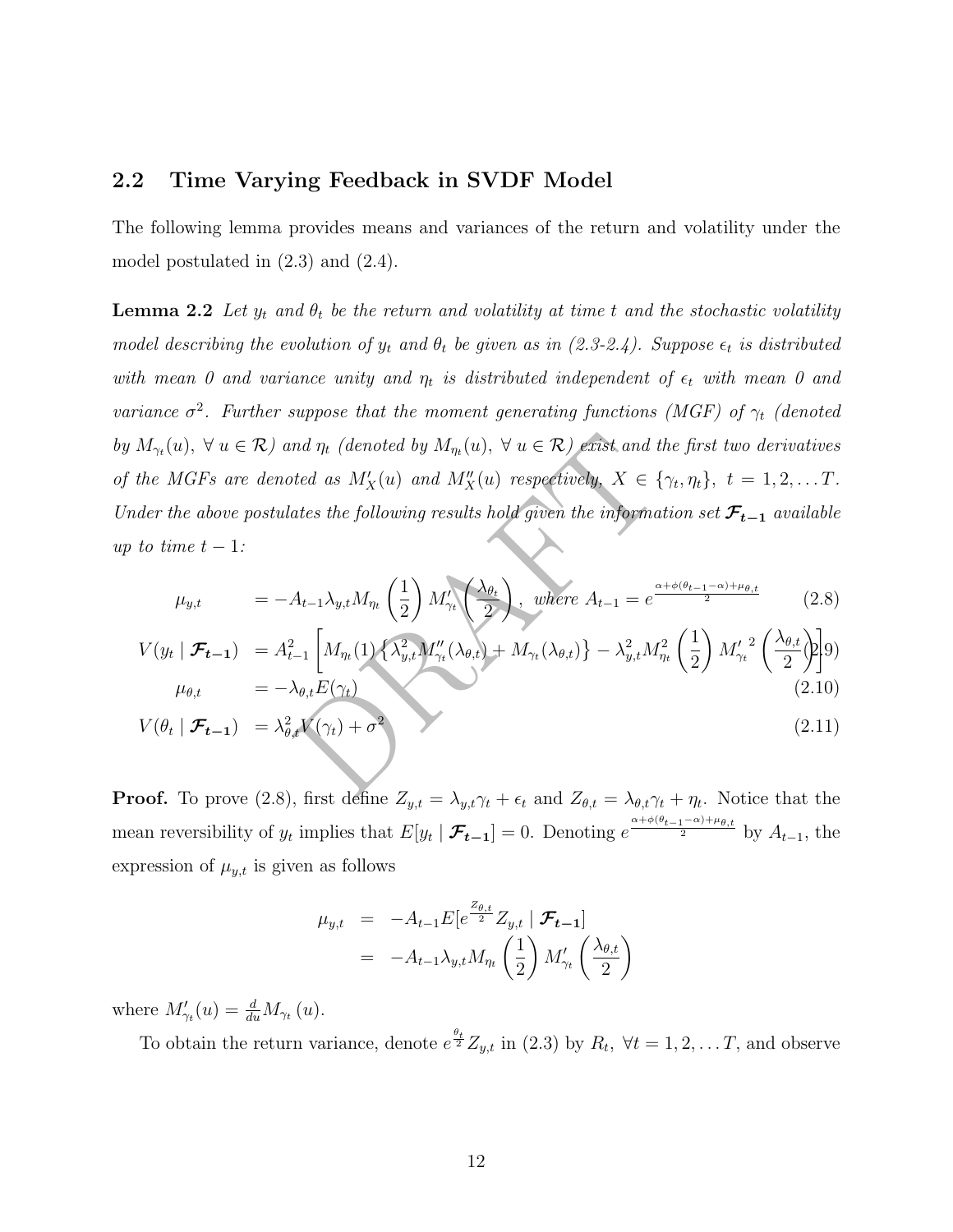that

$$
V(y_t | \mathcal{F}_{t-1}) = E[y_t^2 | \mathcal{F}_{t-1}]
$$
  
\n
$$
= E[R_t^2 | \mathcal{F}_{t-1}] - \mu_{y,t}^2
$$
  
\n
$$
= A_{t-1}^2 M_{\eta_t}(1) [\lambda_{y,t}^2 M_{\gamma_t}''(\lambda_{\theta,t}) + M_{\gamma_t}(\lambda_{\theta,t})] - \mu_{y,t}^2
$$
  
\n
$$
= A_{t-1}^2 \left[ M_{\eta_t}(1) \left\{ \lambda_{y,t}^2 M_{\gamma_t}''(\lambda_{\theta,t}) + M_{\gamma_t}(\lambda_{\theta,t}) \right\} - \lambda_{y,t}^2 M_{\eta_t}^2 \left( \frac{1}{2} \right) M_{\gamma_t}'^2 \left( \frac{\lambda_{\theta,t}}{2} \right) \right]
$$

where  $M''_{\gamma_t}(u) = \frac{d^2}{du^2}$  $\frac{d^2}{du^2}M_{\gamma_t}(u)$ .

Observing that  $E[\theta_t | \mathcal{F}_{t-1}] = \alpha + \phi(\theta_{t-1} - \alpha)$  the result (2.10) is immediate. The proof of (2.11) is trivial.

**Corollary 2.3** Observing that  $M_{\eta_t}(1) \geq M_{\eta_t}^2(\frac{1}{2})$ , the following lower bound can be obtained from (2.9):

serving that 
$$
E[\theta_t | \mathcal{F}_{t-1}] = \alpha + \phi(\theta_{t-1} - \alpha)
$$
 the result (2.10) is immediate. The proof  
\n1) is trivial.  
\n**llary 2.3** Observing that  $M_m(1) \ge M_m^2(\frac{1}{2})$ , the following lower bound can be obtained  
\n(2.9):  
\n $V(y_t | \mathcal{F}_{t-1}) \ge A_{t-1}^2 M_{\eta_t}(1) \left[ \lambda_{y,t}^2 \left\{ M_{\gamma_t}''(\lambda_{\theta,t}) - M_{\gamma_t}'^2 \left( \frac{\lambda_{\theta,t}}{2} \right) \right\} + M_{\gamma_t}(\lambda_{\theta,t}) \right]$  (2.12)  
\n*er, letting*  $\lambda_{\theta,t} \to 0$  the bound in (2.12) reduces to  
\n $e^{\alpha + \phi(\theta_{t-1} - \alpha)} M_{\eta_t}(1) \left[ \lambda_{y,t}^2 V(\gamma_t) + 1 \right]$  (2.13)  
\nthe above corollary may be helpful in determining the minimum risk premium for options

Further, letting  $\lambda_{\theta,t} \to 0$  the bound in (2.12) reduces to

$$
e^{\alpha + \phi(\theta_{t-1} - \alpha)} M_{\eta_t}(1) \left[ \lambda_{y,t}^2 V(\gamma_t) + 1 \right]
$$
\n(2.13)

The above corollary may be helpful in determining the minimum risk premium for options based on returns  $y_t$ . Next I provide an expression for the dynamic feedback effect for SVDF model

Theorem 2.4 Under the model and the assumptions postulated in lemma 2.2, the dynamic  ${\it feedback}\; \rho_t\; {\it is}\; given\; by$ 

$$
\rho_t = \frac{\lambda_{y,t} \left[ \lambda_{\theta,t} M_{\eta_t} \left( \frac{1}{2} \right) \left\{ M''_{\gamma_t} \left( \frac{\lambda_{\theta,t}}{2} \right) - M'_{\gamma_t} \left( \frac{\lambda_{\theta,t}}{2} \right) E(\gamma_t) \right\} + E\left( \eta_t e^{\frac{\eta_t}{2}} \right) M'_{\gamma_t} \left( \frac{\lambda_{\theta,t}}{2} \right) \right]}{\sqrt{M_{\eta_t}(1) \left\{ \lambda_{y,t}^2 M''_{\gamma_t} (\lambda_{\theta,t}) + M_{\gamma_t} (\lambda_{\theta,t}) \right\} - \lambda_{y,t}^2 M_{\eta_t}^2 \left( \frac{1}{2} \right) M'_{\gamma_t}^2 \left( \frac{\lambda_{\theta,t}}{2} \right)} \sqrt{\lambda_{\theta,t}^2 \delta^2 + \sigma^2}}.
$$
\n(2.14)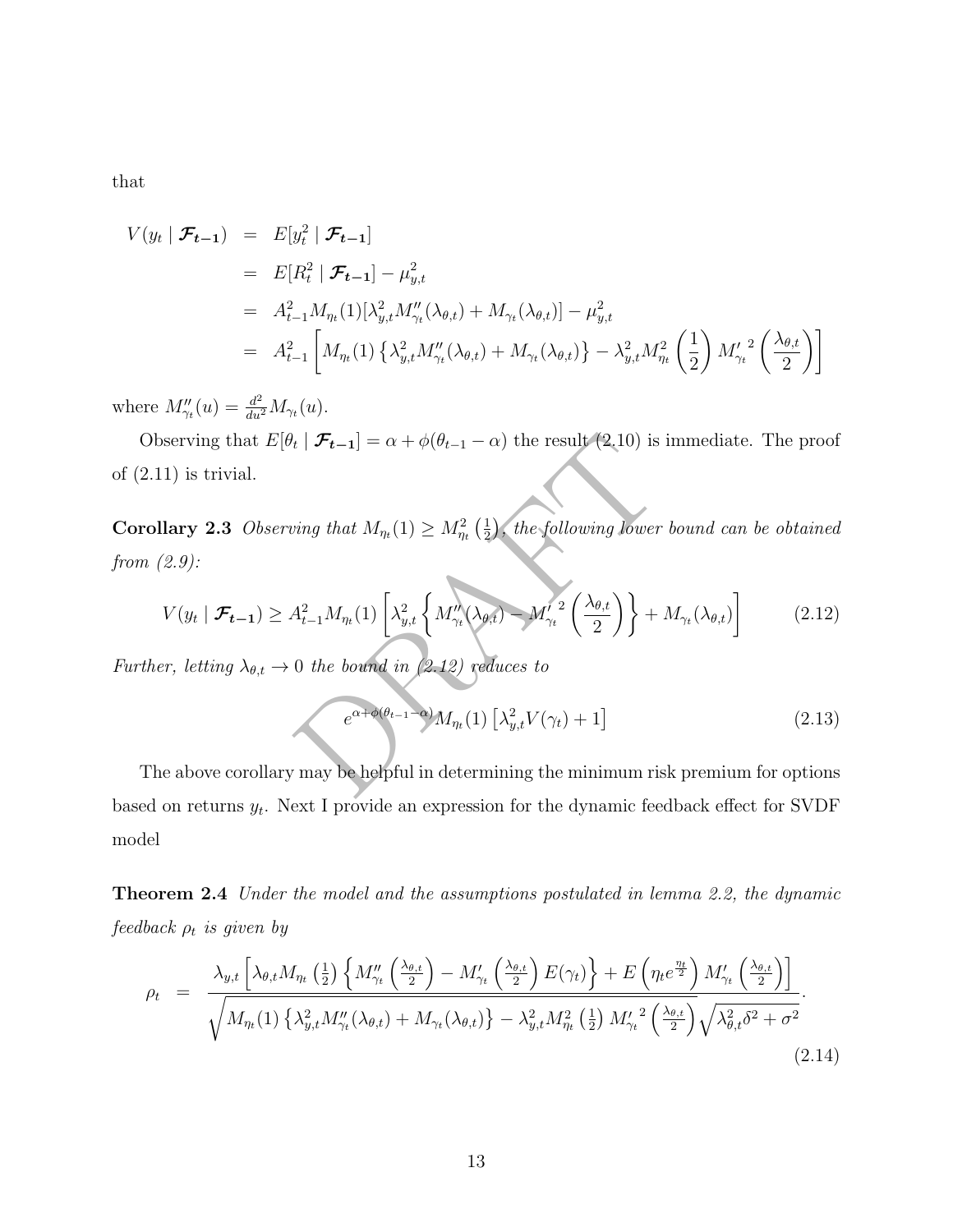**Proof.** The conditional covariance between  $y_t$  and  $\theta_t$  given the information set  $\mathcal{F}_{t-1}$  can be derived as follows:

$$
Cov_{t-1}(y_t, \theta_t) = Cov(y_t, \theta_t | \mathcal{F}_{t-1})
$$
  
\n
$$
= E[A_{t-1}e^{\frac{\lambda_{\theta,t}\gamma_t + \eta_t}{2}}(\lambda_{\theta,t}\gamma_t + \eta_t)(\lambda_{y,t}\gamma_t + \epsilon_t)] - \mu_{y,t}\mu_{\theta,t}
$$
  
\n
$$
= \lambda_{y,t}A_{t-1}E_{\gamma_t}E\left[e^{\frac{\lambda_{\theta,t}\gamma_t + \eta_t}{2}}(\lambda_{\theta,t}\gamma_t^2 + \gamma_t\eta_t)\right] - \mu_{y,t}\mu_{\theta,t}
$$
  
\n
$$
= \lambda_{y,t}A_{t-1}\left\{\lambda_{\theta,t}M_{\eta_t}\left(\frac{1}{2}\right)E_{\gamma_t}\left[\gamma_t^2e^{\frac{\lambda_{\theta,t}\gamma_t}{2}}\right] + E_{\gamma_t}\left[\gamma_t e^{\frac{\lambda_{\theta,t}\gamma_t}{2}}\right]E\left[\eta_t e^{\frac{\eta_t}{2}}\right]\right\} - \mu_{y,t}\mu_{\theta,t}
$$
  
\n
$$
= \lambda_{y,t}A_{t-1}\left[\lambda_{\theta,t}M_{\eta_t}\left(\frac{1}{2}\right)M_{\gamma_t}''\left(\frac{\lambda_{\theta,t}}{2}\right) + E\left(\eta_t e^{\frac{\eta_t}{2}}\right)M_{\gamma_t}'\left(\frac{\lambda_{\theta,t}}{2}\right)\right] - \mu_{y,t}\mu_{\theta,t}
$$
  
\n
$$
= \lambda_{y,t}A_{t-1}\left[\lambda_{\theta,t}M_{\eta_t}\left(\frac{1}{2}\right)\left\{M_{\gamma_t}''\left(\frac{\lambda_{\theta,t}}{2}\right) - M_{\gamma_t}''\left(\frac{\lambda_{\theta,t}}{2}\right)E(\gamma_t)\right\}
$$
  
\n
$$
+ E\left(\eta_t e^{\frac{\eta_t}{2}}\right)M_{\gamma_t}'\left(\frac{\lambda_{\theta,t}}{2}\right)\right]
$$
(2.15)  
\nNotice that existence of MGF of  $\eta_t$  ensures existence of  $E\left(\eta_t e^{\frac{\eta_t}{2}}\right)$  and hence the expression for feedback in (2.14) is immediate.  
\nAs a consequence of the above theorem the distributions of return and volatility shocks can be characterized as follows.  
\nCorollary 2.5 The class of distributions that can be considered to model the market factor

Notice that existence of MGF of  $\eta_t$  ensures existence of  $E\left(\eta_t e^{\frac{\eta_t}{2}}\right)$  and hence the expression for feedback in (2.14) is immediate.

As a consequence of the above theorem the distributions of return and volatility shocks can be characterized as follows.

Corollary 2.5 The class of distributions that can be considered to model the market factor  $\gamma_t$  and the volatility shock  $\eta_t$ ,  $\forall t = 1, 2, \ldots T$ , are the ones admitting MGF so that the feedback effect and hence the conditional or unconditional return moments exist. However,  $\epsilon_t$  need not be restricted by such property.

Remark: Notice that the feedback will not vanish even if there is no impact of market sentiment on volatility. If the market sentiment has influence only on returns, then the future marginal distribution of return or volatility does not change whereas the future marginal distribution of volatility changes in presence of market sentiment impact on volatility. SV models with only non-zero return impact may be classified as transient feedback SV models where as the same with non-zero impact on both return and volatility could be classified as SV model with persistent feedback.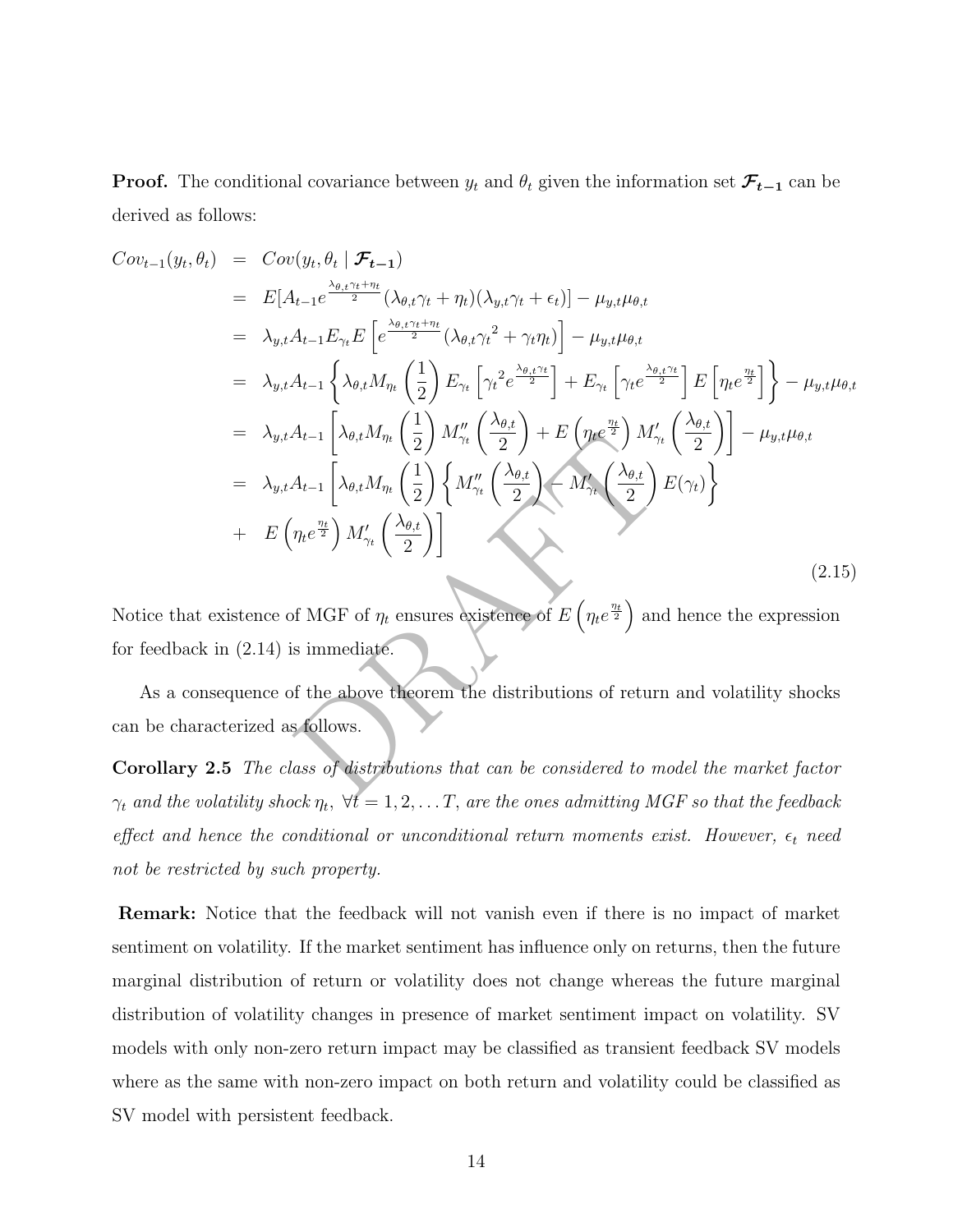In the remaining part of this paper I assume that the MGF of  $\gamma_t$  and  $\eta_t$  exists  $\forall t =$ 1 , 2, . . . T. Next I describe the leverage effect under the proposed model.

#### 2.3 Time Varying Leverage in SVDF Model

The presence of conditional leverage effect in the proposed model is reflected through the impact of current return on future volatility ((Renault 2009)). The following theorem shows that the conditional expectation of future volatility depends linearly on the current asset return and the direction of the dependence is determined by the return impact parameter as well as the volatility clustering parameter  $(\phi)$ .

**Theorem 2.6** In the model described by  $(2.3-2.4)$  along the assumptions described in lemma 2.2, the conditional expectation of future volatility given current return is given as follows:

$$
E[\theta_{t+1} | y_t, \mathcal{F}_{t-1}] = C_t + D_t \phi \rho_t y_t
$$
\n(2.16)

where  $\rho_t$  is the dynamic feedback effect,  $u_t = \lambda_{y,t} \gamma_t + \epsilon_t$ ,  $v_t = \lambda_{\theta,t} \gamma_t + \eta_t$ ,  $\omega_{x,t} = \sqrt{Var(x_t)}$ ,  $x \in$  $\{u, v\}$  and

with and the direction of the dependence is determined by the return impact parameter, well as the volatility clustering parameter (
$$
\phi
$$
).

\ntheorem 2.6 In the model described by (2.3-2.4) along the assumptions described in lemr 2, the conditional expectation of future volatility given current return is given as follows:

\n
$$
E[\theta_{t+1} | y_t, \mathcal{F}_{t-1}] = C_t + D_t \phi \rho_t y_t \qquad (2.1)
$$
\nthere  $\rho_t$  is the dynamic feedback effect,  $u_t = \lambda_{y,t} \gamma_t + \epsilon_t$ ,  $v_t = \lambda_{\theta,t} \gamma_t + \eta_t$ ,  $\omega_{x,t} = \sqrt{Var(x_t)}$ ,  $x_t$ ,  $v_t$  and

\n
$$
C_t = \alpha + \phi^2(\theta_{t-1} - \alpha) \sum_{w_{u,t}}^{\omega_{v,t}} \phi \rho_t E[u_t | \mathcal{F}_{t-1}] - A_{t-1} \frac{\omega_{v,t}}{\omega_{u,t}} \phi \rho_t \mu_{y,t} M_{\gamma_t} \left( -\frac{\lambda_{\theta,t}}{2} \right) M_{\eta_t} \left( -\frac{1}{2} \right)
$$
\n
$$
D_t = A_{t-1} \frac{\omega_{v,t}}{\omega_{u,t}} M_{\gamma_t} \left( -\frac{\lambda_{\theta,t}}{2} \right) M_{\eta_t} \left( -\frac{1}{2} \right) > 0
$$

The sign of the conditional leverage is determined by the same of the volatility clustering parameter and the direction of the feedback effect.

Proof. Notice that,

$$
E[\theta_{t+1} | y_t, \mathcal{F}_{t-1}] = E_{\theta_t} [E(\theta_{t+1} | \theta_t) | y_t, \mathcal{F}_{t-1}]
$$
  
=  $\alpha + \phi^2(\theta_{t-1} - \alpha) + \phi \mu_{\theta,t} + \phi E[(v_t) | y_t, \mathcal{F}_{t-1}],$ 

since  $\gamma_{t+1}$  is independent of  $y_t$  and its marginal expectation exists. Let  $v'_t = \frac{v_t - E(v_t)}{\omega_{v,t}}$  $\frac{-E(v_t)}{\omega_{v,t}}$  and  $u'_t = \frac{u_t - E(u_t)}{\omega_{u_t}}$  $\frac{E(u_t)}{\omega_{u,t}}$  where  $\omega_{v,t} = \sqrt{Var(v_t)}$ ,  $\omega_{u,t} = \sqrt{Var(u_t)}$ . Further, define  $w_t = \frac{v'_t - \rho_t u'_t}{\sqrt{1 - \rho_t^2}}$  $\frac{-\rho_t u_t}{1-\rho_t^2}$ , where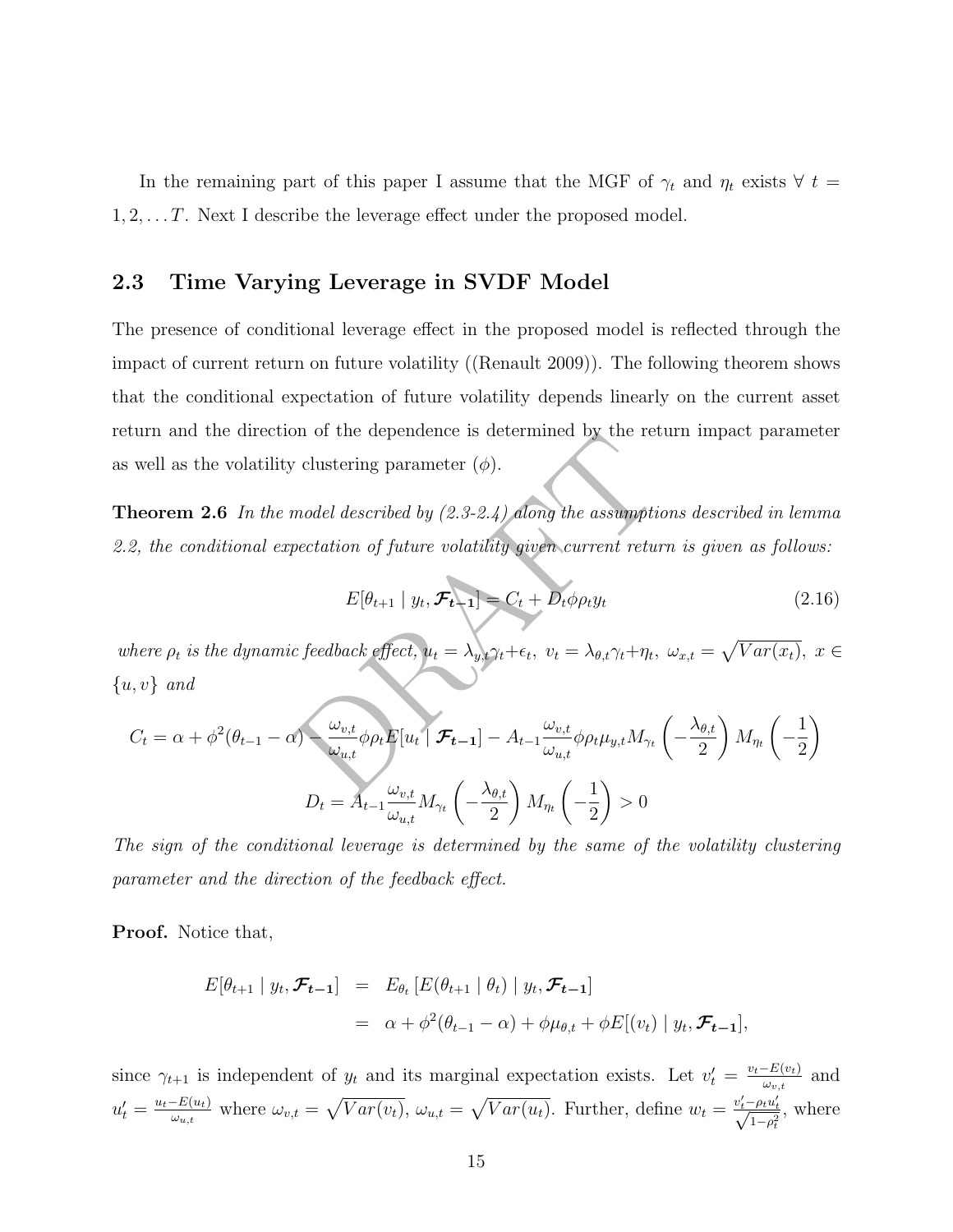$\rho_t$  is the correlation between  $u_t$  and  $v_t$ . Notice that  $w_t$  and  $u'_t$  are uncorrelated and  $E[w_t] = 0$ . Hence,

$$
E[\theta_{t+1} | y_t, \mathcal{F}_{t-1}] = \alpha_{t-1} + \phi \omega_{v,t} E[v'_t | y_t, \mathcal{F}_{t-1}],
$$
  
\n
$$
\text{(where } \alpha_{t-1} = \alpha + \phi^2(\theta_{t-1} - \alpha) \text{ and } \mu_{\theta,t} = -E[v_t | \mathcal{F}_{t-1}])
$$
  
\n
$$
= \alpha_{t-1} - \frac{\omega_{v,t}}{\omega_{u,t}} \phi \rho_t E[u_t | \mathcal{F}_{t-1}] + \frac{\omega_{v,t}}{\omega_{u,t}} \phi \rho_t E[u_t | y_t, \mathcal{F}_{t-1}]
$$
  
\n
$$
= \alpha_{t-1} - \frac{\omega_{v,t}}{\omega_{u,t}} \phi \rho_t E[u_t | \mathcal{F}_{t-1}] + A_{t-1} \frac{\omega_{v,t}}{\omega_{u,t}} \phi \rho_t (y_t - \mu_{y,t}) E\left[e^{-\frac{v_t}{2}} | \mathcal{F}_{t-1}\right]
$$
  
\n
$$
\text{(where } A_{t-1} \text{ is defined above)}
$$
  
\n
$$
= C_t + A_{t-1} \frac{\omega_{v,t}}{\omega_{u,t}} \phi \rho_t y_t M_{\gamma_t} \left(-\frac{\lambda_{\theta,t}}{2}\right) M_{\eta_t} \left(-\frac{1}{2}\right)
$$
  
\n
$$
= C_t + D_t \phi \rho_t y_t \qquad (2.17)
$$

 $C_t + A_{t-1} \frac{\omega_{v,t}}{\omega_{u,t}} \phi \rho_t y_t M_{\gamma_t} \left( -\frac{\lambda_{\theta,t}}{2} \right) M_{\eta_t} \left( -\frac{1}{2} \right)$ <br>  $C_t + D_t \phi \rho_t y_t$ <br>  $\frac{d}{dt} \phi \rho_t E[u_t \mid \mathcal{F}_{t-1}] - A_{t-1} \frac{\omega_{v,t}}{\omega_{u,t}} \phi \rho_t \mu_{y,t} M_{\gamma_t} \left( -\frac{\lambda_{\theta,t}}{2} \right) M_{\eta_t} \left( -\frac{1}{2} \right) > 0$ . Hence the sign where  $C_t = \alpha_{t-1} - \frac{\omega_{v,t}}{\omega_{u,t}}$  $\frac{\omega_{v,t}}{\omega_{u,t}}\phi \rho_t E[u_t\mid \, \mathcal{F}_{t-1}] - A_{t-1} \frac{\omega_{v,t}}{\omega_{u,t}}$  $\frac{\omega_{v,t}}{\omega_{u,t}}\phi \rho_t\mu_{y,t}M_{\gamma_t}\left($  $-\frac{\lambda_{\theta,t}}{2}$  $\left(\frac{\theta,t}{2}\right)M_{\eta_t}\left(-\frac{1}{2}\right)$  and  $D_t=$  $A_{t-1} \frac{\omega_{v,t}}{\omega_{u,t}}$  $\frac{\omega_{v,t}}{\omega_{u,t}} M_{\gamma_t}$  (  $-\frac{\lambda_{\theta,t}}{2}$  $\left(\frac{\theta,t}{2}\right)M_{\eta_t}\left(-\frac{1}{2}\right) > 0.$  Hence the sign of the dynamic leverage depends on the sign of feedback effect and the volatility clustering parameter. In particular if the feedback effect and the volatility clustering parameter are of opposite sign then the future volatility is negatively correlated to the current return.

### 2.4 Time Varying Skewness in SVDF Model

This subsection attempts to explain the conditional return skewness in terms of the impact parameters. The following theorem provides an expression for the conditional skewness.

**Theorem 2.7** In the model described in  $(2.3-2.4)$  along the assumptions described in lemma 2.2, the conditional skewness of return is given as follows:

$$
Sk_t = \frac{\Psi_t^3 + 3\Lambda_t \Psi_t + 3\Delta_t}{\Lambda_t^{\frac{3}{2}}} \tag{2.18}
$$

where  $\Psi_t = \frac{\mu_{y,t}}{A_{t-1}}$  $\frac{\mu_{y,t}}{A_{t-1}}, \ \Lambda_t = \frac{V(y_t|\mathcal{F}_{t-1})}{A_{t-1}^2}$  $\frac{A_{t-1}^2}{A_{t-1}^2}$  and  $\Delta_t$  $A_{t-1}^3$  $=M_{\eta_t}$  $\left(\frac{3}{2}\right)\bigg[\lambda_{y,t}^3 M_{\gamma_t}''' \left(\frac{3\lambda_{\theta,t}}{2}\right)$ 2  $\setminus$  $+$  3 $\lambda_{y,t} M'_{\gamma_t}$  $\int 3\lambda_{\theta,t}$ 2 (2.19)  $M_X'''(u) = \frac{d^3}{du^3}$  $\frac{d^3}{du^3} M_X(u)$ .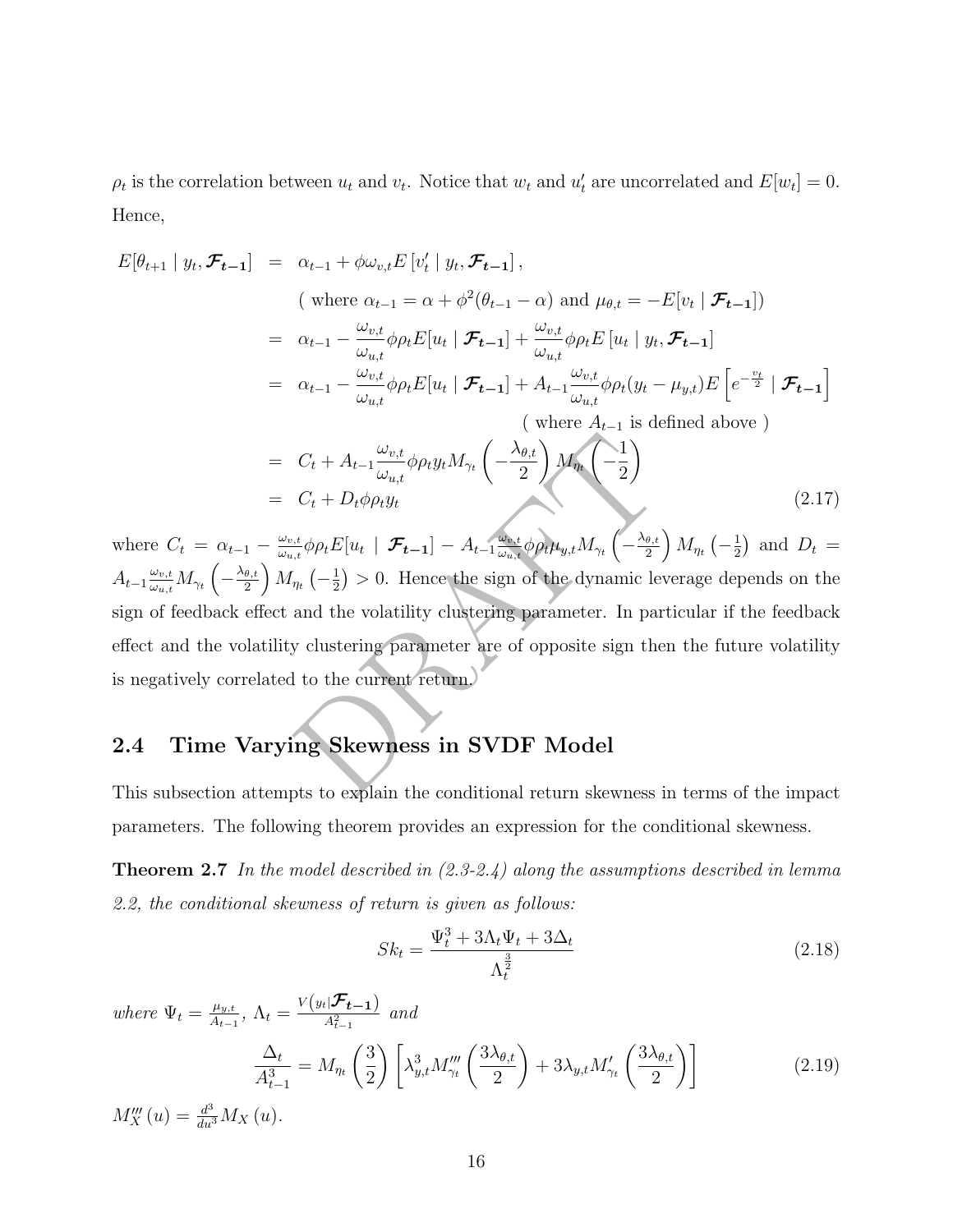Proof. Simple algebraic manipulation will show that

$$
E[y_t^3 | \mathcal{F}_{t-1}] = 3E\left[e^{\frac{3Z_{\theta,t}}{2}} Z_{y,t}^3 | \mathcal{F}_{t-1}\right] + 3\mu_{y,t} V(y_t | \mathcal{F}_{t-1}) + \mu_{y,t}^3
$$

where  $Z_{\theta,t}$  and  $Z_{y,t}$  are defined as in theorem 2.2. Further,

$$
E\left[e^{\frac{3Z_{\theta,t}}{2}}Z_{y,t}^3 \mid \mathcal{F}_{t-1}\right] = A_{t-1}^3 E\left[e^{\frac{3Z_{\theta,t}}{2}}\left(\lambda_{y,t}^3 \gamma_t^3 + 3\lambda_{y,t} \gamma_t \epsilon_t^2\right) \mid \mathcal{F}_{t-1}\right]
$$
  

$$
= M_{\eta_t}\left(\frac{3}{2}\right) \left[\lambda_{y,t}^3 M_{\gamma_t}'''\left(\frac{3\lambda_{\theta,t}}{2}\right) + 3\lambda_{y,t} M_{\gamma_t}'\left(\frac{3\lambda_{\theta,t}}{2}\right)\right]
$$

the persistence. Only the impact parameters and<br>tion contributes to the conditional return skewness.<br>of past volatility from the return skewness.<br>ain further insight on the dynamic leverage effect  $\cdot$  s for  $\gamma_t$ ,  $\epsilon_t$  In the above expression we notice that the conditional skewness is not dependent on the expected volatility or the persistence. Only the impact parameters and the variance of the volatility distribution contributes to the conditional return skewness. Thus the model disentangles the effect of past volatility from the return skewness.

It is difficult to gain further insight on the dynamic leverage effect without assuming particular distributions for  $\gamma_t$ ,  $\epsilon_t$  and  $\eta_t$ . In the following section we make specific assumptions about the distributions of the market factor and return and volatility innovations.

# 3 SVDF Model with Gaussian Error Distributions

The SVDF model proposed above aims to capture the skewness in returns and the dynamic nature of the feedback effect together. In this section I first inspect the SVDF model for skewed returns. In particular, I provide the expression for the feedback effect and conditional skewness and their interpretation in terms of the impact parameters using a Gaussian framework.

#### 3.1 Gaussian SVDF Model

I assume that  $\gamma_t \sim HN(0,1)$ ,  $HN(0,1)$  being the standard half-normal distribution and  $\epsilon_t \sim N(0, 1), \eta_t \sim N(0, \sigma^2), \forall t = 1, 2, \dots$  in addition to the assumptions made in the SVDF model. The expression of feedback effect  $(\rho_t)$  can be derived in a similar manner as in theorem 2.4. The following useful lemma provides the expression of the moment generating function of standard half normal distribution.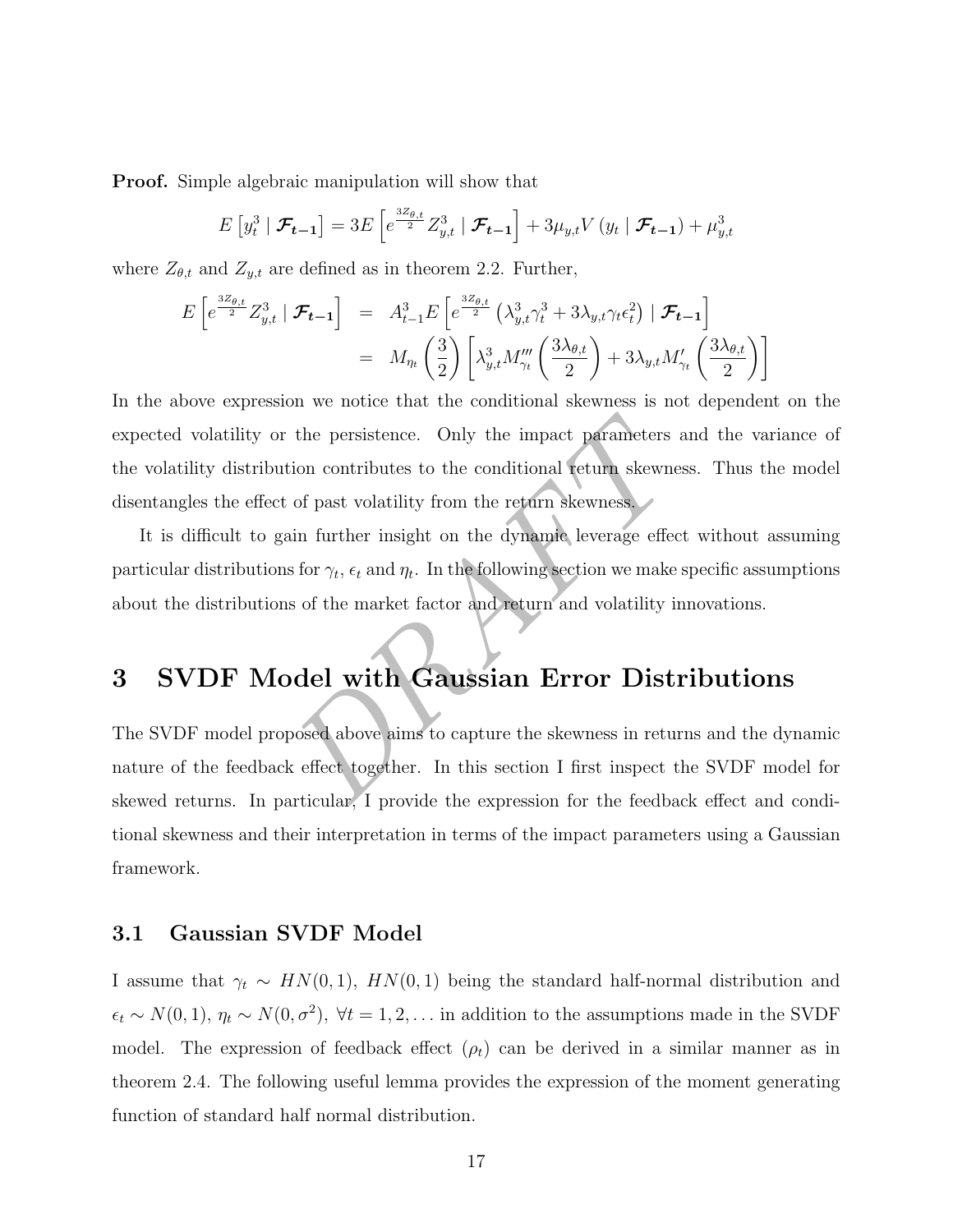**Lemma 3.1** Let us consider a standard half normal distribution random variable  $X$  and let, for any  $u \in \mathbf{R}$ ,  $M_X(u)$  be the moment-generating function (MGF) of X. Then,

$$
M_X'(u) = \frac{d}{du} M_X(u) = u M_X(u) + \sqrt{\frac{2}{\pi}} \tag{3.20}
$$

$$
M_X''(u) = \frac{d^2}{du^2} M_X(u) = \{1 + t^2\} M_X(u) + t\sqrt{\frac{2}{\pi}}
$$
(3.21)

**Proof.** The MGF of X,  $M_X(u)$ ,  $u \in \mathbf{R}$  is given by

$$
M_X(u) = E[e^{uX}] = \sqrt{\frac{2}{\pi}} \int_0^{\infty} e^{ux} e^{-\frac{x^2}{2}} dx
$$
  
\n
$$
= \sqrt{\frac{2}{\pi}} e^{-\frac{u^2}{2}} \int_{-u}^{\infty} e^{-\frac{z^2}{2}} dx,
$$
  
\n
$$
= e^{\frac{u^2}{2}} \left[ 1 + \frac{2}{\sqrt{\pi}} \int_0^{\frac{u}{\sqrt{2}}} e^{-w^2} dw \right]
$$
  
\n
$$
= e^{\frac{u^2}{2}} \left[ 1 + erf\left(\frac{u}{\sqrt{2}}\right) \right], \text{ where } erf(u) = \frac{2}{\sqrt{\pi}} \int_0^u e^{-w^2} dw
$$
  
\n
$$
= 2e^{\frac{u^2}{2}} \Phi(u), \text{ since } erf(u) + 1 = 2\Phi(u\sqrt{2})]
$$
  
\n
$$
M'_X(u) = uM_X(u) + \sqrt{\frac{2}{\pi}} = 2ue^{\frac{u^2}{2}} \Phi(u) + \sqrt{\frac{2}{\pi}}.
$$
  
\n(3.23)  
\nferentiating (3.20) with respect to  $u$  and substituting the expression for  $M'_X(u)$ 

and hence,

$$
M_X'(u) = uM_X(u) + \sqrt{\frac{2}{\pi}} = 2ue^{\frac{u^2}{2}}\Phi(u) + \sqrt{\frac{2}{\pi}}.
$$
\n(3.23)

Further, differentiating (3.20) with respect to u and substituting the expression for  $M'_X(u)$ we get

$$
M_X''(u) = \{1 + u^2\} M_X(u) + u \sqrt{\frac{2}{\pi}}.
$$
\n(3.24)

In the following theorem the expression for dynamic leverage  $(\rho_t)$  is derived under the model postulated in (2.3-2.4) and the distributional assumptions stated above and state some sufficient conditions in terms of impact parameters for negative leverage.

**Theorem 3.2** Let  $y_t$  and  $\theta_t$  be the return and volatility at time t and the stochastic volatility model describing the evolution of  $y_t$  and  $\theta_t$  be given as in (2.3-2.4) where  $\gamma_t$  follows standard half normal distribution. Further  $\gamma_t$  is assumed to be independent of the normal variates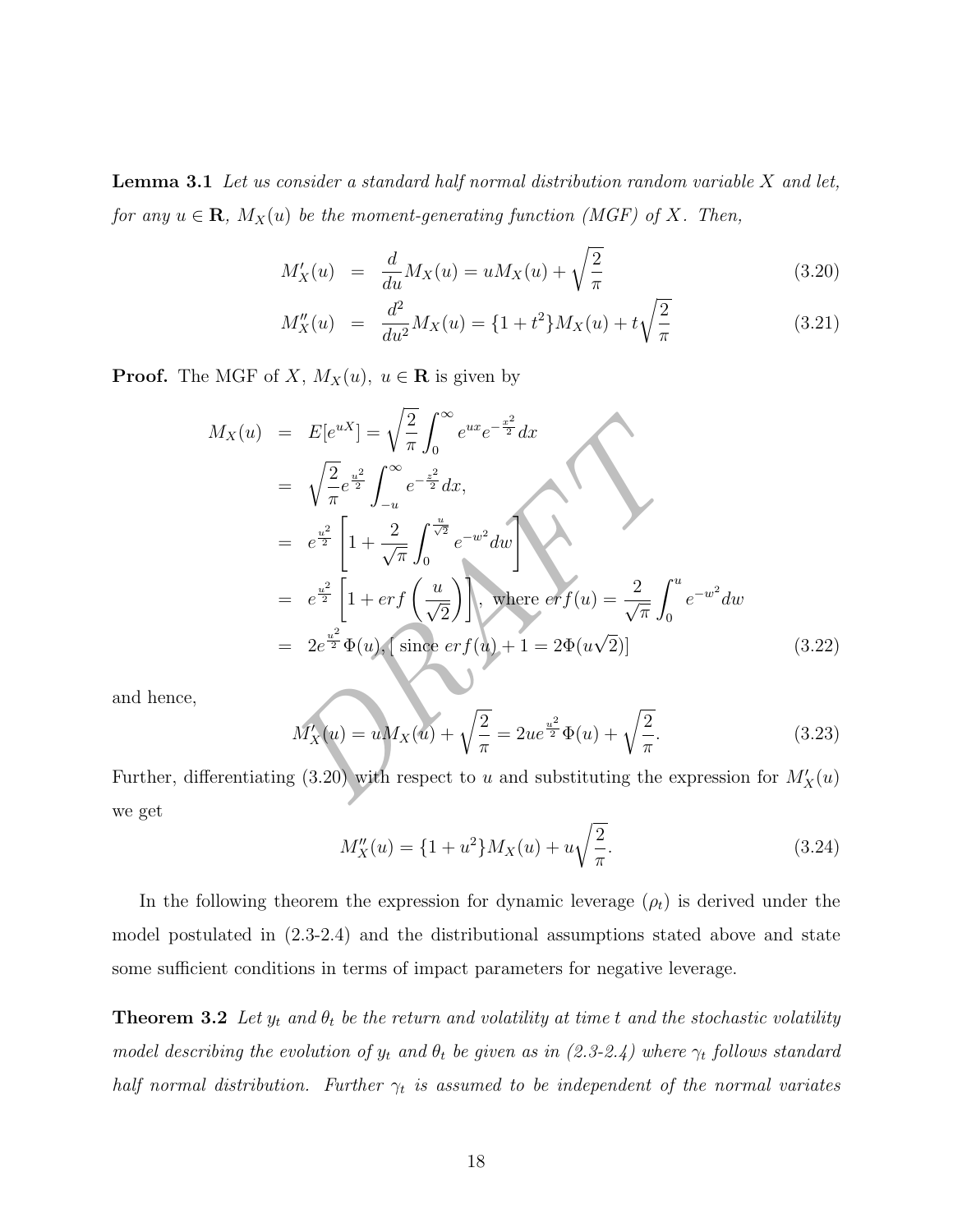$\epsilon_t$  and  $\eta_t$  which are independent among themselves with mean 0 and variances 1 and  $\sigma^2$ respectively,  $\forall t = 1, 2, \ldots n$ . Under this model the dynamic leverage effect  $\rho_t$  is given by

$$
\rho_t = \frac{\lambda_{y,t} \left[ \lambda_{\theta,t} M_{\gamma_t} \left( \frac{\lambda_{\theta,t}}{2} \right) \left\{ \frac{\lambda_{\theta,t}^2}{4} + 1 + \frac{\sigma^2}{4} - \frac{\lambda_{\theta,t}}{\sqrt{2\pi}} \right\} + \frac{1}{\sqrt{2\pi}} \left( \sigma^2 + \lambda_{\theta,t}^2 \right) - \frac{2\lambda_{\theta,t}}{\pi} \right]}{\sqrt{e^{\frac{\sigma^2}{4}}} \left\{ M_{\gamma_t} (\lambda_{\theta,t}) \left[ \lambda_{y,t}^2 (\lambda_{\theta,t}^2 + 1) + 1 \right] + \sqrt{\frac{2}{\pi}} \lambda_{\theta,t} \lambda_{y,t}^2 \right\} - \lambda_{y,t}^2 M_{\gamma_t}^{\prime 2} \left( \frac{\lambda_{\theta,t}}{2} \right)} \sqrt{\lambda_{\theta,t}^2 \left( 1 - \frac{2}{\pi} \right) + \sigma^2} \tag{3.25}
$$

where  $M'_{\gamma_t}(u)$  and  $M''_{\gamma_t}(u)$  are as defined in (3.20-3.21).

**Proof.** Notice that, here  $M_{\eta_t}\left(\frac{1}{2}\right) = e^{\frac{\sigma^2}{8}}$  and hence from (2.8)  $\mu_{y,t}=-A_{t-1}\lambda_{y,t}e^{\frac{\sigma^2}{8}}M'_{\gamma_t}$  $\bigwedge_{\theta,t}$ 2  $\setminus$ (3.26)

Further, observing that  $M_{\eta_t}(1) = e^{\frac{\sigma^2}{2}}$ , expressions in (2.11) and (2.9) leads to

$$
V(\theta_t \mid \mathcal{F}_{t-1}) = \lambda_{\theta,t}^2 \left(1 - \frac{2}{\pi}\right) + \sigma^2 \text{ and}
$$
\n(3.27)

$$
\mu_{y,t} = -A_{t-1}\lambda_{y,t}e^{\frac{\sigma^2}{8}}M'_{\gamma_t}\left(\frac{\lambda_{\theta,t}}{2}\right)
$$
(3.26)  
, observing that  $M_{\eta_t}(1) = e^{\frac{\sigma^2}{2}}$ , expressions in (2.11) and (2.9) leads to  

$$
V(\theta_t | \mathcal{F}_{t-1}) = \lambda_{\theta,t}^2 \left(1 - \frac{2}{\pi}\right) + \sigma^2 \text{ and}
$$
(3.27)  

$$
V(y_t | \mathcal{F}_{t-1}) = A_{t-1}^2 e^{\frac{\sigma^2}{2}} \left\{ M_{\gamma_t}(\lambda_{\theta,t})[\lambda_{y,t}^2(\lambda_{\theta,t}^2 + 1) + 1] + \sqrt{\frac{2}{\pi}}\lambda_{\theta,t}\lambda_{y,t}^2 \right\} - \mu_{y,t}^2
$$

$$
= A_{t-1}^2 e^{\frac{\sigma^2}{4}} \left[e^{\frac{\sigma^2}{4}}\left\{ M_{\gamma_t}(\lambda_{\theta,t})[\lambda_{y,t}^2(\lambda_{\theta,t}^2 + 1) + 1] + \sqrt{\frac{2}{\pi}}\lambda_{\theta,t}\lambda_{y,t}^2 \right\}
$$

$$
- \lambda_{y,t}^2 M'_{\gamma_t}^2 \left(\frac{\lambda_{\theta,t}}{2}\right)\right].
$$
(3.28)  
, 
$$
E\left[\eta_t e^{\frac{\eta_t}{2}}\right] = \frac{\sigma^2}{2} e^{\frac{\sigma^2}{8}}
$$
 and hence from (2.15):

Further,  $E\left[\eta_t e^{\frac{\eta_t}{2}}\right] = \frac{\sigma^2}{2}$  $\frac{\sigma^2}{2}e^{\frac{\sigma^2}{8}}$  and hence from  $(2.15)$ :

$$
Cov_{t-1}(y_t, \theta_t) = A_{t-1}e^{\frac{\sigma^2}{8}} \left[ \lambda_{\theta,t} \lambda_{y,t} M''_{\gamma_t} \left( \frac{\lambda_{\theta,t}}{2} \right) + \lambda_{y,t} \frac{\sigma^2}{2} M'_{\gamma_t} \left( \frac{\lambda_{\theta,t}}{2} \right) \right] - \mu_{y,t} \mu_{\theta,t}
$$
  
\n
$$
= A_{t-1}e^{\frac{\sigma^2}{8}} \left[ \lambda_{y,t} \lambda_{\theta,t} \left\{ \left( \frac{\lambda_{\theta,t}^2}{4} + 1 \right) M_{\gamma_t} \left( \frac{\lambda_{\theta,t}}{2} \right) + \sqrt{\frac{2}{\pi}} \frac{\lambda_{\theta,t}}{2} \right\} \right]
$$
  
\n
$$
+ \lambda_{y,t} \frac{\sigma^2}{2} \left\{ \frac{\lambda_{\theta,t}}{2} M_{\gamma_t} \left( \frac{\lambda_{\theta,t}}{2} \right) + \sqrt{\frac{2}{\pi}} \right\} \right] - \mu_{y,t} \mu_{\theta,t}
$$
  
\n
$$
= A_{t-1}e^{\frac{\sigma^2}{8}} \lambda_{y,t} \left[ \lambda_{\theta,t} M_{\gamma_t} \left( \frac{\lambda_{\theta,t}}{2} \right) \left\{ \frac{\lambda_{\theta,t}^2}{4} + 1 + \frac{\sigma^2}{4} - \frac{\lambda_{\theta,t}}{\sqrt{2\pi}} \right\}
$$
  
\n
$$
+ \frac{1}{\sqrt{2\pi}} \left( \sigma^2 + \lambda_{\theta,t}^2 \right) - \frac{2\lambda_{\theta,t}}{\pi} \right]
$$
(3.29)

Hence the expression for leverage in (3.25) is immediate.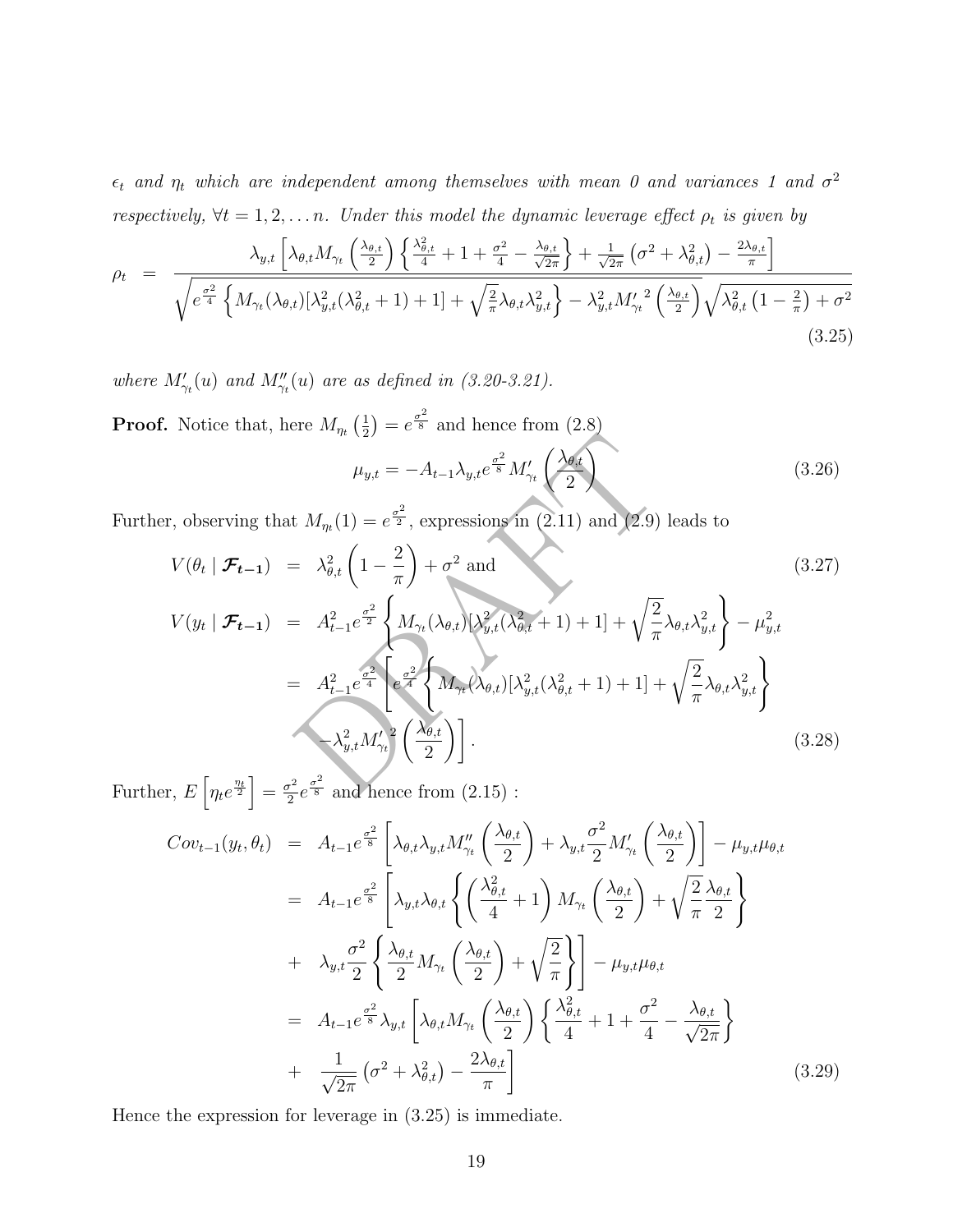Remark: The correlation coefficient varies with respect the impact parameters as well as the variance of the volatility. A necessary and sufficient condition for the feedback effect to be negative is that  $\lambda_{y,t}$  and  $\kappa_t = \lambda_{\theta,t} M_{\gamma_t} \left( \frac{\lambda_{\theta,t}}{2} \right)$  $\left(\frac{\theta,t}{2}\right)\left\{\frac{\lambda_{\theta,t}^2}{4}+1+\frac{\sigma^2}{4}\right\}$  $\left(\frac{\sigma^2}{4}-\frac{\lambda_{\theta,t}}{\sqrt{2\pi}}\right)+\frac{1}{\sqrt{2\pi}}\left(\sigma^2+\lambda_{\theta,t}^2\right)-\frac{2\lambda_{\theta,t}}{\pi}$ π are of opposite sign ( $\forall \sigma > 0$ ). It can be shown that  $\kappa_t$  has a minimum at  $\lambda_{\theta,t}^{min}$  for each  $\sigma > 0$ with minimum value  $\kappa_t^{min}$ ,  $\forall t = 1, 2, ..., T$ . Figure 3(a) in the Appendix plots  $\kappa_t^{min}$  against  $\sigma$  for any t.

As evident from figure 3(a),  $\kappa_t^{min}$  exceeds zero and numerical computation shows that the corresponding  $\sigma = 0.74182$ . Thus  $\kappa_t$  can take negative values only for  $\sigma \in (0, 0.7419819)$  {=  $I_{min}$ . Thus, to find the range of  $\lambda_{\theta,t}$  so that  $\kappa_t < 0$ , we restrict  $\sigma$  within this interval. Further, numerically it can be verified that there are only two roots to  $\kappa_t = 0$ , say  $\lambda_{\theta,t}^1 < \lambda_{\theta,t}^2$ , for  $\sigma \in I_{min}$ . Figure 3(b) in Appendix A show the plots of  $\lambda_{\theta,t}^1$  and  $\lambda_{\theta,t}^2$  against  $\sigma \in I_{min}$ .

e range of  $\lambda_{\theta,t}$  so that  $\kappa_t < 0$ , we restrict  $\sigma$  within this<br>verified that there are only two roots to  $\kappa_t = 0$ , s<br>n Appendix A show the plots of  $\lambda_{\theta,t}^1$  and  $\lambda_{\theta,t}^2$  again<br>e above figures that the interva It is clear from the above figures that the interval within which  $\kappa_t < 0$  reduces with increasing  $\sigma$ . Thus necessary and sufficient condition for feedback to be negative is translates to either  $\lambda_{y,t} < 0$  and  $\lambda_{\theta,t}$  lies out side the interval  $(\lambda_{\theta,t}^1, \lambda_{\theta,t}^2)$  or the other way around where the limits  $\lambda_{\theta,t}^i$ ,  $i = 1, 2$  depend on the variance of the volatility process.

Remark: Figures (4-5) given in the appendix provide the feedback effect surface corresponding to impact parameters for given volatility variances.

It may be noticed from the above figures that as  $\sigma \to \infty$ , the impact surface closes to the constant plane at zero. Observing that very high volatility variance induces positive probability for the event that realization of conditional volatility is far away from its conditional mean. Such a case may happen in times of bubbles and crashes. One possible explanation for such minuscule feedback effect could be that during such time, market factor impacts are outperformed by the random shocks and hence feedback appears insignificant. In the particular case of no impact of market factor on volatility  $(\lambda_{\theta,t} \to 0)$ , simple algebraic calculation will reveal that  $\rho_t \to \frac{\lambda_{y,t}\sigma}{\sqrt{\sigma^2 + \rho^2}}$  $\sqrt{2\pi e^{\frac{\sigma^2}{4}}(\lambda_{y,t}^2+1)-2\lambda_{y,t}^2}$ , which tends to 0 with increasing  $\sigma$ .

**Remark:** Notice that for a standard half-normal random variable  $X$ ,

$$
M_X'''(u) = \frac{d^3}{du^3} M_X(u) = u(u^2 + 3) M_X(u) + \sqrt{\frac{2}{\pi}} (u+1)
$$
\n(3.30)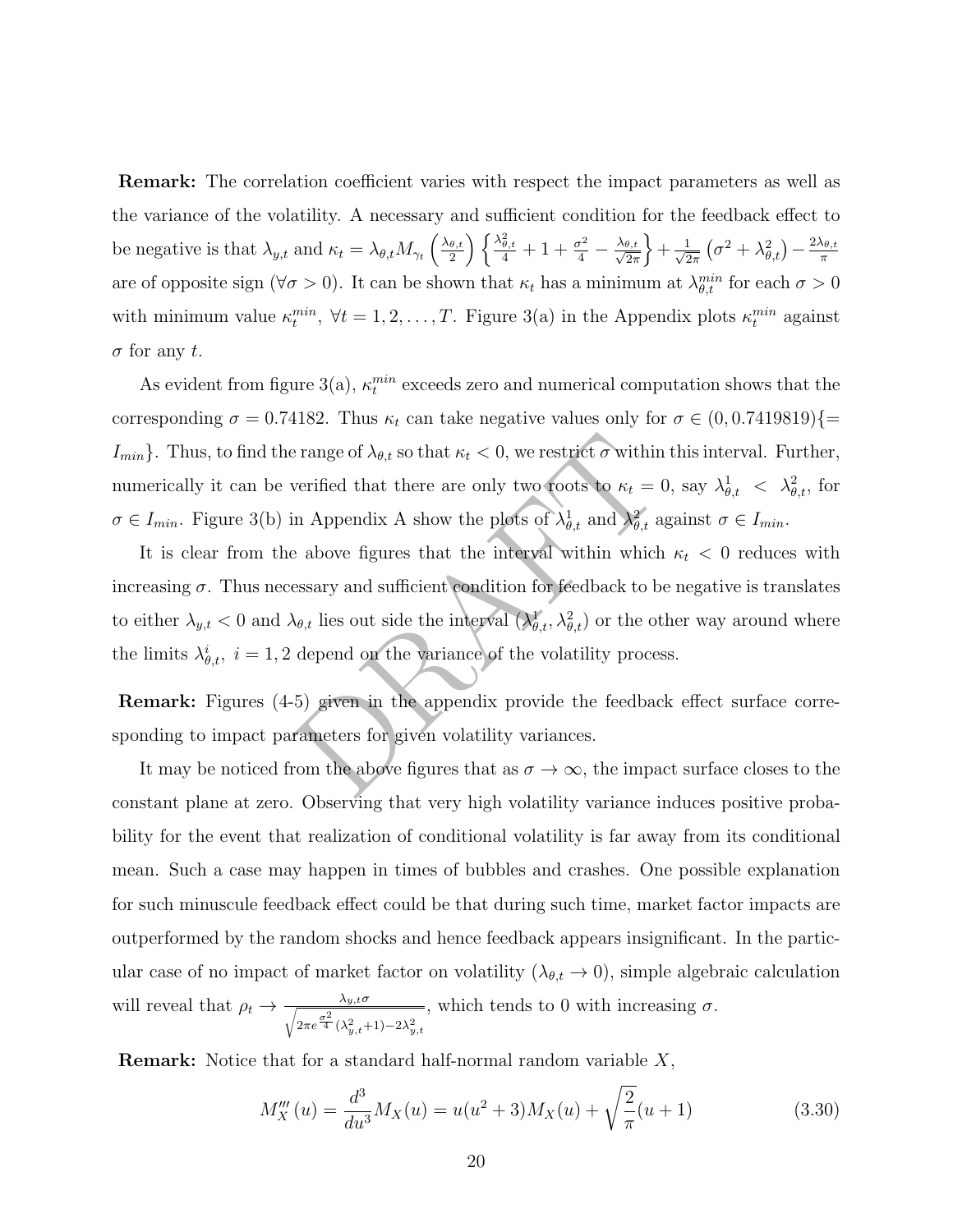Hence, from theorem 2.7, the conditional skewness could be derived.

# 4 Estimating Stochastic Volatility Feedback and Return Skewness

 $\langle T \rangle'$  and  $\mathbf{y} = (y_1, y_2, \dots, y_T)'$ . To ensure bounded<br>VDF model, the volatility impact parameters near parameter  $\phi$  is restricted within (-1,1) a priori.<br>prior distributions of  $\lambda_{\theta_t}$  with a finite support a<br>forma In this section, I describe likelihood based MCMC estimation of the parameters of the proposed SV model. Let  $\Theta$  indicate the set of model parameters, *viz.*  $\{\lambda y, \lambda \theta, \alpha, \phi, \sigma^2\}$ where  $\boldsymbol{\theta} = (\theta_1, \theta_2, \dots, \theta_T)'$  and  $\boldsymbol{y} = (y_1, y_2, \dots, y_T)'$ . To ensure bounded stationarity of the volatility process in SVDF model, the volatility impact parameters needs to be bounded and the auto-regression parameter  $\phi$  is restricted within  $(-1,1)$  a priori. The same could be ensured using suitable prior distributions of  $\lambda_{\theta_t}$  with a finite support and  $\phi$  with support  $(-1,1)$ . The sample information about  $\Theta$  and the latent volatility  $\theta$  is described through the posterior distribution which combines the likelihood,  $f(\mathbf{y} \mid \boldsymbol{\theta}, \boldsymbol{\Theta})$  and the prior  $f(\boldsymbol{\Theta})$  as follows :

 $f(\boldsymbol{\Theta} \mid \boldsymbol{y}, \boldsymbol{\theta}) \propto f(\boldsymbol{y} \mid \boldsymbol{\theta}, \boldsymbol{\Theta}) f(\boldsymbol{\theta} \mid \boldsymbol{\Theta}) f(\boldsymbol{\Theta})$ 

### 4.1 Convergence of MCMC

In such iterative simulations one critical issue is to correctly assess the convergence of the method. As proposed by (Gelman & Rubin 1992) potential scale reduction factor (psrf) based on multiple independent chains is used in this paper to measure the convergence of iterative simulation. To obtain psrf first *n* observations are simulated from  $m(> 2)$  independent sequences after a sufficient burn-in for each parameter. The variance of the target posterior distribution  $(V)$  is then estimated by

$$
\hat{V} = \frac{n-1}{n}W + \frac{B}{n}
$$

where  $W$  is the average within sequence variance of the  $m$  independent chains and  $B$  is the variance of the means between chains . Notice that expectation of W asymptotically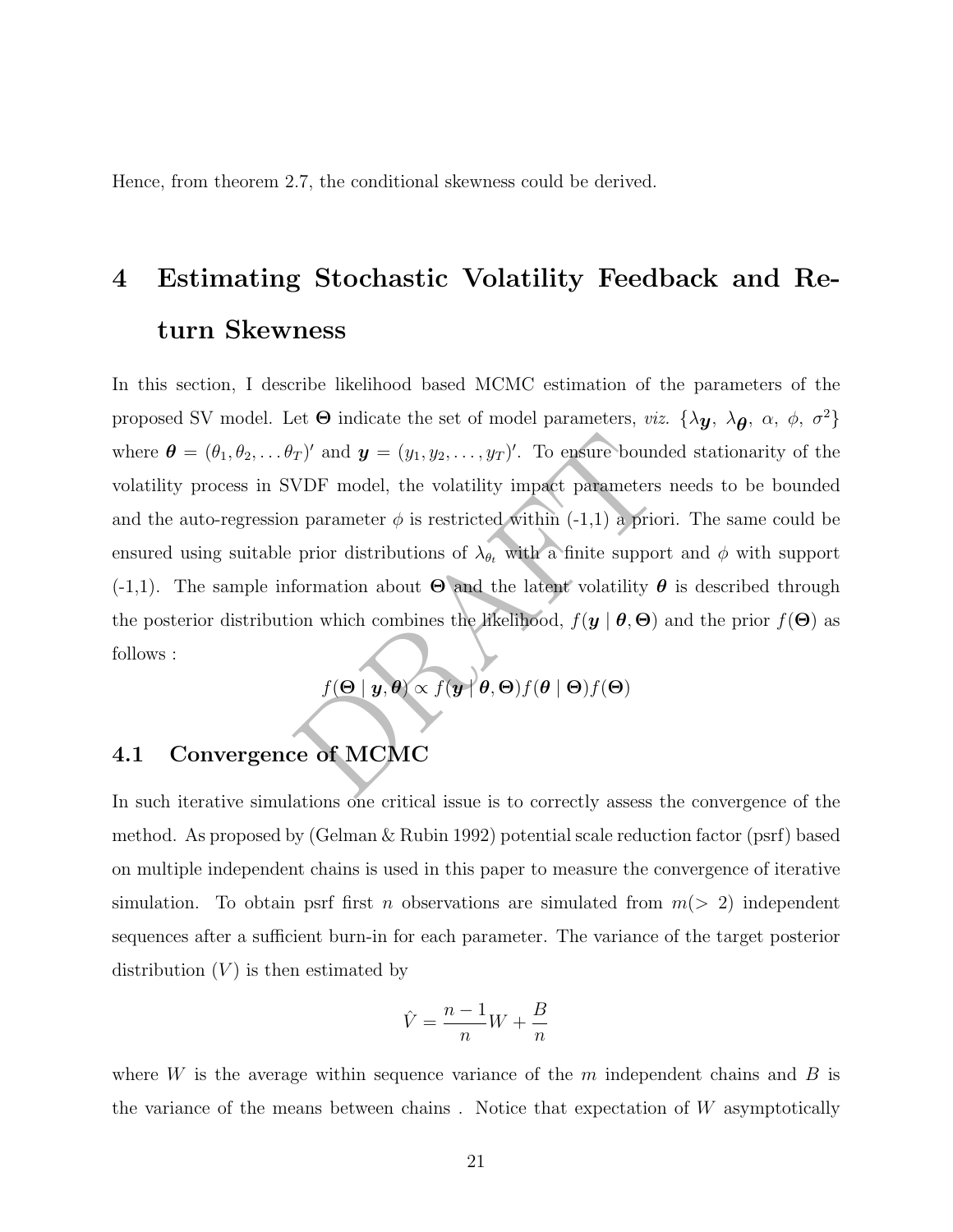approaches V. Gelman and Rubin's psrf is defined as  $\sqrt{\hat{R}} = \sqrt{\frac{n-1}{n}}$  $\frac{-1}{n} + \frac{B}{nW}$  $nW$  $m+1$  $\frac{n+1}{m}\hat{\nu}(W,B,m,n)$ where  $\hat{\nu}(W, B, m, n)$  is an adjustment factor tending to unity as  $n \to \infty$  (see Eq. 4 in (Gelman & Rubin 1992)). Since  $\sqrt{\hat{R}}$  declines to 1 asymptotically, psrf closer to 1 would indicate convergence of the MCMC simulation of the corresponding parameter.

#### 4.2 Model Adequacy and Complexity

To measure how good a model fits to the data, the proposed one could be compared with a saturated model. In a saturated model a perfect fit to data is obtained by using as many parameters as the number of observations. Rooting from this concept, a frequentist measure of a model fit is defined as the departure of the model from saturated model which is known as deviance. For the SV model proposed in this paper the deviance would be given by

$$
D(\Theta) = -2\log\{f(\mathbf{y} \mid \Theta)\} + 2\log\{h(\mathbf{y})\}.
$$

a saturated model a perfect fit to data is obtained<br>ber of observations. Rooting from this concept, a f<br>d as the departure of the model from saturated mo<br>V model proposed in this paper the deviance woul<br> $D(\Theta) = -2\log\{f(\mathbf{y$ Here  $f(\mathbf{y} \mid \boldsymbol{\Theta})$  is the conditional likelihood function of the data given the set of parameters  $\Theta$  and  $h(\boldsymbol{y})$  is a fully specified standardizing term depending only on the observations. On the other hand, model complexity depends on the number of parameters in the model along with the data and priors. Thus large number of parameters add to the complexity of a model as well. (Spiegelhalter et al. 2002) proposed a measure of model adequacy, called deviance information criteria (DIC), based on posterior mean deviance along with a penalty for model complexity. DIC for the model proposed in this paper is given by

$$
DIC = \overline{D(\Theta)} + p_D,
$$

where  $D(\Theta)$  is the posterior mean of deviance and  $p<sub>D</sub>$  is the penalty for model complexity.  $p_D$  is also interpreted as the effective number of parameters which is measured with deviance at posterior mean  $(D(\Theta))$  as follows:

$$
p_D = \overline{D(\Theta)} - D(\overline{\Theta}).
$$

DIC and  $p<sub>D</sub>$  can be easily computed from the MCMC output.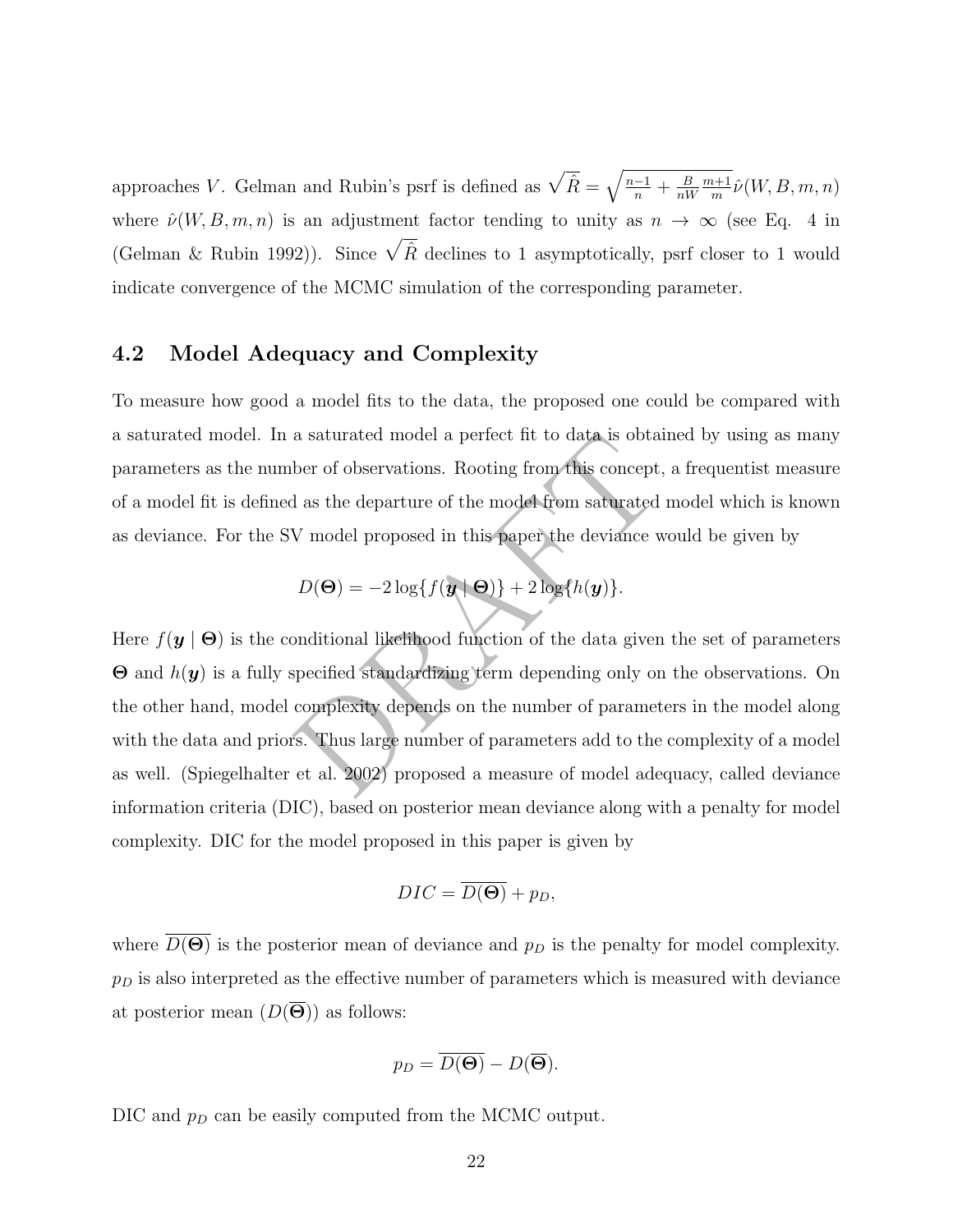The number of unknowns (parameters and volatilities) in a typical SV model are more than the number of observations. Thus  $p<sub>D</sub>$  and DIC separately play important roles in selecting most appropriate SV model from a set of candidate models ((Berg, Meyer & Yu 2004), (Abanto-Valle, Bandyopadhyay, Lachos & Enriquez 2010), (Tsiotas 2012)). In this paper, I report both DIC and  $p<sub>D</sub>$ , the former to measure model adequacy and and the latter for model complexity.

#### 4.3 Empirical Results

lels have been tested with S&P100 daily returns.<br>
lair, Poon & Taylor 2001), (Harvey et al. 1994) and<br>
kedastic volatility. The data considered here is the<br>
data contains 1516 mean corrected daily log-<br>
eriod January, 1993 The proposed SV models have been tested with S&P100 daily returns. S&P100 data has been used earlier by (Blair, Poon & Taylor 2001), (Harvey et al. 1994) and (Berg et al. 2004) to examine its heteroskedastic volatility. The data considered here is the same as that in (Berg et al. 2004). The data contains 1516 mean corrected daily log-returns on S&P100 observed during the period January, 1993 to December, 1998. Figure 1 presents the time plot of the data and the summary statistics are given in table 1 (see Appendix A).

#### 4.3.1 Estimation in Constant Feedback Models

In this sub-section I test the proposed SVCF model and compare it with two more similar SV models. The SVCF model (M1) is as described in (2.3-2.4) with the impact parameters being constant over time. Other two similar models which include the return skewness as well as the leverage effect are as follows:

M2 (SVF-BVSN): An SV model with feedback and skew-normal returns and volatility:

$$
y_t = \mu_y + e^{\frac{\theta_t}{2}} [\lambda_1 \gamma_{1,t} + \epsilon_t], \qquad (4.31)
$$

$$
\theta_t = \mu_{\theta} + \alpha + \phi(\theta_{t-1} - \alpha) + \lambda_2 \gamma_{2,t} + \eta_t, t = 1, ..., T
$$
\n(4.32)

where  $\gamma_{i,t}$  are Half standard Normal variates (i=1,2) so that both return and its volatility follow a bivariate skew-normal distribution ((Azzalini & Dalla Valle 1996)) with feedback effect  $\rho = cor(\epsilon_t, \eta_t)$ .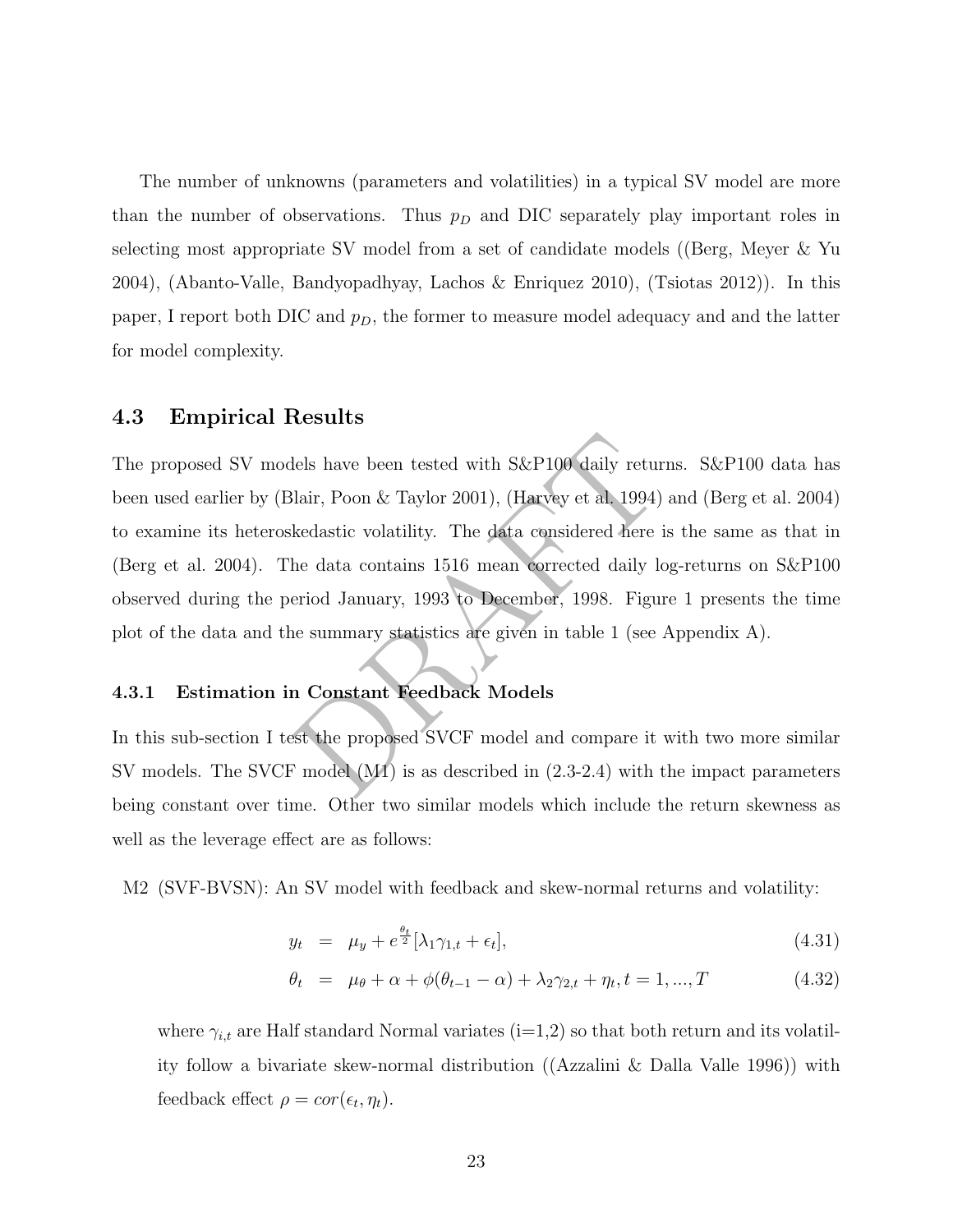M3 (SVF-SN-N): An SV model with feedback and skew-normal returns:

$$
y_t = \mu_y + e^{\frac{\theta_t}{2}} [\lambda_1 \gamma_t + \epsilon_t], \qquad (4.33)
$$

$$
\theta_t = \alpha + \phi(\theta_{t-1} - \alpha) + \eta_t, t = 1, ..., T \tag{4.34}
$$

where  $(\epsilon_t, \eta_t)'$  bivariate normal distribution with **0** mean and dispersion matrix  $\Sigma$  =  $\sqrt{ }$  $\mathcal{L}$ 1  $\rho\sigma$  $\left(\begin{array}{cc} 1 & \rho\sigma \ \rho\sigma & \sigma^2 \end{array}\right).$ 

paper I mostly follow (Kim, Shephard & Chil<br>priors to the model parameters. I define  $\beta = 2/4$ <br>ith  $B(20, 1.5)$  for  $\phi^*$ . Since the  $5^{th}$  and  $95^{th}$  perc<br>0.65 and  $P_{95} = 0.98$ , it incorporates strong volatili<br>or N(-1 To complete the model specification for MCMC estimation the prior distributions are described next. In this paper I mostly follow (Kim, Shephard & Chib 1998) and (Berg et al. 2004) to assign priors to the model parameters. I define  $\beta = 2\beta^* - 1$  and assume an informative prior with  $B(20, 1.5)$  for  $\phi^*$ . Since the  $5^{th}$  and  $95^{th}$  percentiles of the prior distribution are  $P_5 = 0.65$  and  $P_{95} = 0.98$ , it incorporates strong volatility clustering a priori. I assume a flat prior  $N(-10,25)$  for  $\alpha$ . Further, I assume the conjugate hierarchical prior  $\text{Gamma}(\frac{\nu}{2})$  $\frac{\nu}{2}, \frac{\nu}{2}$  $\frac{\nu}{2}$ ) for  $\sigma^2$  with  $\nu \sim U(2, 128)$  ((Chib, Nardari & Shephard 2002)). The priors for the impact parameters are assumed to be non-informative  $U(-2,2)$ . The corresponding skewness interval is (-38.3,38.3) which covers the skewness intervals reported in the existing literature (e.g see (Boyer et al. 2010)). I also assume a non-informative U(-1,1) prior for ρ. Posterior distribution of the model parameters are obtained from 3 chains of MCMC samples. Gelman-Rubin psrf for each parameter is computed using the 3 chains of MCMC samples to check convergence on these parameters.

#### 4.3.2 Estimation Result for SVCF

Table 2 in Appendix A reports the posterior medians of the important parameters in each of the models M1-M3. The figures in the brackets indicate respectively standard deviation and psrf of the parameter. The Gelman-Rubin psrf values indicate stronger convergence for all the parameters in M1 and M2 with psrf less than 1.05 whereas some parameters in M3 have psrf higher than 1.05. The table also contains the triplet - total number of samples generated, number of observations dropped between two consecutive sampled values in each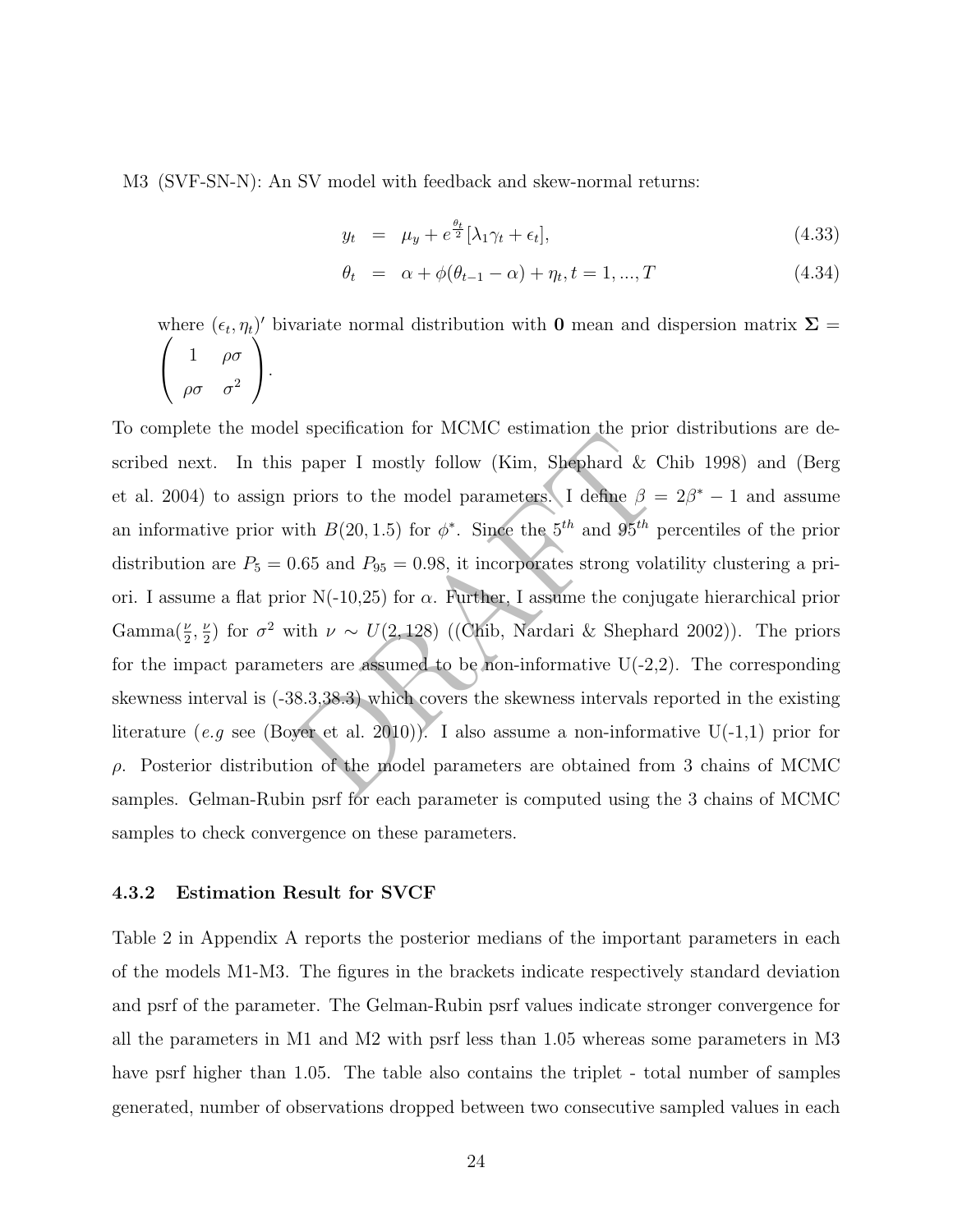chain (thin) and the time taken to complete under the row label "MCMC samples" for the three models. The values of the triplets show that the proposed SVCF model had a faster convergence with sample size  $30000$  and thin  $=1$  compared to M2 and M3 which required sample sizes 30000 and 90000 with respective thins 40 and 20 for convergence.

The model adequacy measure (DIC) reported in the table shows that the proposed SVCF model provides the best fit among the three models considered here. Also the effective number of parameters  $(p_D)$  is lowest for the proposed model among the three. This indicates that the proposed SVCF model fits to the S&P100 data with maximum parsimony.

iven in table 2 it can be seen that the posterior<br>rable to the same in existing literature. In par<br>ersistence. The feedback effect in the SVCF model<br>1 and  $\lambda_2$ . The estimated value is is -0.1041 where<br>negligible feedbac From the figures given in table 2 it can be seen that the posterior medians of all the parameters are comparable to the same in existing literature. In particular, all models depict high volatility persistence. The feedback effect in the SVCF model is calculated using posterior medians of  $\lambda_1$  and  $\lambda_2$ . The estimated value is is -0.1041 whereas the same  $(\rho)$  in M2 and M3 indicates negligible feedback effect.

Posterior median of the return impact parameter  $(\lambda_1)$  is less in the proposed SVCF model compared to M2 and M3. Further, posterior median of return and volatility impact parameters are of opposite signs in the proposed SVCF model where as M2 indicates both the impacts in the same direction.

Next I compare the model based estimates of  $S\&P100$  volatility with the implied volatilities of the same obtained from Chicago board of options exchange (CBOE). CBOE provides annualized implied volatility percentage using S&P100 options (VXO) (CBOE 2009). I transform VXO to daily implied volatility by dividing it with  $100^* \sqrt{12}$ . On the other hand model based volatilities are estimated using the posterior median of log-volatilities. The model based volatility estimates have been plotted along with VXO in figure 2 after making suitable linear transformations so that they can be visually compared. Since linear transforms are monotone, the pattern (shape) of the plot remains unchanged. The figure shows that VXO has an over all increasing trend starting with a moderately volatile period especially during 1994-1995. The volatility started increasing since 1996 and after 1998 sharp rise in volatility has been observed. It could observed from the graph that estimated volatility from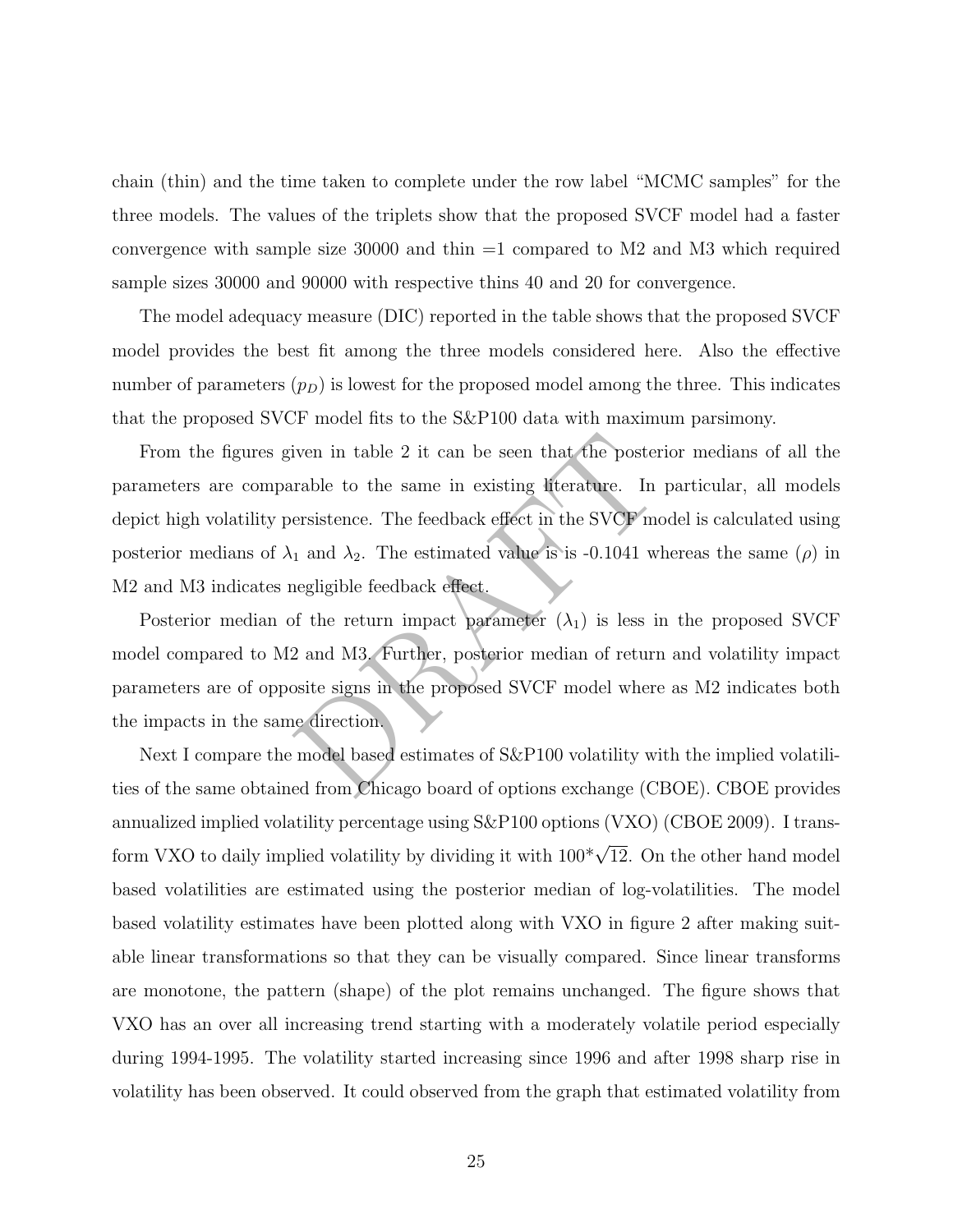the proposed model (SVCF) replicates similar pattern whereas estimates obtained from M2 and M3 does not indicate any major change after 1998.

#### 4.4 Estimation Result for SVDF

e dependent. Model M4 describes the dependent<br>pact parameters  $(\lambda_{1,t})$  while the volatility impact<br>Model M5, on the other hand, describes the tim<br>impact parameters time dependent. Model M6 is<br>ck to be time varying  $(\rho_t)$  In this section I consider the dynamic feedback models and apply different extensions of the models described in the previous section incorporating dynamic feedback and skewness parameters. The proposed common factor model is easily obtained from 2.3-2.4 by making the impact parameters time dependent. Model M4 describes time dependent feedback through time varying return impact parameters  $(\lambda_{1,t})$  while the volatility impact parameter is considered to be constant. Model M5, on the other hand, describes the time varying feedback effect setting both the impact parameters time dependent. Model M6 is obtained from M3 considering the feedback to be time varying  $(\rho_t)$  where as model M7 considers both the return impact parameter and feedback parameter as time varying ones. We have excluded the extensions of M2 as the convergence was too slow in the constant feedback model. Prior distributions remain same as in the SVCF models. Posterior medians of important parameters in all the four models and their respective sd and psrf are shown in table 3.

The psrf figures in the table indicate that simulation has converged for M4 and M5 whereas M6 and M7 could not achieve the same level of convergence. Notice that M4 provides best fit to  $S\&P100$  daily returns with lowest DIC and  $p<sub>D</sub>$  among the four variants considered here. However, model adequacy reduces in dynamic feedback models compared to the constant feedback counterparts and at the same time complexity increases in terms of effective number of parameters  $(p_D)$ . Observing the fact that convergence may not have been achieved in models M6 and M7, the results should be interpreted with caution.

Similar to the constant feedback model, posterior medians are considered to be the point estimates of the unknown parameters. Table 3 shows the posterior medians along with sd and psrf in brackets. It may be noticed that the posterior median of the persistence parameter and impact parameters are smaller in dynamic feedback models compared to their constant feedback counterparts.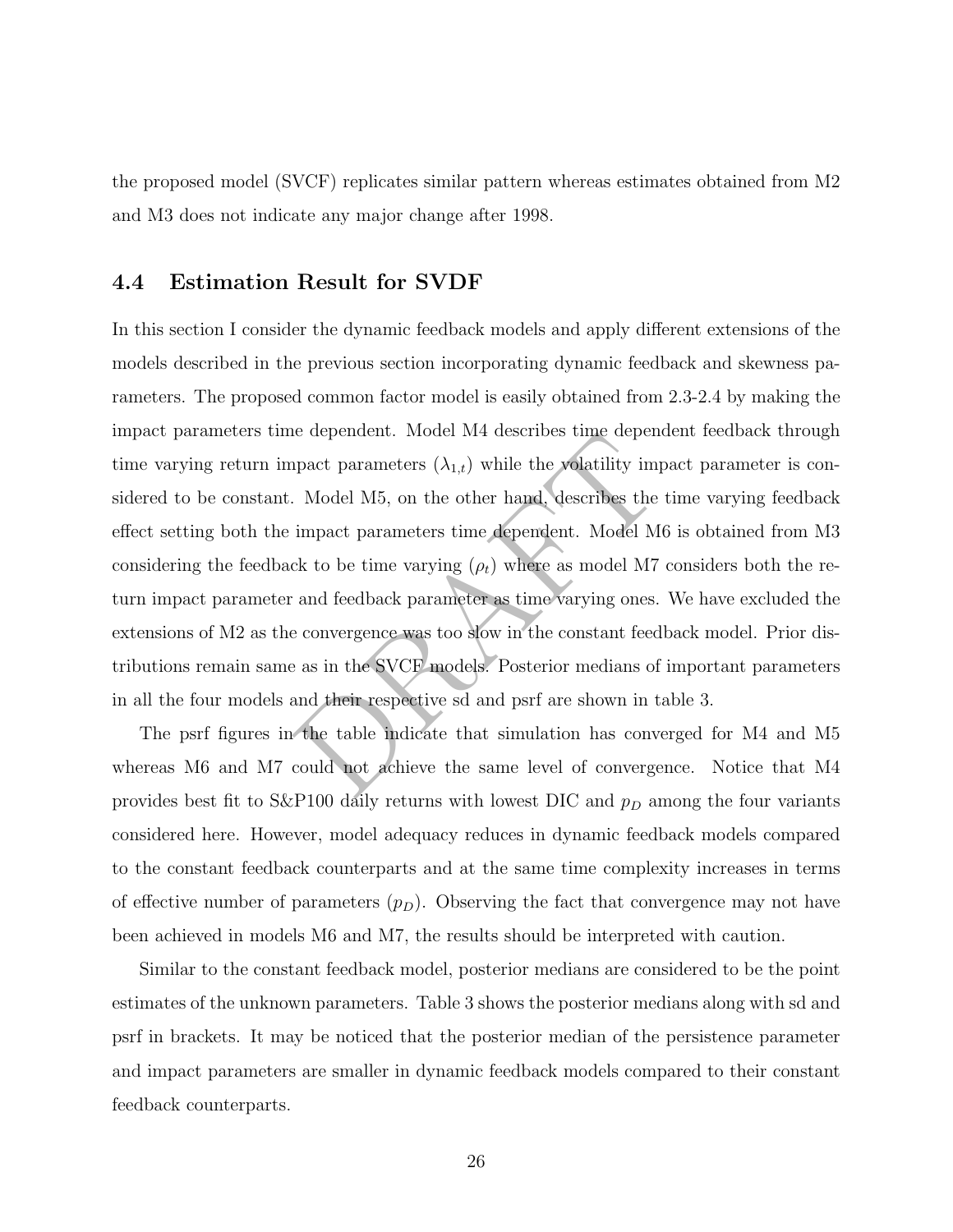The four plot in figure 6 describes the estimated return (or market) and volatility impact plots corresponding to M4, M5 and M7. Notice that the estimates of all the impact parameters vary around 0 but the amount of variation is different in different time-window. Among the return impact parameters, the estimates obtained from M5 vary more compared to M4. The volatility impact parameter plot obtained from M5 describes large positive impacts on volatility after 1997 which could be interpreted as an indication of riskier time for investment.

barameters and the variance of the volatility. It ma<br>g days, MCMC simulation for  $\rho_t$  did not converge<br>ith a sample of size 15000 for each day. Figures<br>ing feedback effects only on the time points whe<br>bbserved from the g For the models M4 and M5, I compute the feedback effect from (3.25) using the posterior median of the impact parameters and the variance of the volatility. It may be remarked here that out of 1516 trading days, MCMC simulation for  $\rho_t$  did not converge for 251 days in M6 and 434 days in M7 with a sample of size 15000 for each day. Figures 7 in the appendix presents the time-varying feedback effects only on the time points where convergence has occurred. It could be observed from the graphs that feedback effect fluctuates about 0 but amount of variation in different time-window are different. Large movements in estimated feedbacks form all the models are found to be frequent after 1997. Further, the plot corresponding to M5 shows higher range of feedback effects compared to the other three. A similar pattern is found for the time varying skewness which are computed from (2.7) for M4 and M5 using the posterior medians of the impact parameters and variance of the logvolatility distribution. In terms of magnitude of skewness, estimates based on M5 are larger compared to the other two models.

## 5 Discussion

This paper presents a parsimonious single factor SV model that leads to four major insights related to return skewness and feedback.

1. The inter connection between feedback effect and return skewness has been established. Precisely, the skewness of returns has been shown as a perturbation of symmetric return error with a positive "market sentiment" factor common to both return and volatility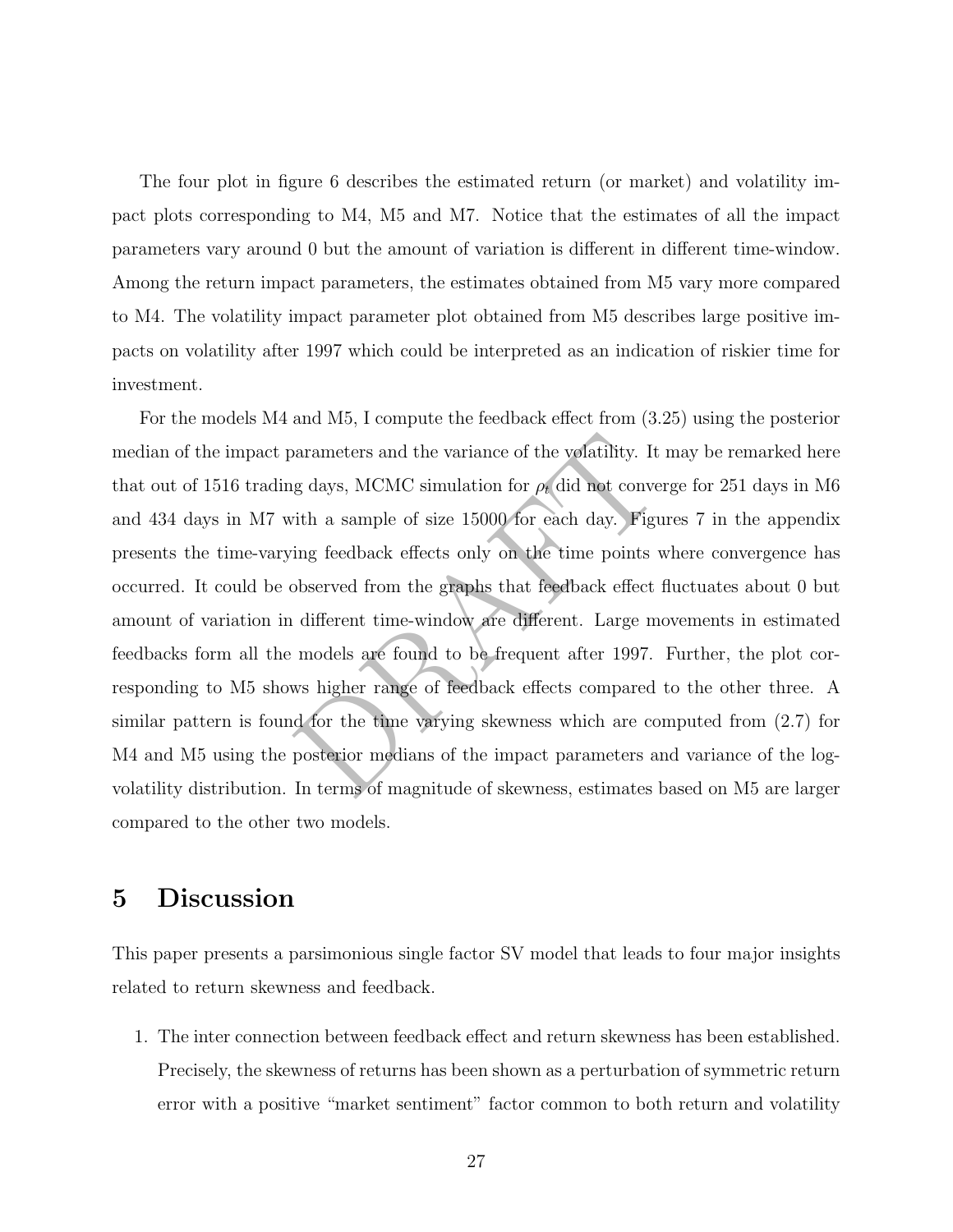and the feedback is generated as a result of the shared factor.

- 2. The model accommodates the dynamic nature of the skewness and feedback effect as mentioned in (Boyer et al. 2010). In particular, the concept of bounded stationarity has been introduced as a generalization of weakly stationary process and the non-stationarity arising out of dynamic skewness has been tackled with the bounded stationarity which enables finite forecasts of risk.
- 3. The proposed model leads to a simple characterization of the admissible distributions for return and volatility shocks. The findings establish the fact that the common factor and the volatility shocks can't be characterized by a heavy-tail distribution for which the MGF does not exist.
- latility shocks. The findings establish the fact that<br>v shocks can't be characterized by a heavy-tail dis<br>of exist.<br>the feedback effect to the variance of the volati<br>factor model. The interesting fact that could be<br>plot is 4. The reaction of the feedback effect to the variance of the volatility process elicits from this single factor model. The interesting fact that could be noticed from the feedback surface plot is that if the volatility process itself has very high variance then the feedback effect is infinitesimal. In particular, large variance of the volatility shock leads to a non-informative distribution. As per the plot, market sensitivity looses its importance on the risk or volatility in such a condition and in turn generates an infinitesimal effect on future price.

Application of the proposed single factor SV models on S&P100 daily returns shows some additional advantages. Results from MCMC estimation method shows that the single factor model is computationally more efficient compared to some comparable models discussed in this paper in terms of time to convergence and degree of convergence as measured by psrf. Further, the single factor models provide better fit and the complexity measure  $p<sub>D</sub>$  is lower compared to the comparable models. In-sample volatility estimates seem to replicate the implied volatility pattern over time.

The single factor model gives rise to an interesting problem. Construction of a portfolio involves understanding the risk or volatility of multiple assets and an experienced portfolio manager may have prior knowledge available about the correlation between asset returns and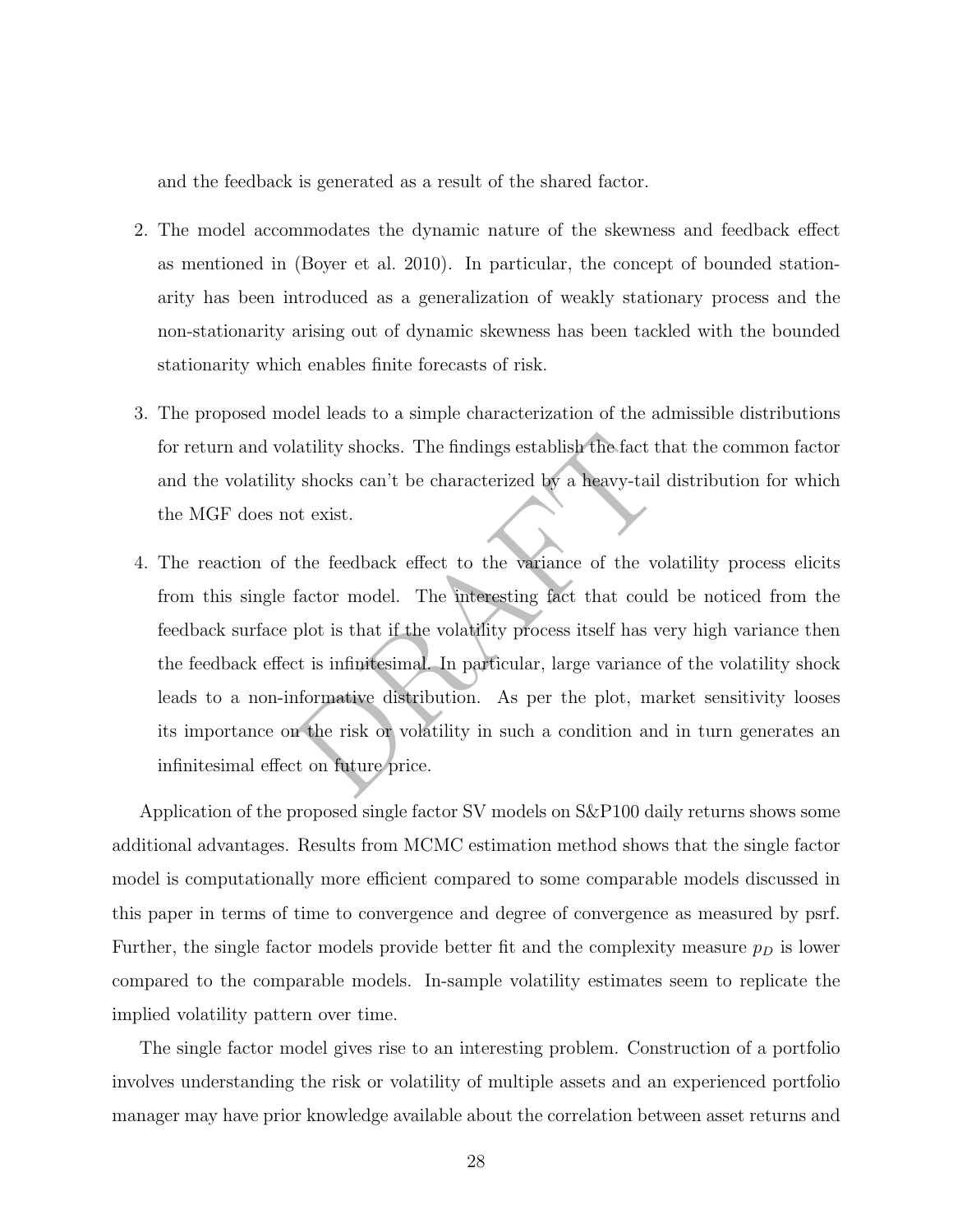their volatilities within and between different industry sectors. Such expertise may help in eliciting priors for individual feedback in a Bayesian multivariate SV framework. However, assigning priors on individual elements of the correlation matrix does not ensure that at an intermediate stage of simulation the resulting correlation matrix would remain positive definite. On the other hand, if sector specific factors are shared between within-industry assets and the priors for the impact parameters are elicited from the expert knowledge the positive definiteness still may be achieved while incorporating the individual priors.

Prints Rep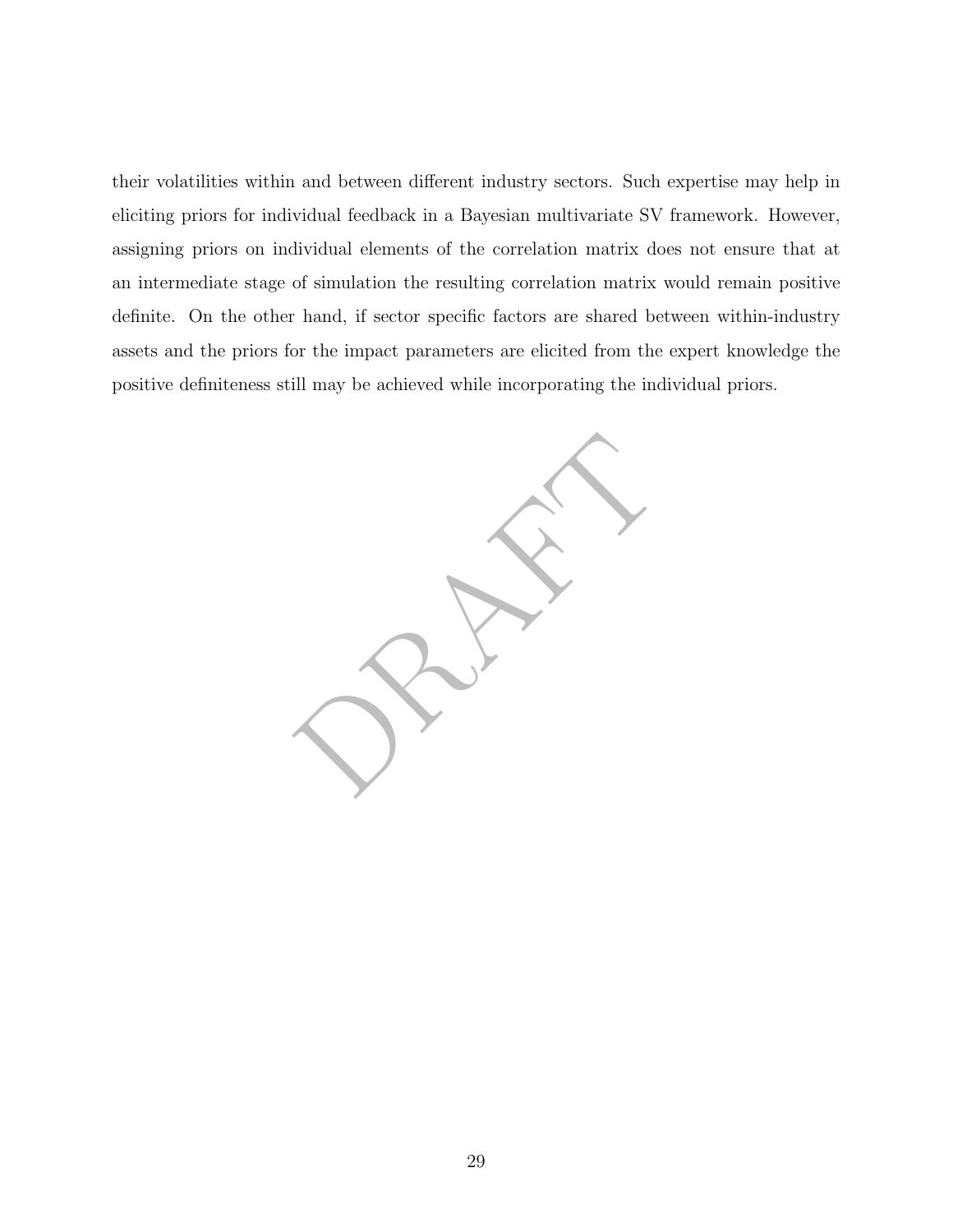## References

- Aas, K., & Haff, I. H. (2006), "The generalized hyperbolic skew Student's t-distribution," Journal of Financial Econometrics, 4(2), 275–309.
- Abanto-Valle, C. A., Bandyopadhyay, D., Lachos, V. H., & Enriquez, I. (2010), "Robust Bayesian analysis of heavy-tailed stochastic volatility models using scale mixtures of normal distributions," Computational Statistics and Data Analysis, 54(12), 2883–2898.
- Azzalini, A., & Dalla Valle, A. (1996), "The multivariate skew-normal distribution," Biometrika, 83(4), 715–726.
- valle, A. (1996), "The multivariate skew-nor<br>
715–726.<br>
& Yu, J. (2004), "Deviance Information Criteri<br>
ty Models," Journal of Business and Economic State<br>
Taylor, S. (2001), "Modelling S&P100 Volatility<br>
Returns," Journal Berg, A., Meyer, R., & Yu, J. (2004), "Deviance Information Criterion for Comparing Stochastic Volatility Models," Journal of Business and Economic Statistics, 22(1), 107– 120.
- Blair, B., Poon, S., & Taylor, S. (2001), "Modelling S&P100 Volatility: The Information Content of Stock Returns," Journal of Banking and Finance, 25, 1665 1679.
- Bollerslev, T., Litvinova, J., & Tauchen, G. (2006), "Leverage and feedback effects in high frequency data," Journal of Financial Econometrics, 4, 353–384.
- Bollerslev, T., Sizova, N., & Tauchen, G. (2012), "Volatility in Equilibrium: Asymmetries and Dynamic Dependencies," Review of Finance, 16, 31–80.
- Boyer, B., Mitton, T., & Vorkink, K. (2010), "Expected Idiosyncratic skewness," The Review of Financial Studies, 23(1), 169–202.
- CBOE (2009), "The CBOE Volatility Index- VIX," http://www.cboe.com/micro/vix/vixwhite.pdf,...
- Chib, S., Nardari, F., & Shephard, N. (2002), "Markov chain Monte Carlo methods for stochastic volatility models," Journal of Econometrics, 108(2), 281–316.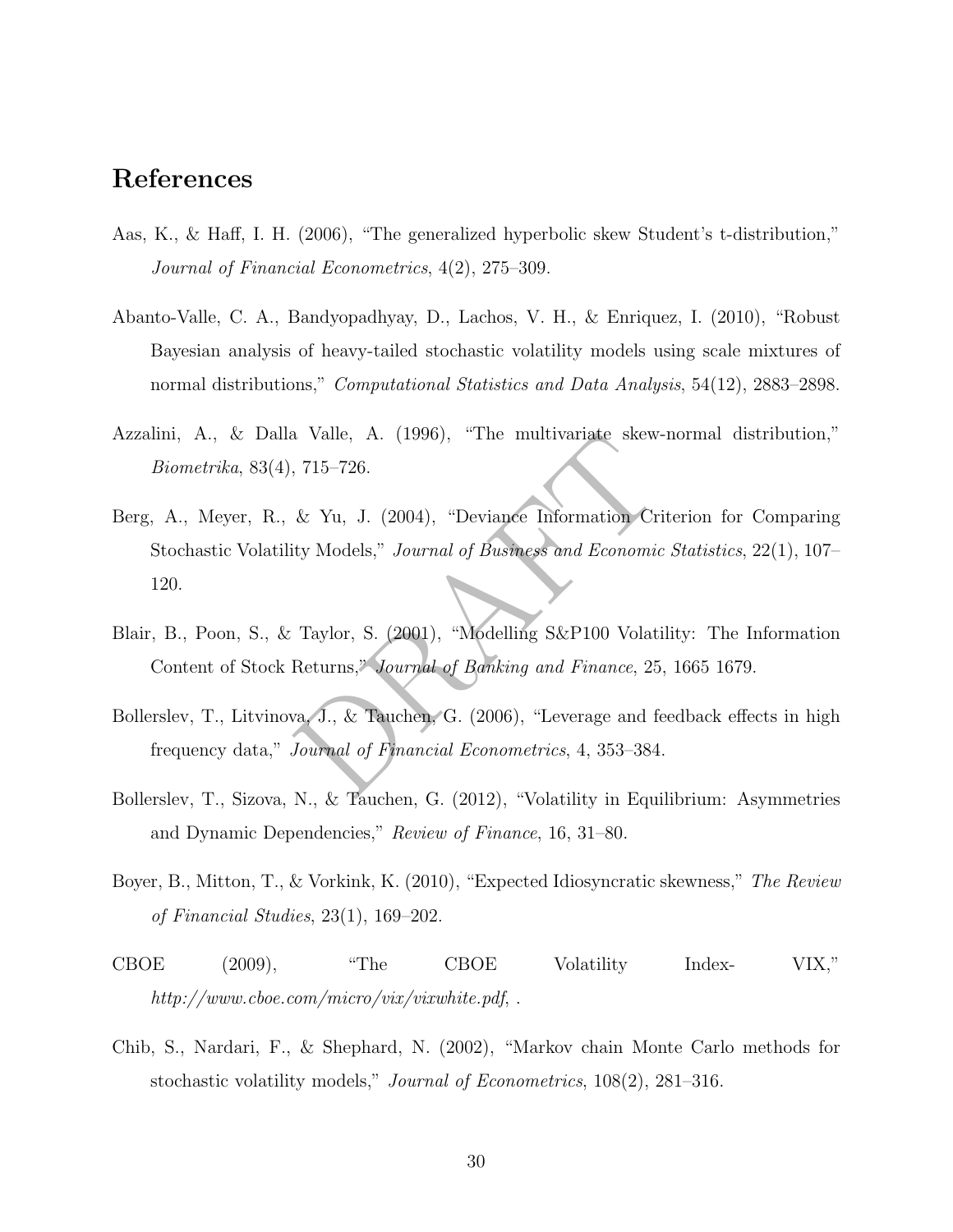- Chib, S., Omori, Y., & Asai, M. (2009), "Multivariate Stochastic Volatility," in Handbook of Financial Time Series, eds. T. Mikosch, J.-P. Krei, R. A. Davis, & T. G. Andersen, Berlin Heidelberg: Springer, pp. 365–400.
- Christoffersen, P., Heston, S., & Jacobs, K. (2006), .
- Eraker, B., Johanners, M., & Polson, N. G. (2003), "The impact of jumps in volatility and returns," Journal of Finance, 53(3), 1269–1300.
- Feunou, B., & Tédongap, R. (2012), "A stochastic volatility model with conditional skewness," Journal of Business  $\mathcal B$  economic statistics, 30(4), 576–591.
- French, R. K., Schwert, G. W., & Stambaugh, F. R. (1987), "Expected Stock Returns and Volatility," Journal of Financial Economics, 19, 3–29.
- Business & economic statistics, 30(4), 576–591.<br>
i, G. W., & Stambaugh, F. R. (1987), "Expected<br>
al of Financial Economics, 19, 3-29.<br>
D. (1992), "Inference from Alternative Simulatistical Science, 7, 457–472.<br>
., & Shepha Gelman, A., & Rubin, D. (1992), "Inference from Alternative Simulation Using Multiple Sequences," Statistical Science, 7, 457–472.
- Harvey, A. C., Ruiz, E., & Shephard, N. (1994), "Multivariate stochastic variance models," Review of Economic Studies, 61, 247–264.
- Harvey, C., & Siddique, A. (1999), "Autoregressive conditional skewness," Journal of Finance and Quantitative Analysis, 34, 465–487.
- Jacquier, E., Polson, N. G., & Rossi, P. E. (1994), "Bayesian analysis of stochastic volatility models," Journal of Business and Economic Statistics, 12, 371–389.
- Jacquier, E., Polson, N. G., & Rossi, P. E. (2004), "Bayesian analysis of stochastic volatility models with fat-tails and correlated errors," Journal of Econometrics, 122(1), 185–212.
- Kim, S., Shephard, N., & Chib, S. (1998), "Stochastic Volatility: Likelihood Inference and Comparison with ARCH Models," Review of Economic Studies, 65(3), 361–393.
- Meyer, R., & Yu, J. (2000), "BUGS for a Bayesian analysis of stochastic volatility models," Econometrics Journal, 3(2), 198–215.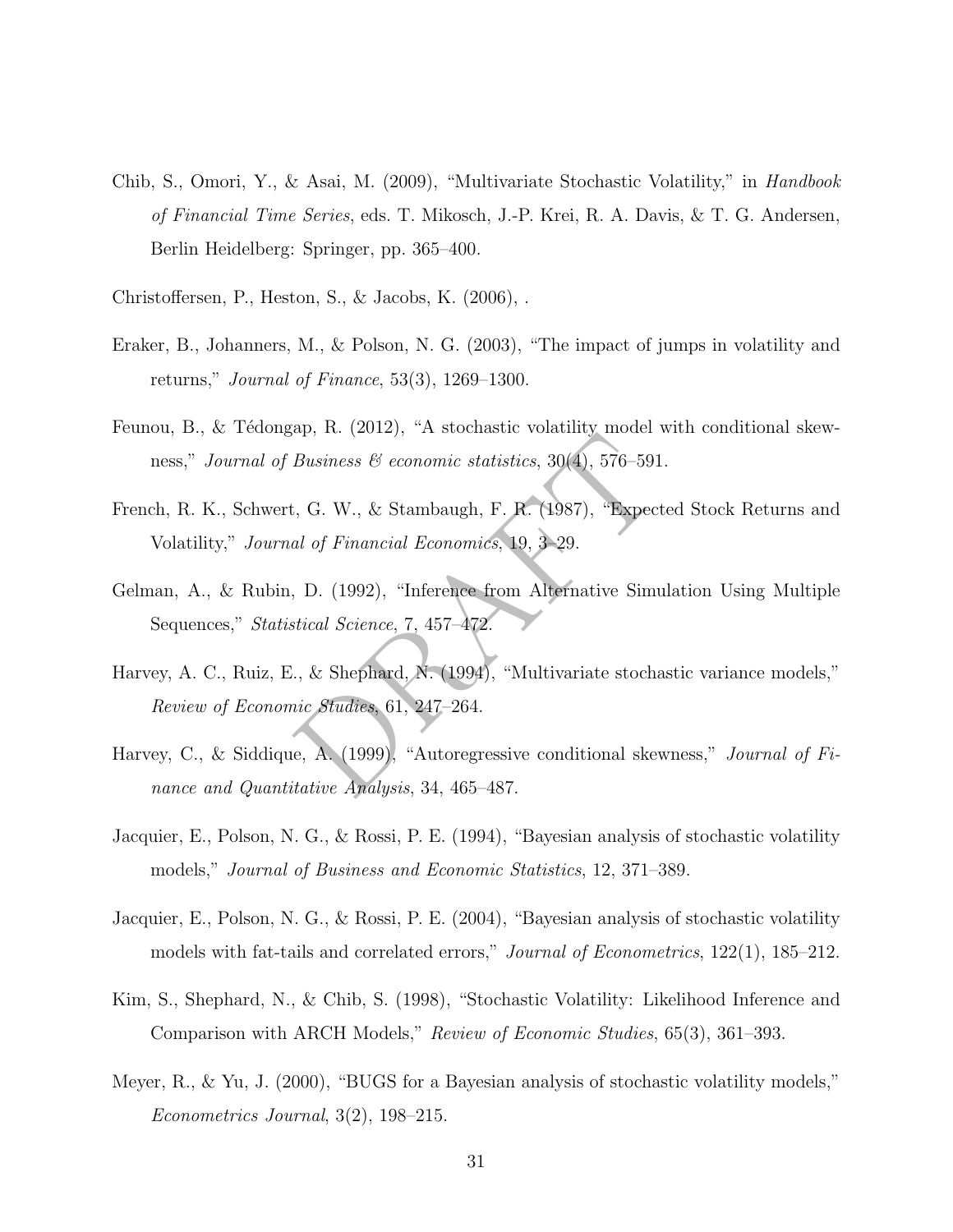- Nelson, B. D. (1991), "Conditional heteroskedasticity in asset pricing: a new approach," Econometrica, 59, 347–370.
- Renault, E. (2009), "Moment Based Estimation of Stochastic Volatility Models," in Handbook of Financial Time Series, eds. T. Mikosch, J.-P. Krei, R. A. Davis, & T. G. Andersen, Berlin Heidelberg: Springer, pp. 269–311.
- Shephard, N., & Andersen, G. (2009), "Stochastic Volatility: Origins and Overview," in Handbook of Financial Time Series, eds. T. Mikosch, J.-P. Krei, R. A. Davis, & T. G. Andersen, Berlin Heidelberg: Springer, pp. 237–254.
- Heidelberg: Springer, pp. 237–254.<br>
Sest, N. G., Carlin, B. P., & Van Der Linde, A.<br>
1 complexity and fit," Journal of the Royal Statist<br>
hodology, 64(4), 583–616.<br>
Financial returns modelled by the product of two s<br>
ugar Spiegelhalter, D. J., Best, N. G., Carlin, B. P., & Van Der Linde, A. (2002), "Bayesian measures of model complexity and fit," Journal of the Royal Statistical Society. Series B: Statistical Methodology, 64(4), 583–616.
- Taylor, S. J. (1982), "Financial returns modelled by the product of two stochastic processes a study of daily sugar prices 1961-79," in Time Series Analysis: Theory and Practice 1, ed. O. D. Anderson, Amsterdam: North-Holland, pp. 203–226.
- Tsiotas, G. (2012), "On generalised asymmetric stochastic volatility models," Computational Statistics and Data Analysis, 56(1), 151–172.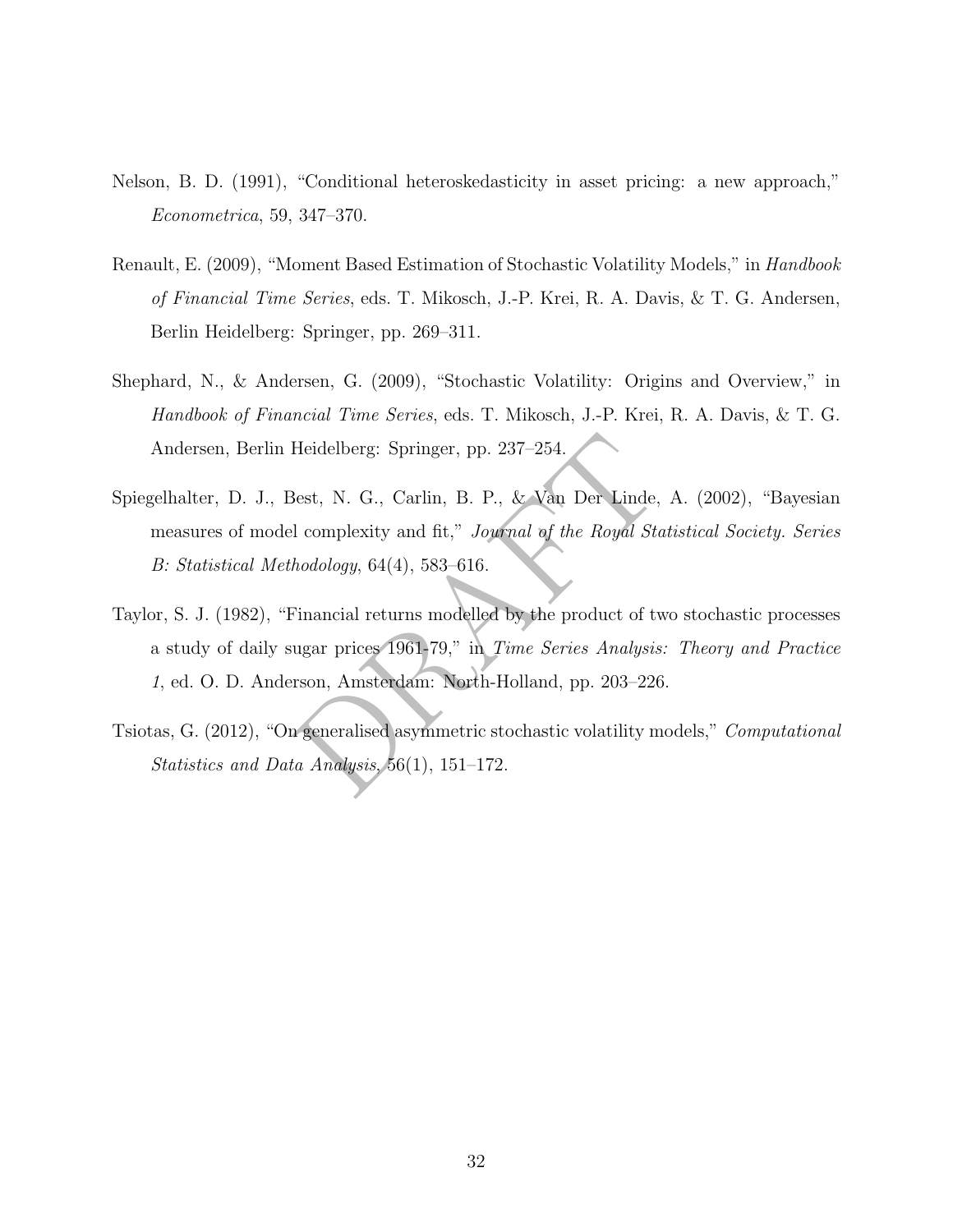Table 1: Summary Statistics for S&P100 returns

| Series | Mean | Median                                                           | Min | Max | Skewness   Kurtosis |          |
|--------|------|------------------------------------------------------------------|-----|-----|---------------------|----------|
|        |      | $S\&P100   0.0003191   0.0003041   -0.03264   0.02435   -0.5878$ |     |     |                     | 11.90426 |



Figure 1: Time plot of S&P100 returns over 1993-1998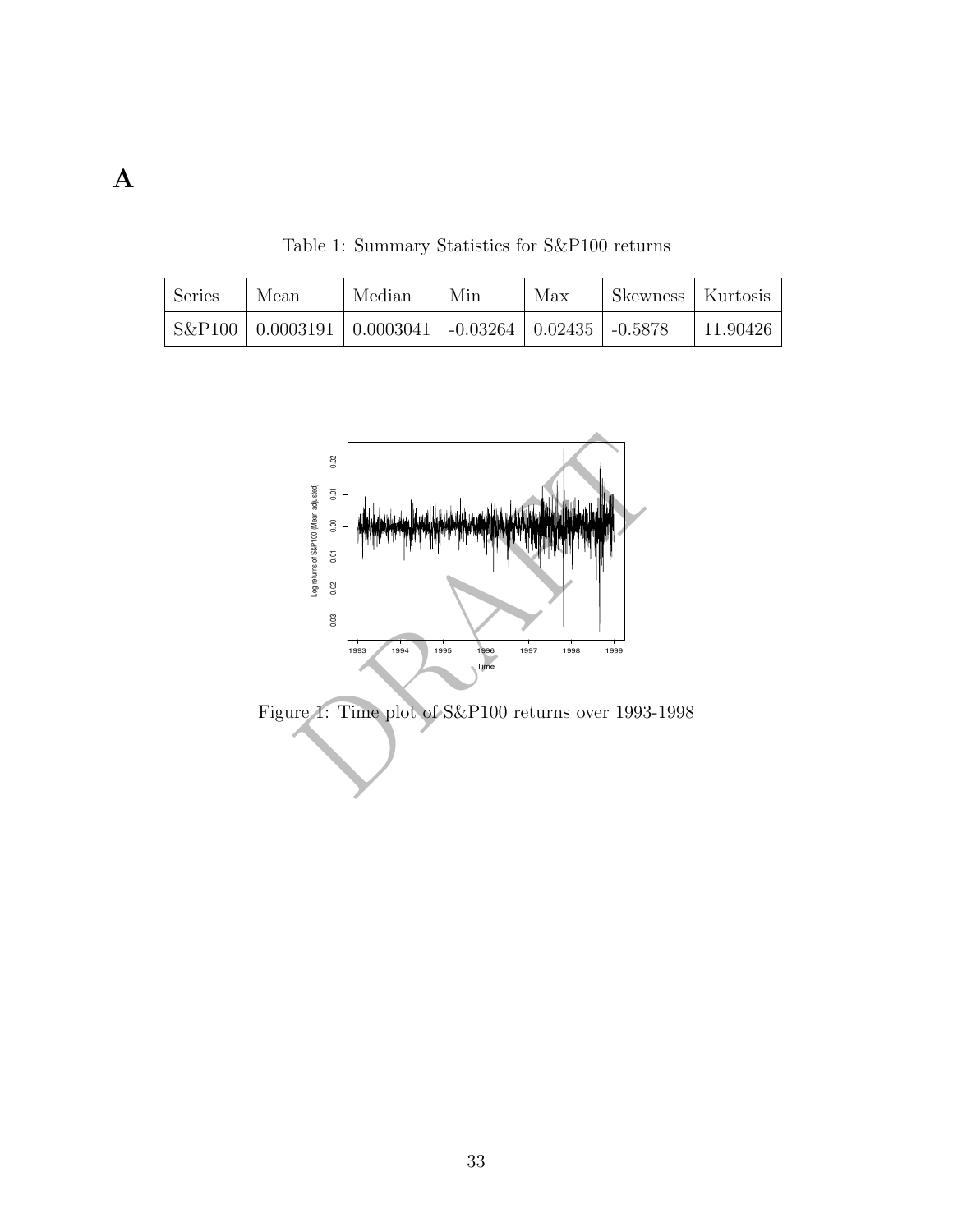| Parameter   | M1                    | M <sub>2</sub>           | M3                      |
|-------------|-----------------------|--------------------------|-------------------------|
| $\alpha$    | $-11.716$             | $-9.6294$                | $-11.8$                 |
|             | (0.1058, 1.0003)      | (2.848, 1.001)           | (0.1667, 1.0521)        |
| $\phi$      | 0.8277                | 0.94193                  | 0.8148                  |
|             | (0.0306, 1.0008)      | (0.0087, 1.0008)         | (0.0377, 1.0638)        |
| $\sigma$    | 0.4998                | 0.53443                  | 0.5582                  |
|             | (0.062, 1.0016)       | (0.05402, 1.01)          | (0.074, 1.1326)         |
| $\lambda_1$ | $-0.4072$             | $-0.6925$                | $-0.5866$               |
|             | (0.1911, 1.0018)      | (0.291, 1.0149)          | (0.3378, 1.0149)        |
| $\lambda_2$ | 0.098                 | $-0.0148$                | $\qquad \qquad -$       |
|             | (0.1585, 1.008)       | (0.1053, 1.0015)         | $(-)$                   |
| $\rho$      |                       | $-0.0054$                | 0.0002                  |
|             | $(-,-)$               | (0.00047, 1.0043)        | (0.0004, 1.043)         |
| $p_D$       | 522.2921              | 1759.247                 | 778.2841                |
| <b>DIC</b>  | $-12883.86$           | $-8941.212$              | $-12754.21$             |
| Iterations  | 30000                 | 30000                    | 90000                   |
|             | $(1,2.8 \text{ Hrs})$ | $(40, 1.7 \text{ days})$ | $(20,1.7 \text{ days})$ |

Table 2: Parameter Estimates for S&P100 Returns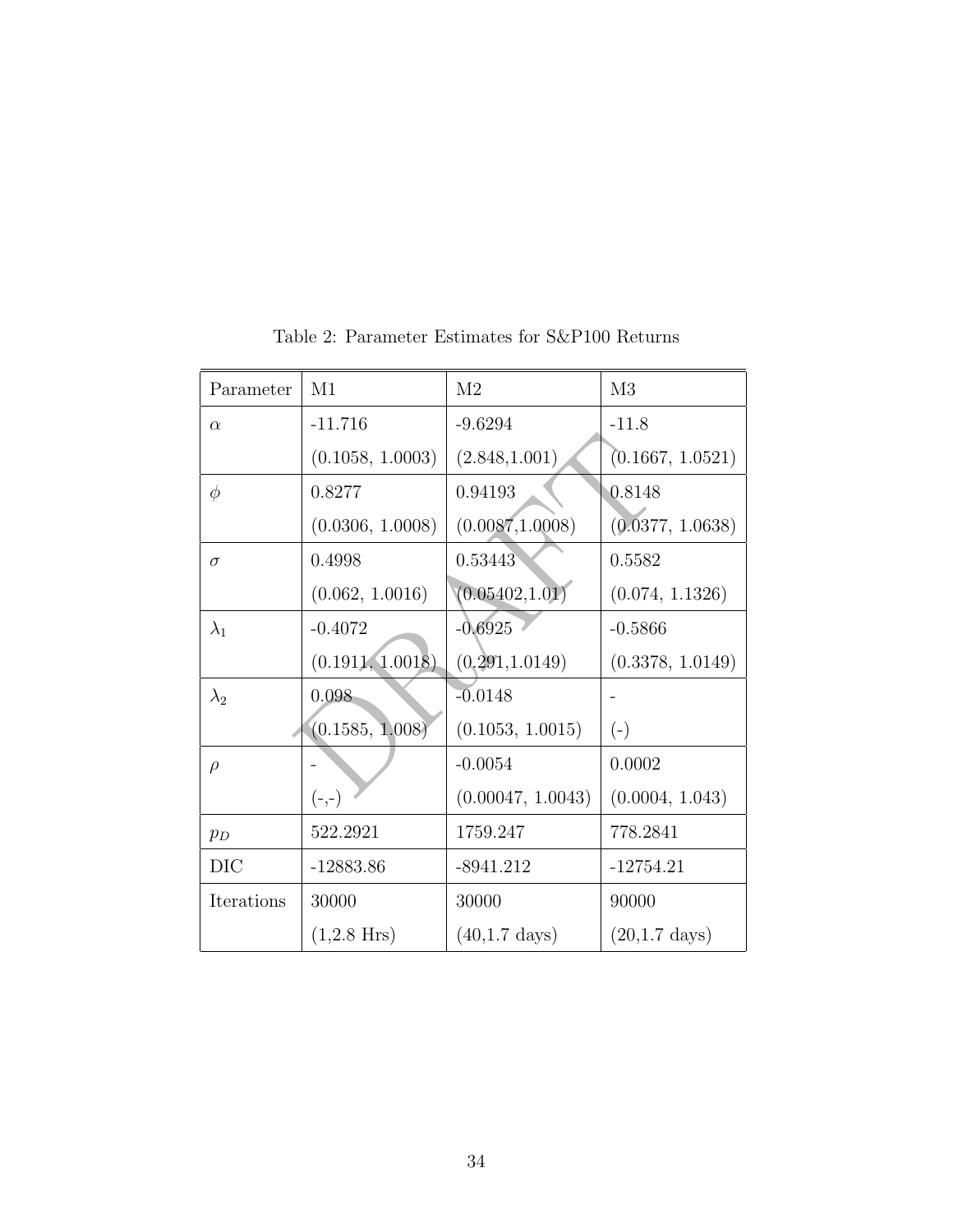

Figure 2: Implied volatility (VXO) and model based estimated volatility of of S&P100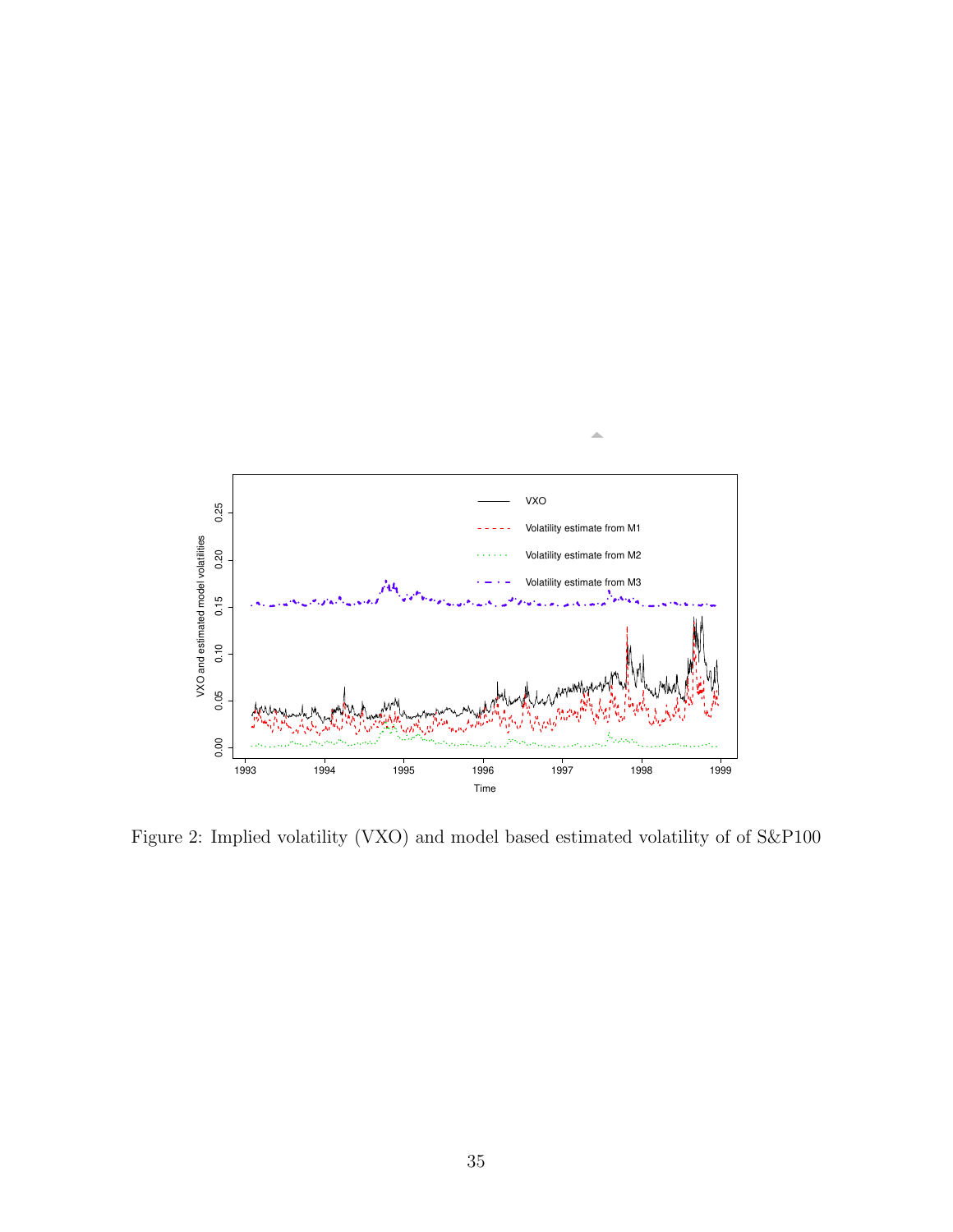

Figure 3: Minimum value of  $\kappa_t$  for different values of  $\sigma$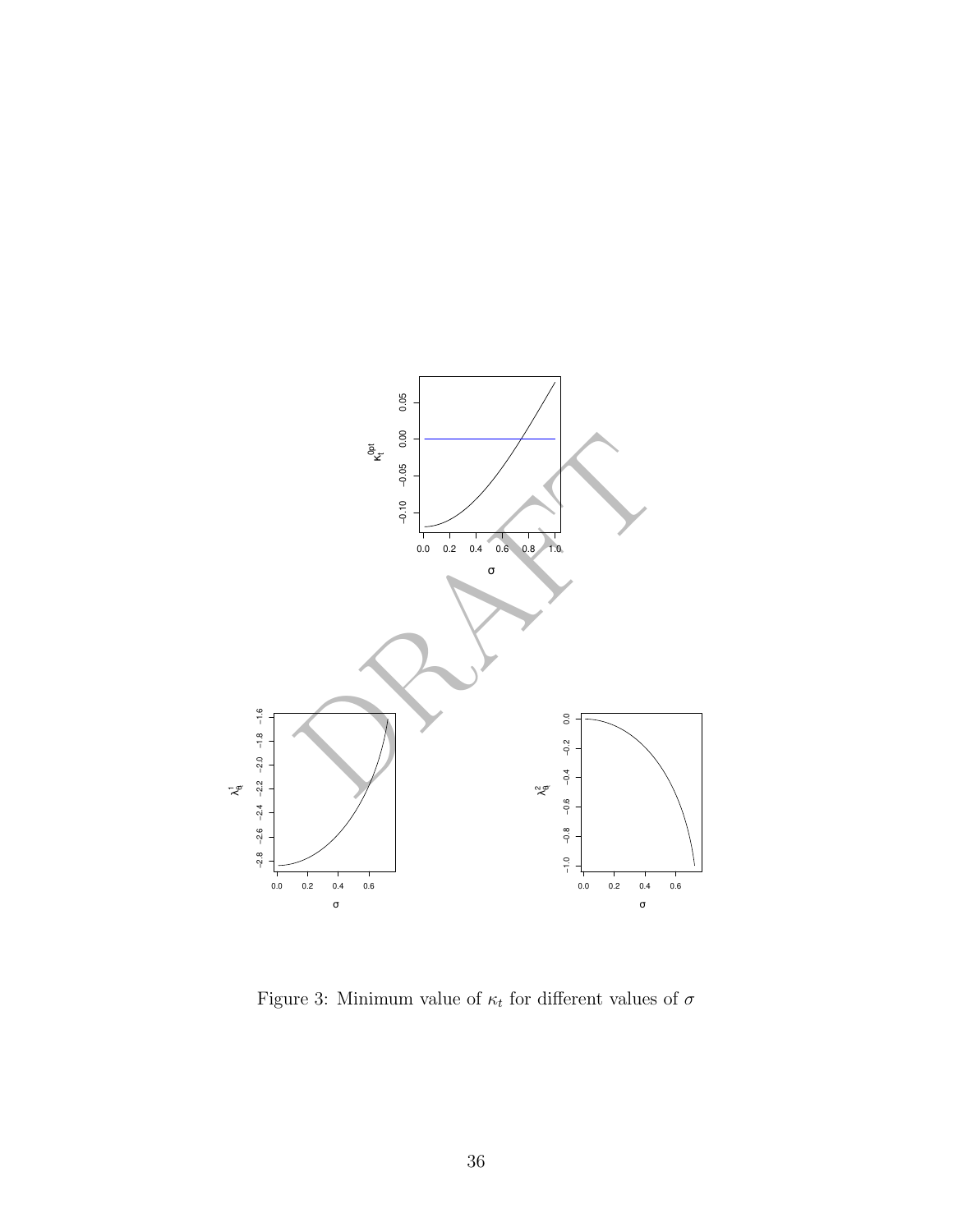

Figure 4: Feedback surface plots for  $\sigma = 0.001$ (blue), 0.1(yellow), 1(red), 2(green)



Figure 5: Feedback surface plots for  $\sigma = 3$  (blue), 5 (yellow), 10 (red), 20 (green)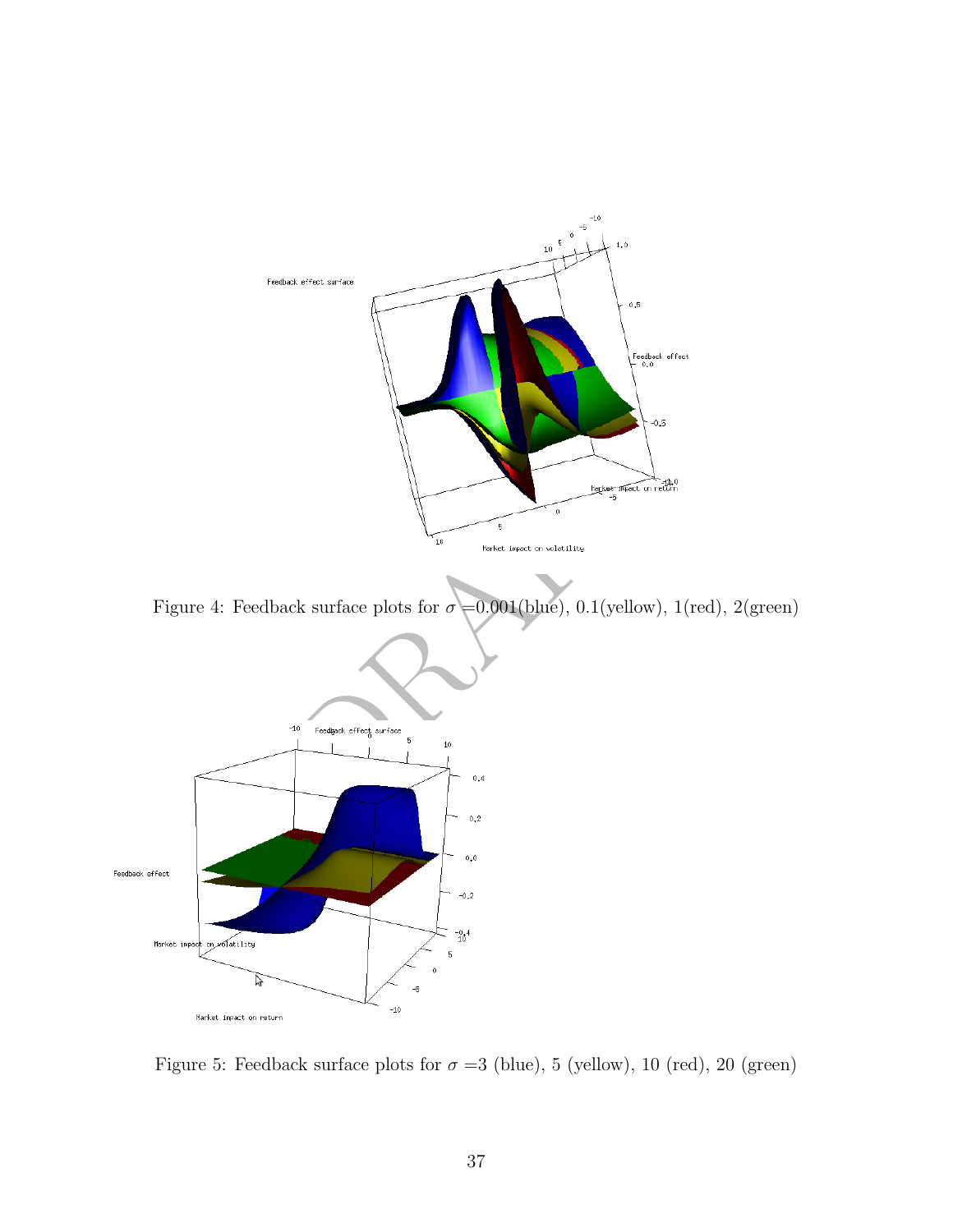| Parameter   | $\overline{\mathrm{M}}4$ | M <sub>5</sub>         | M6                      | M7                     |
|-------------|--------------------------|------------------------|-------------------------|------------------------|
| $\alpha$    | $-12.004$                | $-12.22$               | $-10.99$                | $-12.28$               |
|             | (0.0955, 1.0)            | (0.0767, 1.0006)       | (0.4294, 1.333)         | (0.5881, 1.37)         |
| $\phi$      | 0.8174                   | 0.5865                 | 0.5723                  | 0.6704                 |
|             | (0.0339, 1.0034)         | (0.04399, 1.0008)      | (0.08335, 1.7118)       | (0.0351, 1.60)         |
| $\sigma$    | 0.5161                   | 0.4981                 | 0.9783                  | 0.6019                 |
|             | (0.0631, 1.0026)         | (0.09288, 1.001)       | (0.13138, 1.0758)       | (0.11934, 1.15)        |
| $\lambda_1$ |                          |                        | $-0.00305$              |                        |
|             | $(-, -)$                 | $(-,-)$                | (0.1317, 1.001)         |                        |
| $\lambda_2$ | $-0.152$                 |                        |                         |                        |
|             | (0.1584, 1.0008)         | $(-,-)$                | $(-,-)$                 | $(-,-)$                |
| $p_D$       | 1012.442                 | 3244.661               | 2348.584                | 2835.136               |
| DIC         | $-12832.39$              | $-11075.3$             | $-10379.52$             | $-11783.02$            |
| Sample Size | 30000                    | 10000                  | 100000                  | 300000                 |
|             | $(20, 10.6$ Hrs)         | $(5, 4.3 \text{ hrs})$ | $(1,6.5 \text{ hours})$ | $(1,16 \text{ hours})$ |

Table 3: Parameter Estimates for S&P100 Returns with dynamic Feedback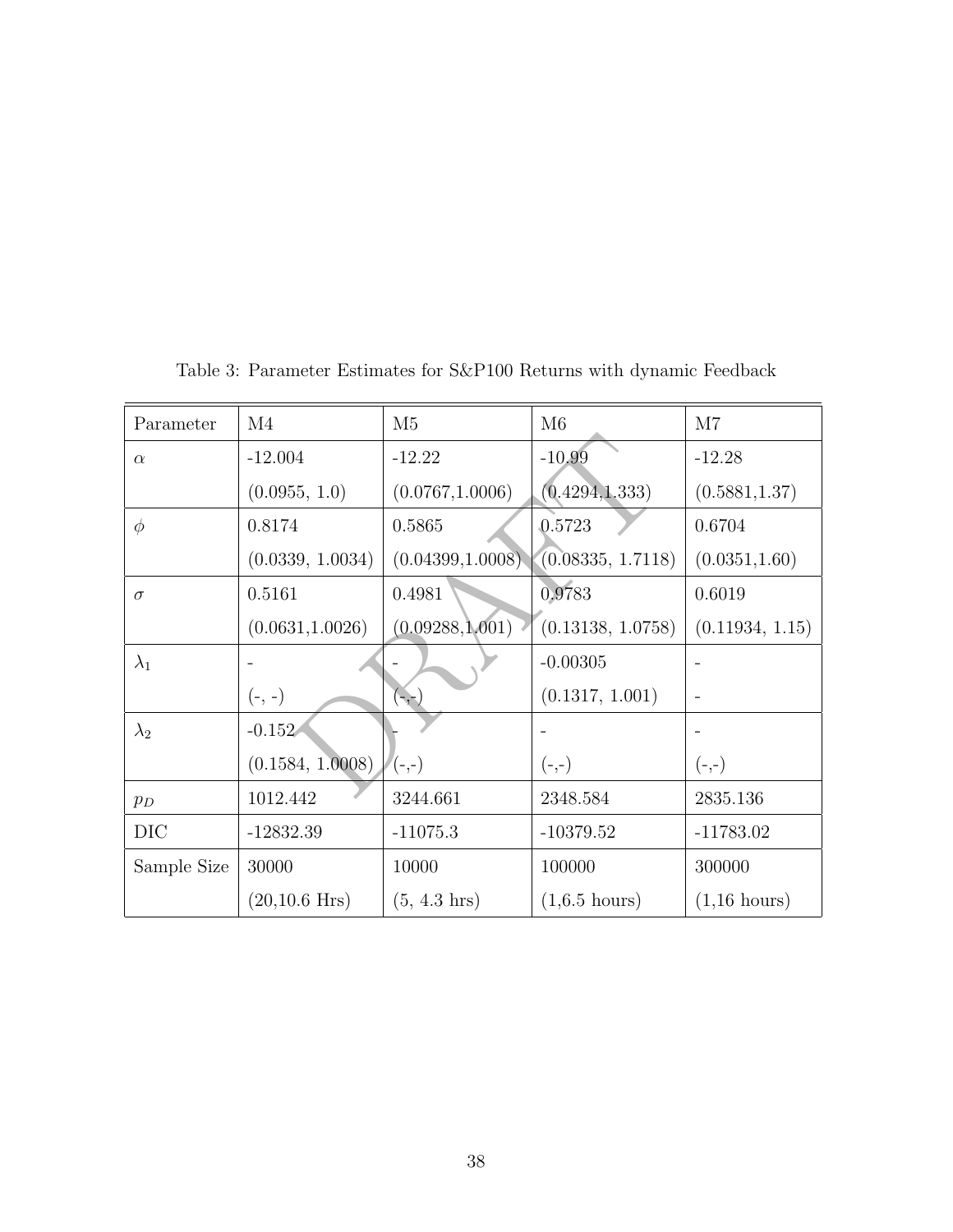

Figure 6: Plot of time-varying impact parameters in M4-M7.



Figure 7: Plot of  $\rho_t$  in M4-M7.